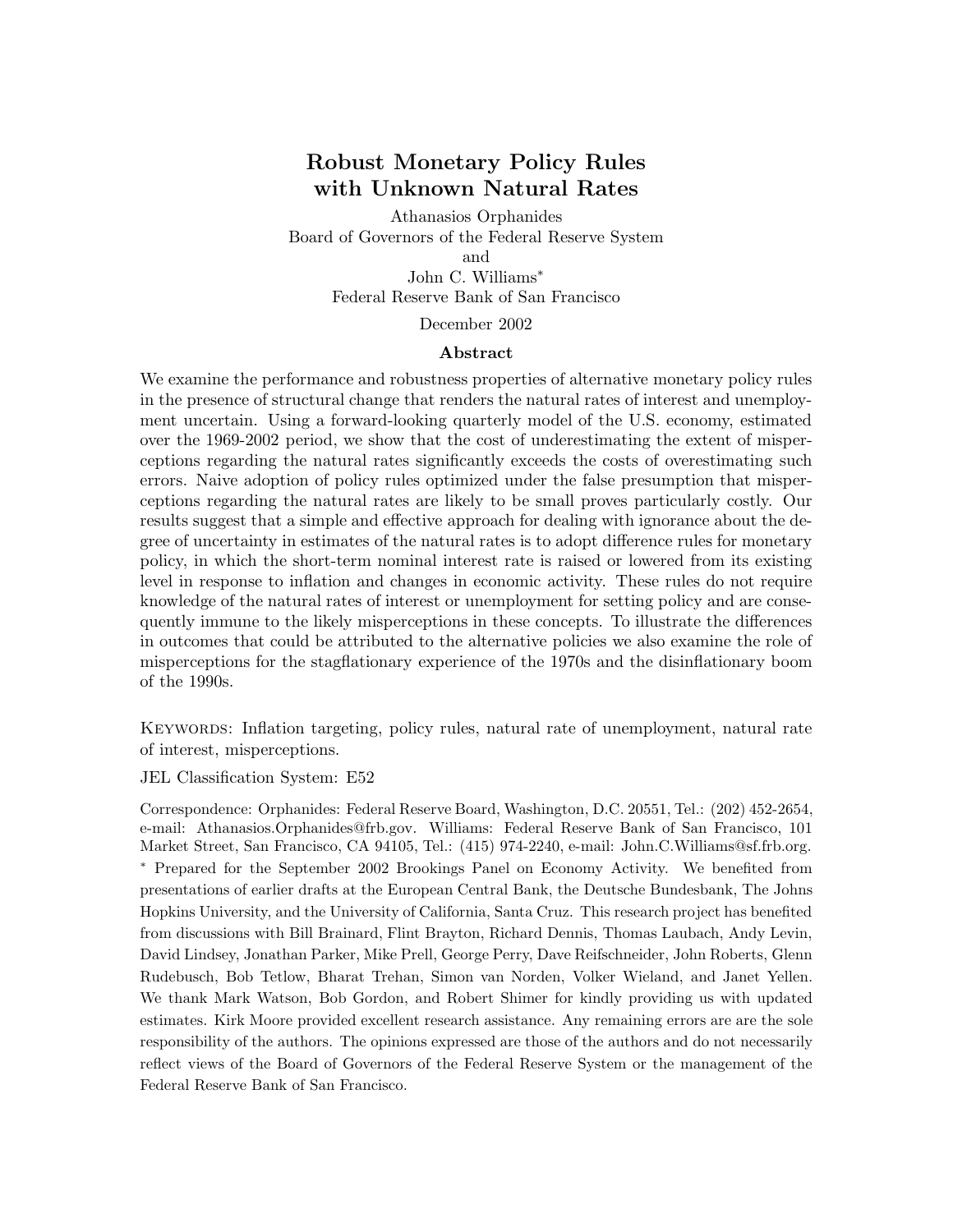"The natural rate is an abstraction; like faith, it is seen by its works. One can only say that if the bank policy succeeds in stabilizing prices, the bank rate must have been brought in line with the natural rate, but if it does not, it must not have been." (Williams, 1931, p. 578)

# **1 Introduction**

The conventional paradigm for the conduct of monetary policy calls for the monetary authority to attain its objectives of a low and stable rate of inflation and full employment by adjusting its short-term interest rate instrument—in the United States, the federal funds rate—in response to economic developments. In principle, when aggregate demand and employment fall short of the economy's natural levels of output and employment, or when other deflationary concerns appear on the horizon, the central bank should ease monetary policy by bringing real interest rates below the natural rate of interest for some time. Conversely, the central bank should respond to inflationary concerns by adjusting interest rates upward so as to bring real interest rates above the natural rate. In this setting, the natural rate of unemployment is the unemployment rate consistent with stable inflation; the natural rate of interest is the real interest rate consistent with the unemployment rate being at its natural rate and, therefore with stable inflation.<sup>1</sup> In carrying out this strategy in practice, the policymaker would ideally have accurate, quantitative, contemporaneous readings of the natural rate of interest and the natural rate of unemployment. Under those circumstances, economic stabilization policy would be relatively straightforward.

However, an important difficulty that complicates policymaking in practice and may limit the scope for stabilization policy, however, is that policymakers do not know the values of these natural rates in real time, that is, when they make policy decisions. Indeed, even in hindsight there is considerable uncertainty regarding the natural rates of unemployment and interest, and ambiguity about how best to model and estimate natural rates. Milton Friedman, arguing against natural rate-based policies in his AEA presidential address, posited that "One problem is that [the policymaker] cannot know what the 'natural' rate is. Unfortunately, we have as yet devised no method to estimate accurately and read-

<sup>&</sup>lt;sup>1</sup>This definition leaves open the question of the length of the horizon over which one defines stable inflation. Rotemberg and Woodford (1999), Woodford(2002), and Neiss and Nelson (2001), among others, consider definitions of the natural rates whereby inflation is constant in every period while many other authors (cited later in this paper) examine estimates of a lower frequency or "trend" natural rates.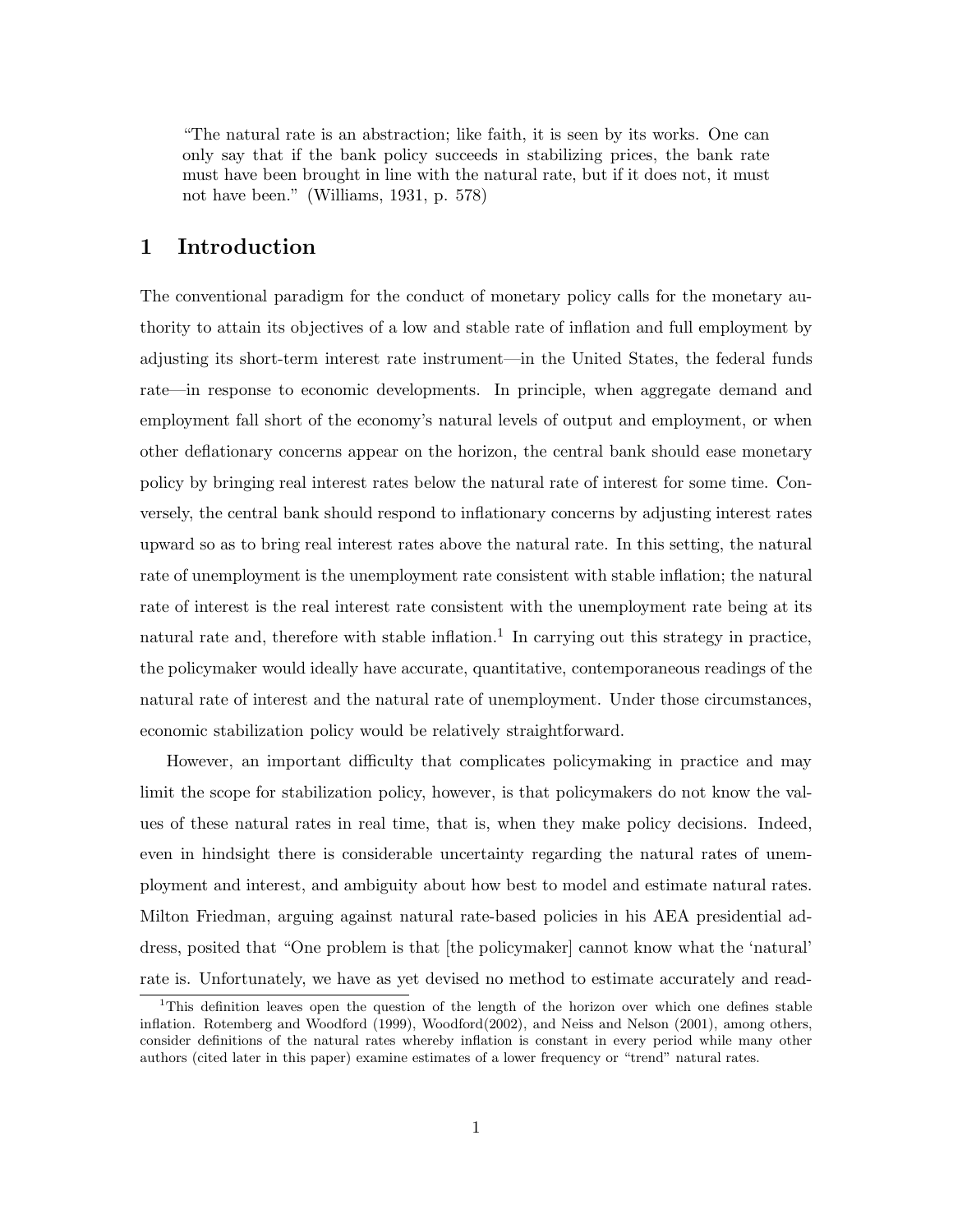ily the natural rate of either interest or unemployment. And the 'natural' rate will itself change from time to time." (Friedman, 1968, p. 10). Friedman's comments echo those made decades earlier by Williams (1931, quoted above) and Cassel (1928), who wrote of the natural rate of interest: "The bank cannot know at a certain moment what is the equilibrium rate of interest of the capital market." Even earlier, Wicksell (1898) who stressed that "the natural rate is not fixed or unalterable in magnitude" (p. 106). Recent research using modern statistical techniques to estimate the natural rates of unemployment, output, and interest indicate that this problem is no less relevant today than it was 35, 75, or 105 years ago.

These measurement problems appear to be particularly acute in the presence of structural change when natural rates may vary unpredictably, making estimates of the natural rates subject to increased uncertainty. Staiger, Stock, and Watson (1997a) document that estimates of a time-varying natural rate of unemployment are very imprecise (see also Staiger, Stock, and Watson 1997b and Laubach 2001). Orphanides and van Norden (2002) show that estimates of the related concept of the natural rate of (or potential) output are likewise plagued by imprecision (see also Lansing 2002). Similarly, Laubach and Williams (2002) document the great degree of uncertainty regarding estimates of the natural rate of interest. These difficulties have led some observers to discount the usefulness of natural rate estimates for policymaking. Brainard and Perry (2000) conclude "that conventional estimates from a NAIRU [nonaccelerating-inflation rate of unemployment] model do not identify the full employment range with a degree of accuracy that is useful to policymaking." (p. 69). Staiger, Stock, and Watson suggest a reorientation of monetary policy away from reliance on the natural rate of unemployment, noting that

a rule in which monetary policy responds not to the level of the unemployment rate but to recent changes in unemployment without reference to the NAIRU (and perhaps to a measure of the deviation of inflation from a target rate of inflation) is immune to the imprecision of measurement that is highlighted in this paper. An interesting question is the construction of formal policy rules that account for the imprecision of estimation of the NAIRU. (Staiger, Stock, and Watson, 1997a, p. 249)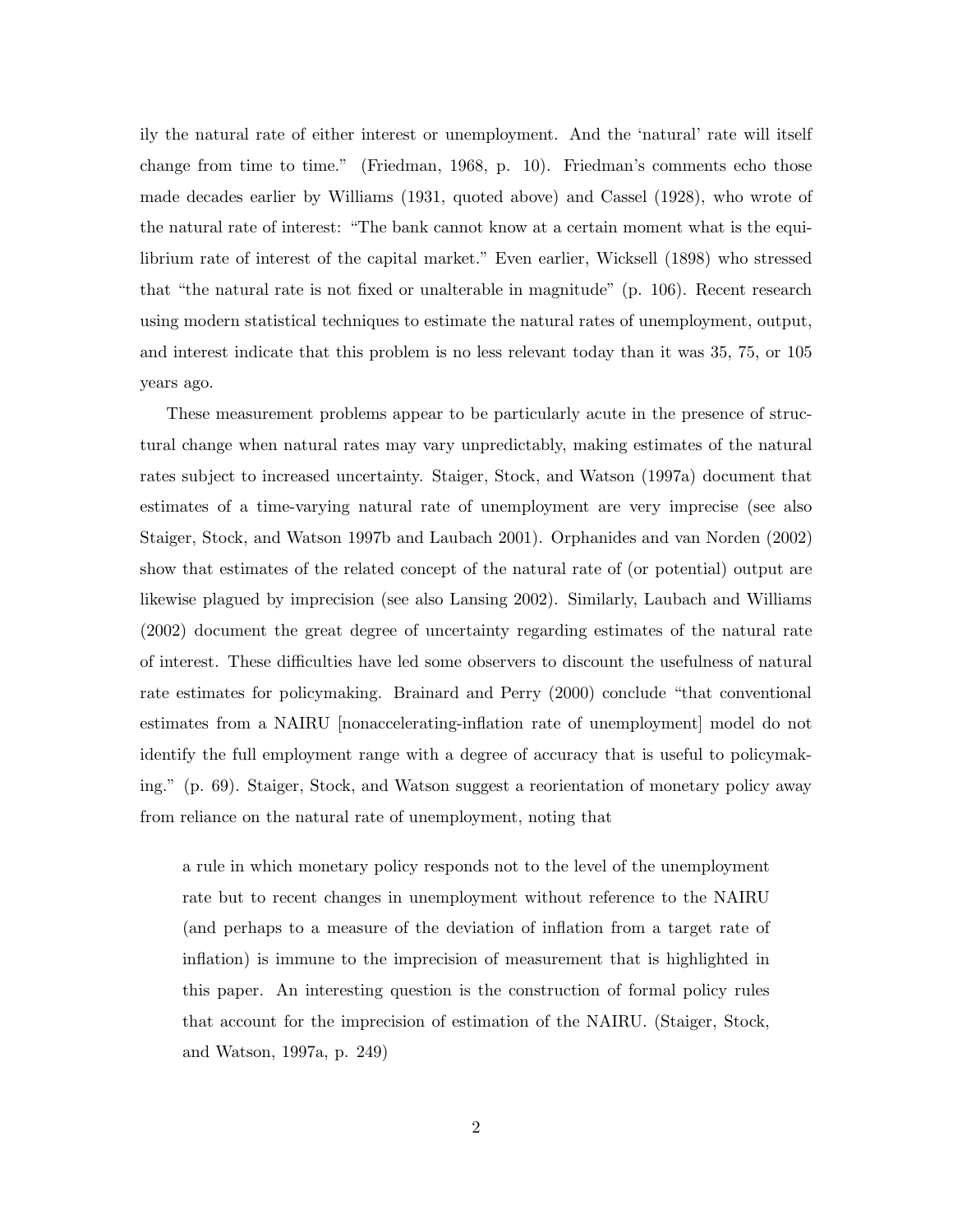This question, coupled with the related issue of mismeasurement of the natural rate of interest, is the focus of this paper.

We employ a forward-looking quarterly model of the U.S. economy to examine the performance and robustness properties of simple interest rate policy rules in the presence of real-time mismeasurement of the natural rates of interest and unemployment. Our work builds on an active literature that has explored the implications of mismeasurement for monetary policy, including Orphanides (1998, 2001, 2002a), Smets (1998), Wieland (1998), Orphanides et al (2000), McCallum (2001), Rudebusch (2001, 2002), Ehrmann and Smets (2002), and Nelson and Nikolov (2002). A key aspect of our investigation is the recognition that policymakers may be uncertain as to the true data-generating processes describing the natural rates of unemployment and interest and the extent of the mismeasurement problem that they face. As a result, standard applications of certainty equivalence based on the classical linear-quadratic-Gaussian control problem do not apply.<sup>2</sup> To get a handle on this difficulty, we compare the properties of policies optimized to provide good stabilization performance across a large range of alternative estimates of natural rate mismeasurement. We then examine the costs of basing policy decisions on rules that are optimized with incorrect baseline estimates of mismeasurement, that is, rules that attempt to properly account for the presence of uncertainty regarding the natural rates but inadvertently overestimate or underestimate the magnitude of the problem.

These robustness exercises point to a potentially important asymmetry with regard to possible errors in the design of policy rules attempting to account for natural rate uncertainty. We find that the costs of underestimating the extent of natural rate mismeasurement significantly exceeds the costs of overestimating it. Adoption of policy rules optimized under the false presumption that misperceptions regarding the natural rates are likely to be small proves particularly costly in terms of stabilizing inflation and unemployment. By comparison, the inefficiency associated with policies incorrectly based on the presumption that misperceptions regarding the natural rates are likely to be large tends to be relatively modest. As a result, when policymakers do not possess a precise estimate of the magnitude of misperceptions regarding the natural rates, a robust strategy is to act as if the

<sup>&</sup>lt;sup>2</sup>See Swanson (2000) and Svensson and Woodford (2002) for recent expositions of certainty equivalence in the absence of any model uncertainty. Hansen and Sargent (2002) offer a modern treatment of robust control in the presence of possible model misspecification.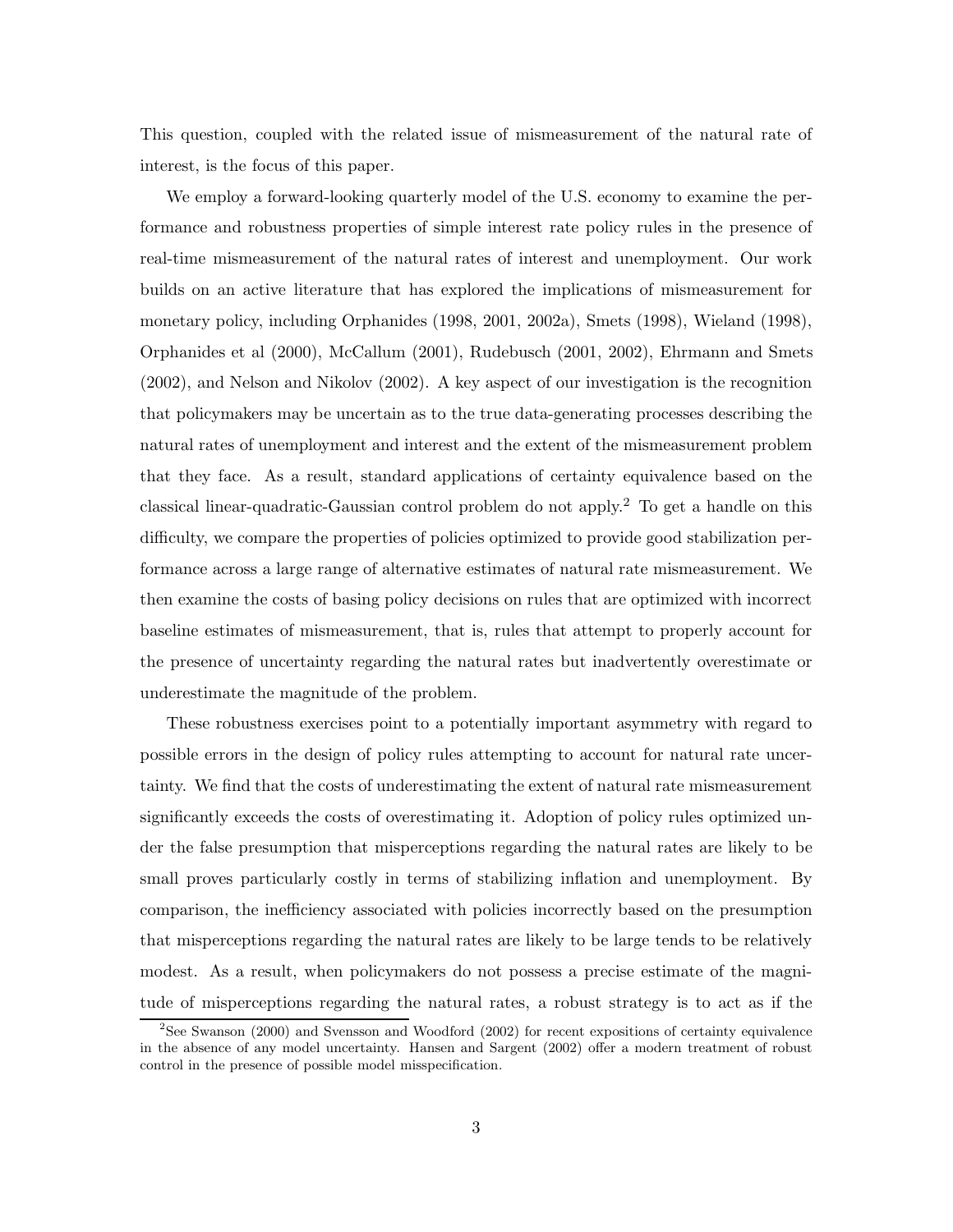uncertainty they face is greater than their baseline estimates suggest it may be. We show that overlooking these considerations can easily result in policies with considerably worse stabilization performance than anticipated.

Our results point towards an effective, simple strategy that is a robust solution to the difficulties associated with natural rate misperceptions. This is to adopt, as guidelines for monetary policy, difference rules in which the short-term nominal interest rate is raised or lowered from its existing level in response to inflation and changes in economic activity. These rules, which do not require knowledge of the natural rates of interest and unemployment and are consequently immune to likely misperceptions in these concepts, emerge as the solution to a robust control exercise from a wider family of policy rule specifications. Although these rules are not "optimal" in the sense of delivering first-best stabilization performance under the assumption that policymakers have precise knowledge of the form and magnitude of uncertainty they face, they are robust in that they effectively ensure against major mistakes when such knowledge is not held with great confidence.

Finally, our results suggest that some important historical differences in monetary policy and macroeconomic outcomes over the past forty or so years can be traced to differences to the formulation of monetary policy that closely relate to the treatment of the natural rates. As we illustrate, misperceptions regarding the natural rates, importantly due to the steady increase in the natural rate of unemployment, could have contributed to the stagflationary outcomes of the 1970s. Paradoxically, a policy that would be optimal at stabilizing inflation and unemployment if the natural rates of unemployment and interest were known can account for such dismal outcomes in a period when natural rates were rising. In contrast, our analysis suggests that had policy followed a robust rule that ignores information about the levels of natural rates during the 1970s, economic outcomes could have been considerably better. Conversely, outcomes during the disinflationary boom of the 1990s appear consistent with a policy closer to our robust rule. The natural rate of unemployment apparently drifted downward significantly during the second half of the decade, which might have resulted in deflation had policymakers pursued the policy that real-time assessments of the natural rates might have dictated. In the event, policymakers during the mid- and late 1990s avoided this pitfall.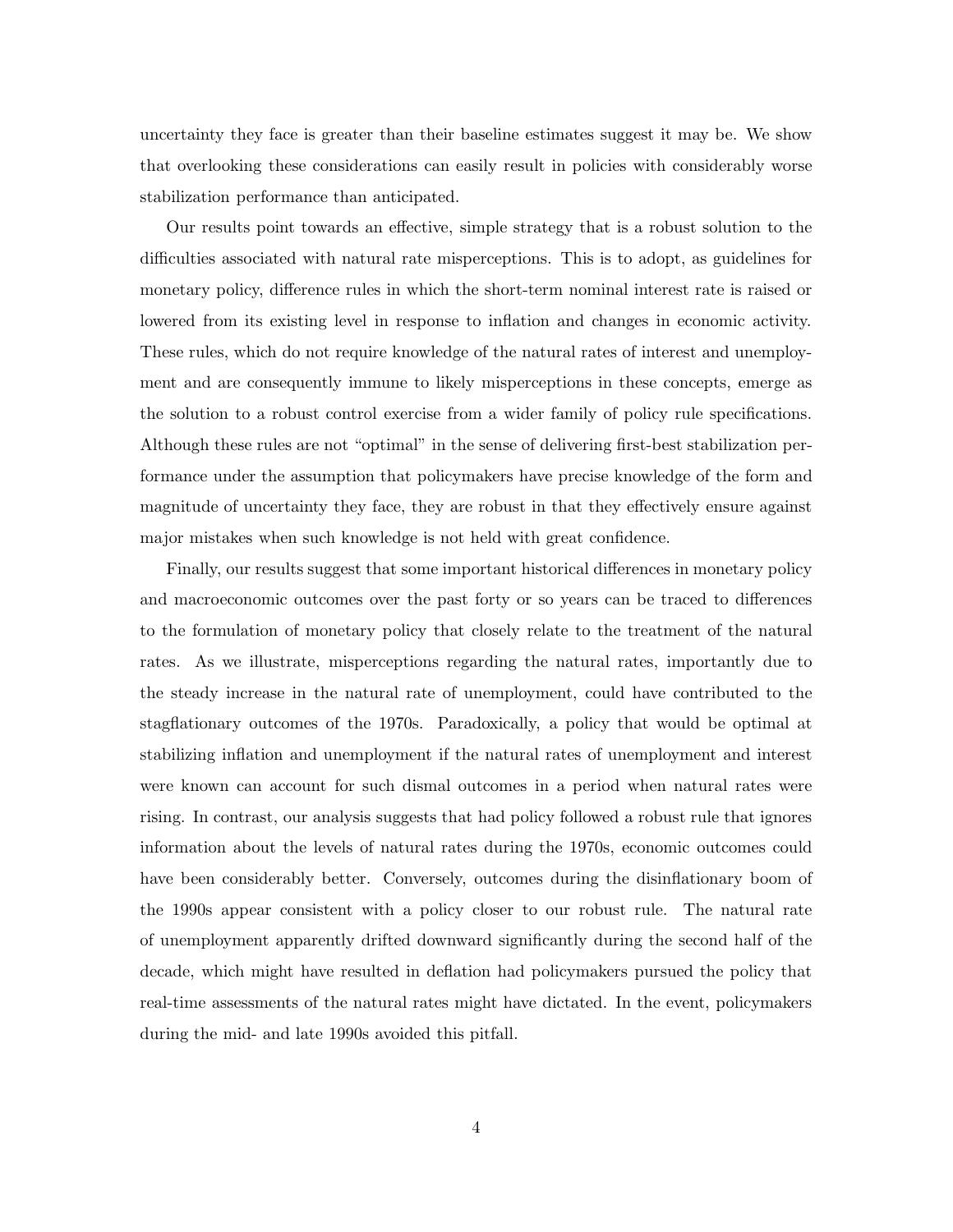# **2 Policy in the Presence of Uncertain Natural Rates**

As a starting point, we look at the nature of the problem in the context of a generalization of the simple policy rule proposed by John Taylor (1993) ten years ago. Let  $f_t$  denote the federal funds rate,  $\pi_t$  the rate of inflation, and  $u_t$  the rate of unemployment, all measured in quarter  $t$ . The Taylor rule can then be expressed by

$$
f_t = \hat{r}_t^* + \pi_t + \theta_\pi(\pi_t - \pi^*) + \theta_u(u_t - \hat{u}_t^*),
$$
\n(1)

where  $\pi^*$  is the policymaker's inflation target and  $\hat{r}_t^*$  and  $\hat{u}_t^*$  are the policymaker's estimates of the natural rates of interest and unemployment, respectively. Note that here we consider a variant of the Taylor rule that responds to the unemployment gap instead of the output gap for our analysis, recognizing that the two are related by Okun's (1962) law.<sup>3</sup> As is well known, rules of this type have been found to perform quite well in terms of stabilizing economic fluctuations, at least when the natural rates of interest and unemployment are accurately measured. In his 1993 exposition, Taylor examined response parameters equal to 1/2 for inflation gap and the output gap, which, using an Okun's coefficient of 2, corresponds to setting  $\theta_{\pi} = 0.5$  and  $\theta_u = -1.0$ . We also consider a revised version of this rule with double the responsiveness of policy to the output gap ( $\theta_u = -2.0$  in our case), which Taylor (1999b) found to yield improved stabilization performance relative to his original rule.

The promising properties of rules of this type were first reported in the Brookings volume edited by Bryant, Hooper and Mann (1993) which offered detailed comparisons of the stabilization performance of various interest rate-based policy rules in several macroeconometric models. The contributions in Taylor (1999a), as reviewed in Taylor (1999b), provided additional support for this finding. However, historical experience suggests that policy guidance from this family of rules may be rather sensitive to misperceptions regarding the natural rates of interest and unemployment. The experience of the 1970s, discussed in Orphanides (2000a, 2000b, 2002a), offers a particularly stark illustration of policy errors that may result.

We explore two dimensions along which the Taylor rule has been generalized that in combination offer the potential to mitigate the problem of natural rate mismeasurement.

 ${}^{3}$ In what follows, we assume that an Okun's law coefficient of 2 is appropriate for mapping the output gap to the unemployment gap. This is significantly lower that Okun's original suggestion of about 3.3. Recent views, as reflected in the work by various authors place this coefficient in the 2 to 3 range.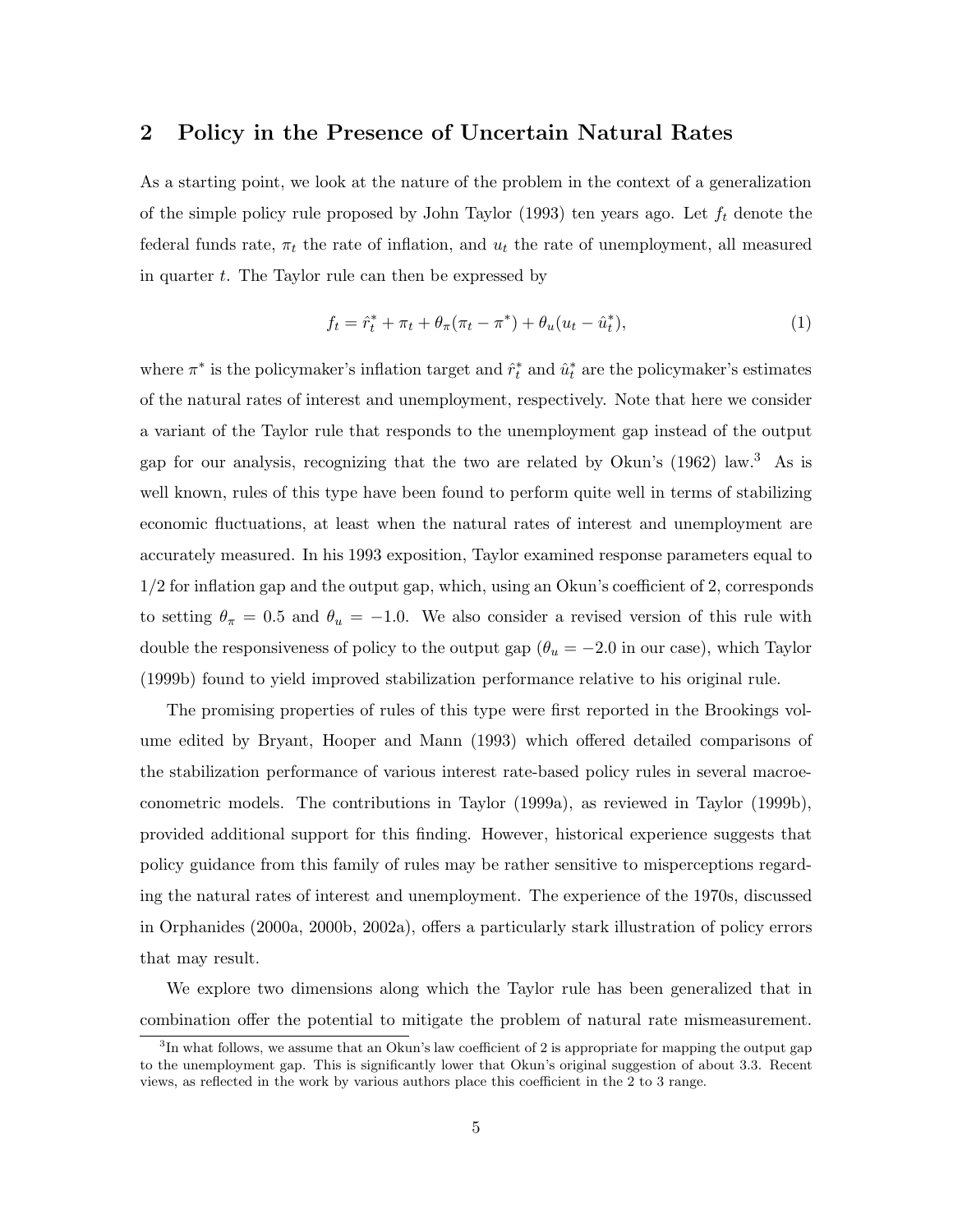The first aims to mitigate the effects of mismeasurement of the natural rate of unemployment by partially (or even fully) replacing the response to the unemployment gap with one to the change in the unemployment rate. This modification parallels that made by McCallum (2001), Orphanides (2000b), Orphanides et al. (2000), Leitemo and Lonning (2002), and others, who have argued in favor of policy rules that respond to the growth rate of output rather than the output gap when real-time estimates of the natural rate of output are prone to measurement error. Although in general it is not a perfect substitute for responding to the unemployment gap directly, responding to the change in the unemployment rate is likely to be reasonably effective because it calls for a easing of policy when unemployment is rising and tightening when unemployment is falling.<sup>4</sup> The second dimension we explore is incorporation of policy inertia, represented by the presence of the lagged short-term interest rate in the policy rule. As shown by Williams (1999), Levin et al. (1999, 2002), Rotemberg and Woodford (1999) and others, rules that exhibit a substantial degree of inertia can significantly improve the stabilization performance of the Taylor rule in forward-looking models. The presence of inertia in the policy rule also reduces the influence of the estimate of the natural rate of interest on the current setting of monetary policy and, therefore, the extent to which misperceptions regarding the natural rate of interest affect policy decisions. To see this, consider the generalized Taylor rule of the form

$$
f_t = \theta_f f_{t-1} + (1 - \theta_f)(\hat{r}_t^* + \pi_t) + \theta_\pi (\pi_t - \pi^*) + \theta_u (u_t - \hat{u}_t^*) + \theta_{\Delta u} (u_t - u_{t-1}). \tag{2}
$$

The degree of policy inertia is measured by  $\theta_f \geq 0$ ; cases where  $0 < \theta_f < 1$  are frequently referred to as "partial adjustment"; the case of  $\theta_f = 1$  is termed a "difference rule" or "derivative control" (Phillips 1954), whereas  $\theta_f > 1$  represents superinertial behavior (Rotemberg and Woodford 1999). These rules nest the Taylor rule as the special case when  $\theta_f = \theta_{\Delta u} = 0.5$ 

To illustrate more precisely the difficulty associated with the presence of misperceptions regarding the natural rates of unemployment and interest it is useful to distinguish the real-time estimates of the natural rates,  $\hat{u}_t^*$  and  $\hat{r}_t^*$ , available to policymakers when policy

<sup>4</sup>Interestingly, as Woodford (1999) has shown, the optimal policy from a "timeless perspective" in the purely forward-looking "new synthesis" model responds to the change in the output gap, but not to its level.  $5P<sub>5</sub>$ Policy rules that allow for a response to the lagged instrument and the change in the output gap or un-

employment rate as in equation (2) have been found to offer a simple characterization of historical monetary policy in the United States for the past few decades in earlier studies (Orphanides 2002b, Orphanides and Wieland 1998, McCallum and Nelson 1999, and Levin et al 1999, 2002).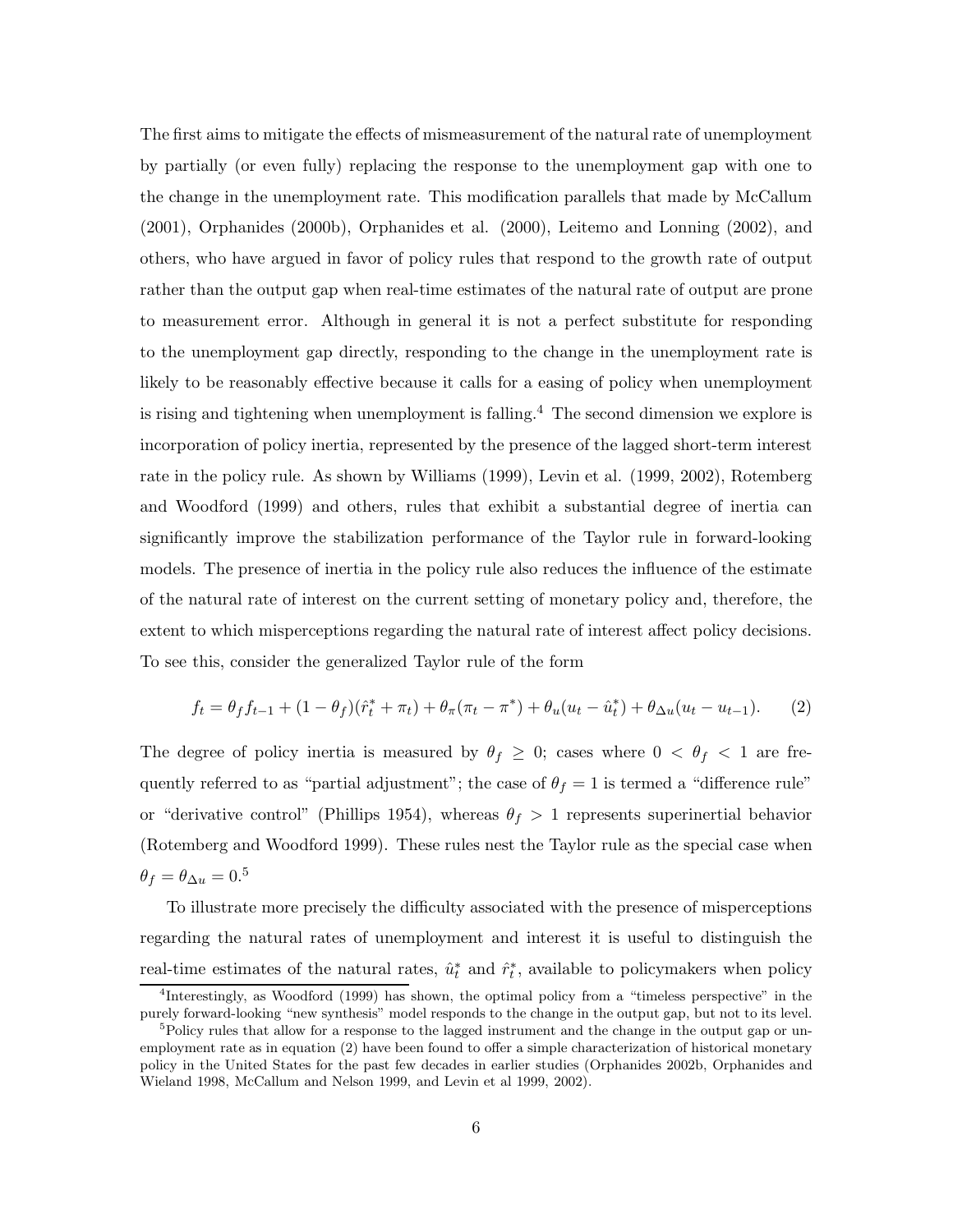decisions are made, from their "true" values  $u^*$  and  $r^*$ . If policy follows the generalized rule given by equation  $(2)$ , then the "policy error" introduced in period t by misperceptions in period  $t$  is given by

$$
(1 - \theta_f)(\hat{r}_t^* - r^*) + \theta_u(\hat{u}_t^* - u_t^*).
$$

Although unintentional, these errors could subsequently induce undesirable fluctuations in the economy, worsening stabilization performance. The extent to which misperceptions regarding the natural rates translate into policy induced fluctuations depends on the parameters of the policy rule. As is evident from the expression above, policies that are relatively unresponsive to real-time assessments of the unemployment gap, that is, those with small  $\theta_u$ minimize the impact of misperceptions regarding the natural rate of unemployment. Similarly, inertial policies with  $\theta_f$  near unity reduce the direct effect of misperceptions regarding the natural rate of interest. That said, inertial policies also carry forward the effects of past misperceptions of the natural rates of interest and unemployment on policy, and one must take account of this interaction in designing policies robust to natural rate mismeasurement.

One policy rule that is immune to natural rate mismeasurement of the kind considered here is a "difference" rule, in which  $\theta_f = 1$  and  $\theta_u = 0$ :<sup>6</sup>

$$
f_t = f_{t-1} + \theta_\pi (\pi_t - \pi^*) + \theta_{\Delta u} (u_t - u_{t-1}). \tag{3}
$$

We note that this policy rule is as simple, in terms of the number of parameters, as the original formulation of the Taylor rule. In addition, this rule is certainly simpler to implement in practice than the Taylor rule, because it does not require knowledge of the natural rates of interest or unemployment. However, because this type of rule ignores potentially useful information about the natural rates of interest and unemployment, its performance relative to the Taylor rule and the generalized rule will depend on the degree of mismeasurement and the structure of the model economy, as we explore below. It is also useful to note that this rule is closely related to price-level and nominal income targeting rules, stated in first-difference form.

 $6$ This specification is similar to those examined by Judd and Motley (1992) and Fuhrer and Moore (1995b), in which the change in the short-term rate responds to the growth of nominal income or to inflation, respectively.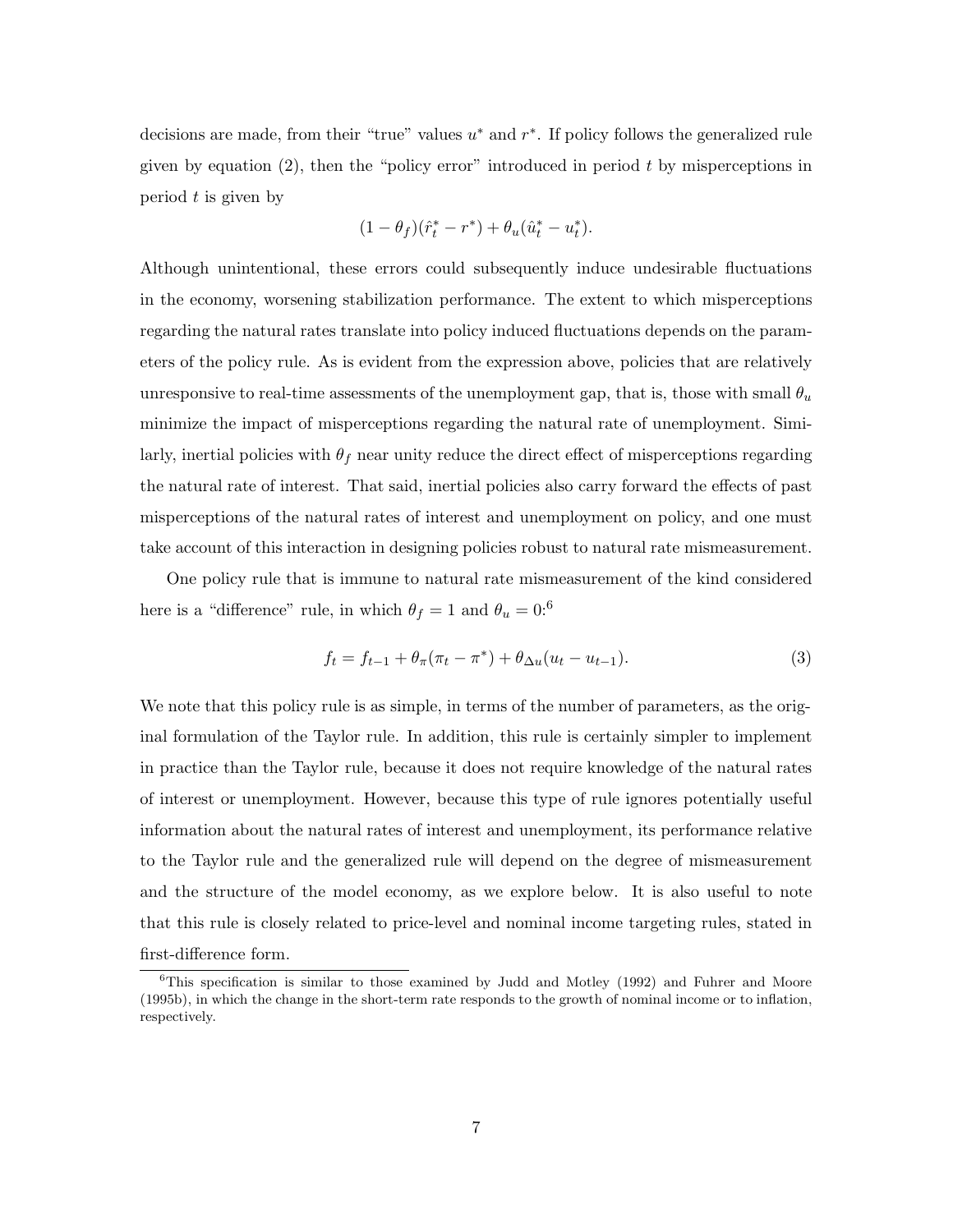# **3 Historical Estimates of Natural Rates**

Considerable evidence suggests that the natural rates of unemployment and interest vary significantly over time. In the case of the unemployment rate, a number of factors have been put forward as underlying time variation, including changing demographics, changes in the efficiency of job matching, changes in productivity, effects of greater openness to trade, and the changing rates of disability and incarceration (Shimer 1998, Katz and Krueger 1999, Ball and Mankiw 2002). However, a great deal of uncertainty surrounds the magnitude and timing of these effects on the natural rate of unemployment. Similarly, the natural rate of interest is likely influenced by variables that appear to change over time, including the rate of trend income growth, fiscal policy, and household preferences, as discussed in Laubach and Williams (2002). But the factors determining the natural rate of interest are not directly observed, and the quantitative relationship between them and the natural rate remains poorly understood.

Even with the benefit of hindsight and "best practice" techniques, our knowledge about the natural rates remains cloudy, and this situation is unlikely to improve in the foreseeable future. Staiger, Stock, and Watson (1997a) highlight three types of uncertainty regarding natural rate estimates. For estimated models with deterministic natural rates, sampling uncertainty related to the imprecision of estimates of model parameters is one source of uncertainty. Sampling uncertainty alone yields 95 percent confidence intervals with widths between 2 and 4 percentage points for the natural rate of unemployment (Staiger, Stock, and Watson 1997a), and between 3 and 4 percentage points for the natural rate of interest (Rudebusch 2001, Laubach and Williams 2002). Allowing the natural rate to change unpredictably over time adds an another source of uncertainty; for example, the 95 percent confidence intervals for a stochastically time-varying natural rate of interest is over 7 percentage points, twice that associated with a constant natural rate. Finally, there is considerable uncertainty and disagreement about the most appropriate approach of modeling and estimating natural rates, and this model uncertainty implies that the confidence intervals based on any one particular model may understate the true degree of uncertainty that policymakers face. Importantly for the analysis in this paper, policymakers cannot be confident that their natural rate estimates are efficient or consistent, but most realistically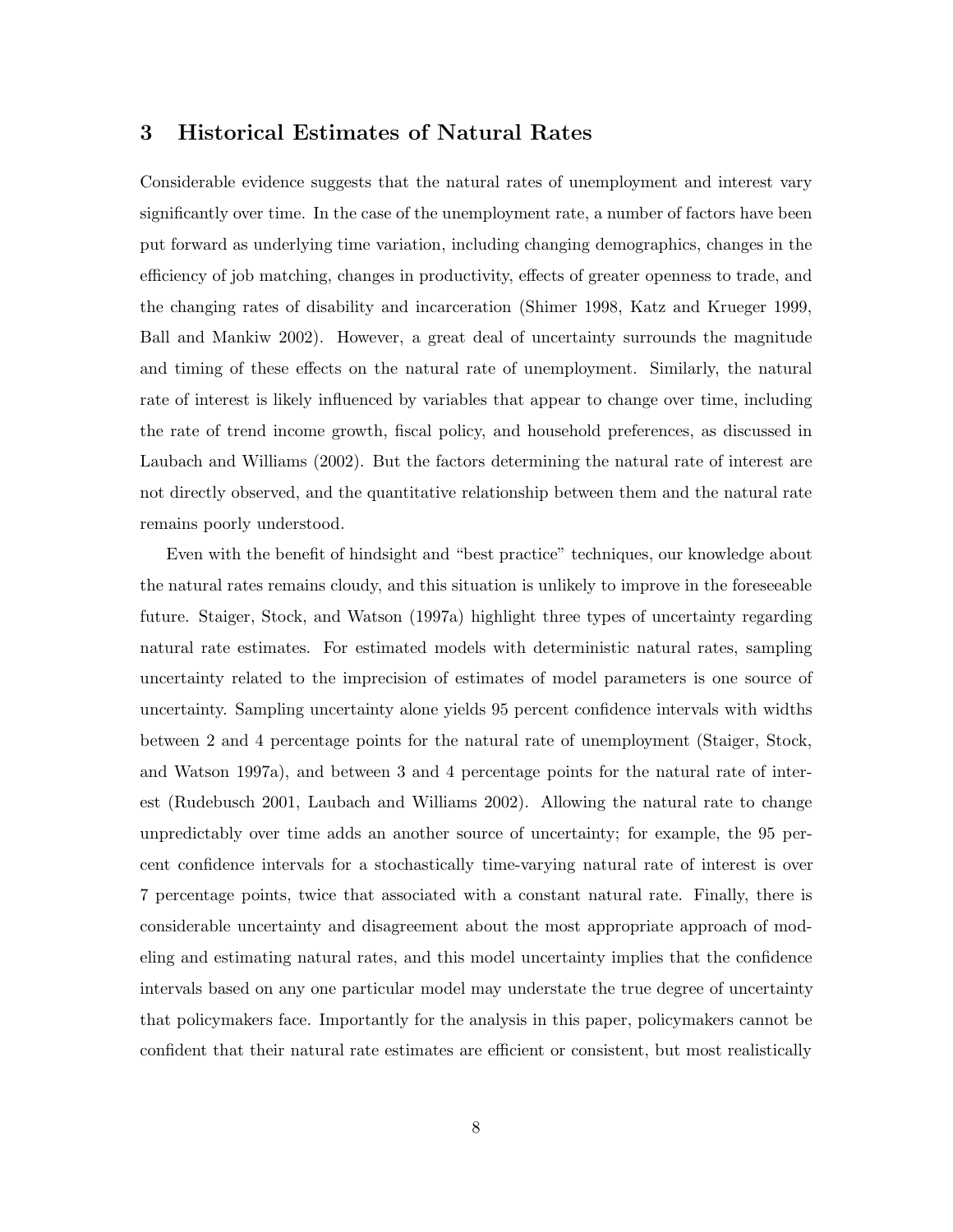must make due with imperfect modeling and estimating methods.

Of course, in practice, policymakers are at an even greater disadvantage than the econometrician who attempts to estimate natural rates retrospectively, because policymakers must act on "one-sided," or real-time natural rate estimates, which are based only on the data available at the time the decision is made. As documented below, such estimates typically are much noisier than the smooth retrospective, or "two-sided," estimates generally reported in the literature. For a given model, the difference between the one-sided and two-sided estimates provides an estimate of natural rate misperceptions resulting from the real-time nature of the policymaker's problem.

To illustrate the extent of these measurement difficulties, we provide comparisons of retrospective and real-time estimates of the natural rates of unemployment and interest. The various measures correspond to alternative implementations of two basic statistical methodologies that have been employed in the literature: univariate filters and multivariate unobserved- components models. The univariate filters separate the cyclical component of a series from its secular trend and use the latter as a proxy of the natural level of the detrended series. Univariate filters possess the advantages that they impose very little structure on the problem and are relatively simple to implement. Because multivariate methods bring additional information to bear on the decomposition of trend and cycle, they can provide more accurate estimates of natural rates assuming that the underlying model is correctly specified. However, there is a great degree of uncertainty about model misspecification, especially regarding the proper modeling of low-frequency behavior, and as a result the theoretical benefits from multivariate methods may be illusory in practice.

We examine two versions each of two popular univariate filters, the Hodrick-Prescott (1997) filter (HP) and the Band-Pass filter (BP) described by Baxter and King (1999). For the HP filter, we consider two alternative implementations, one with the smoothness parameter  $\lambda = 1,600$ , the value most commonly used in analyzing quarterly data, and one with  $\lambda = 25,600$  which smoothes the data more and is also closer to the approach advocated by Rotemberg (1999). Application of the BP filter requires a choice of the range of frequencies identified as associated with the business cycle, which are to be filtered from the underlying series. We examine two popular alternatives, an 8-year window favored by Baxter and King (1999) and Christiano and Fitzgerald (2002) and a 15-year window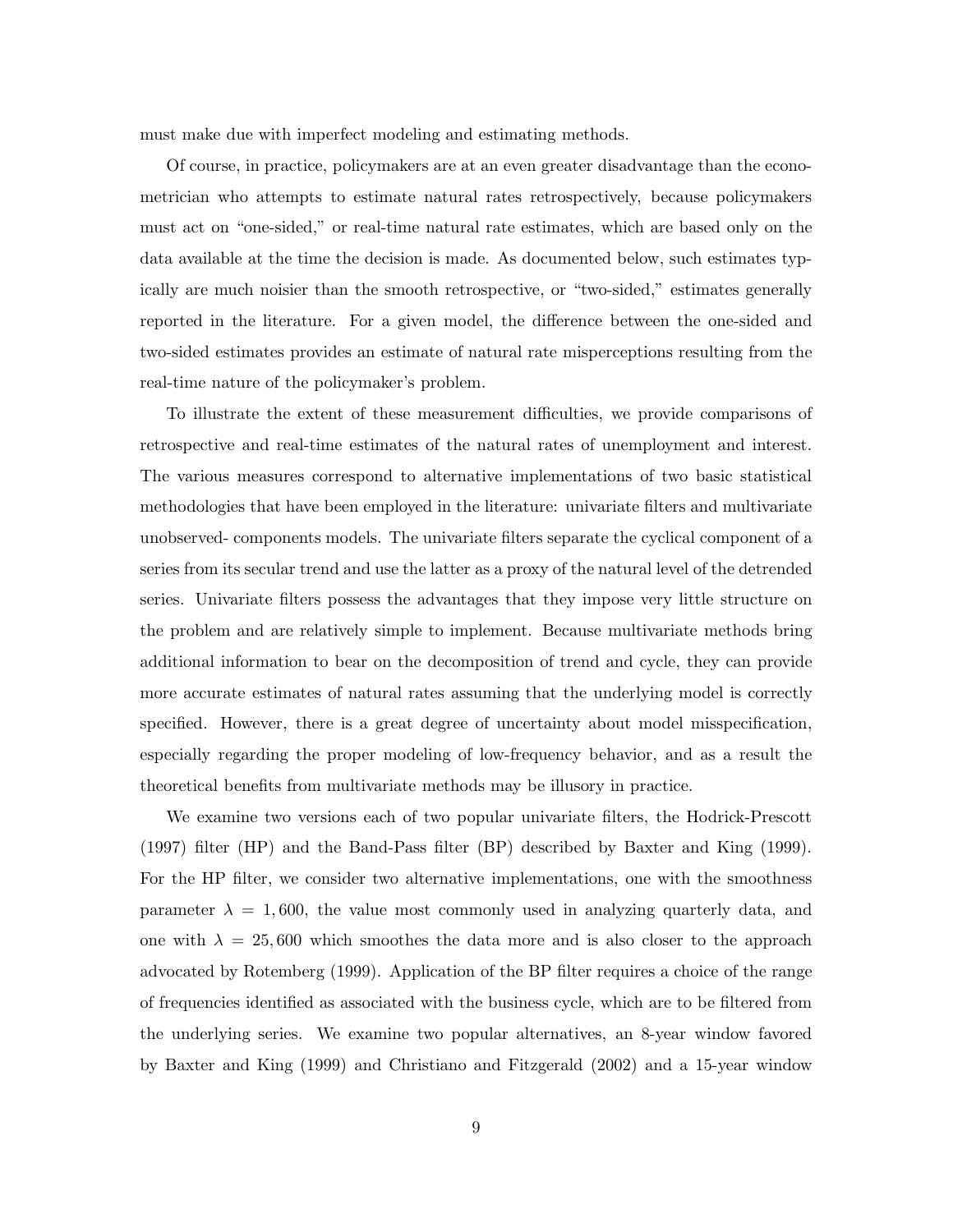employed by Staiger, Stock and Watson (2002) to estimate a "trend" for the unemployment rate. We apply these four univariate filters to obtain both one-sided (real time) and twosided (retrospective) estimates of the natural rates of unemployment and interest.

We also obtain estimates of the natural rates based on two multivariate unobserved components models, and we offer comparisons with models similar to those proposed by other authors. These models suppose that the "true" processes for the natural rates of interest and unemployment can be reasonably modeled as random walks:

$$
u_t^* = u_{t-1}^* + \eta_{u,t} \quad \eta_u \sim \mathcal{N}(0, \sigma_{\eta_u}^2), \tag{4}
$$

$$
r_t^* = r_{t-1}^* + \eta_{r,t} \quad \eta_r \sim \mathcal{N}(0, \sigma_{\eta_r}^2). \tag{5}
$$

For the natural rate of unemployment, we implement a Kalman filter model, similar to those in Staiger, Stock, and Watson (1997a, 2002) and Gordon (1998), to estimates a time-varying NAIRU rate from an estimated Phillips curve.<sup>7</sup> (In what follows, we treat the NAIRU and the natural rate of unemployment as synonymous.) We also examine estimates following the procedure detailed by Ball and Mankiw (2002). These authors posit a simple accelerationist Phillips curve relating the annual change in inflation to the annual unemployment rate. They estimate the natural rate of unemployment be applying the HP filter to the residuals from this relationship.

For the natural rate of interest, we apply the Kalman filter to an equation relating the unemployment gap and the real interest rate gap (the difference between the real federal funds rate and the natural rate of interest). The basic specification and methodology are close to that used by Laubach and Williams (2002), but we assume that the natural rate of interest follows a random walk, whereas they allow for an explicit relationship between the natural rate and the estimated trend growth rate of GDP. The basic identifying assumption is that the unemployment gap converges to zero if the real rate gap is zero. Thus, stable inflation in this model is consistent with both the real interest rate and the unemployment rate equaling their respective natural rates.<sup>8</sup>

 $^{7}$ In the measurement equation, the inflation rate depends on lags of inflation with the unity sum restriction on the coefficients, relative oil and non-oil import price inflation, and the unemployment rate gap. We apply Stock and Watson's (1998) median unbiased estimator for the signal-to-noise ratio and estimate the remaining parameters by maximum likelihood over the sample period 1969:1-2002:2.

<sup>8</sup>In two papers, Bomfim uses other approaches to estimate the natural rate of interest. Bomfim (2001) uses yields on indexed bonds to estimate investors' view of the natural rate of interest; unfortunately, these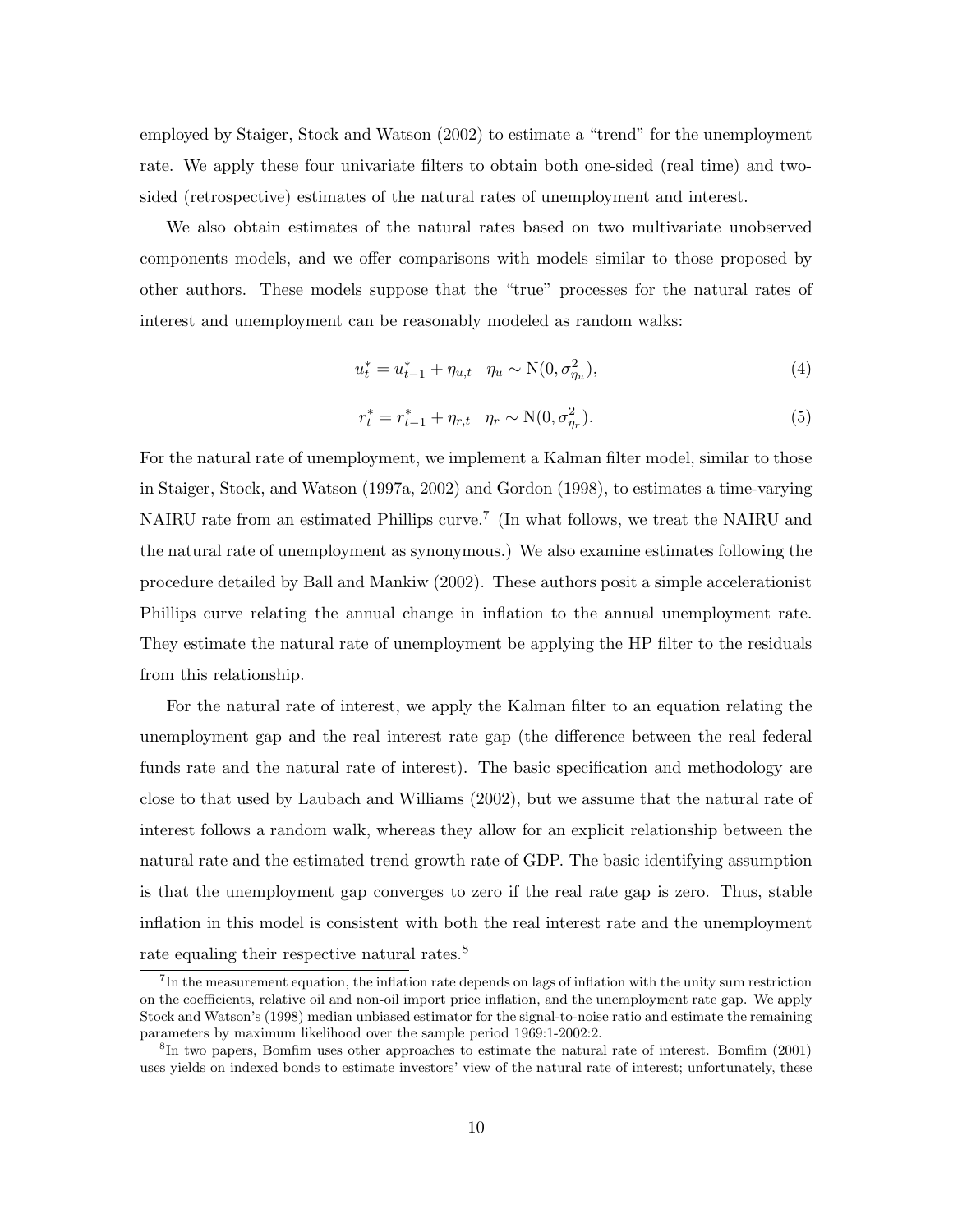As noted above, these multivariate approaches to estimating natural rates are subject to specification error and therefore the resulting estimates may be inefficient or inconsistent. For example, the models used for estimating the natural rate of unemployment impose the accelerationist restriction that the sum of the coefficients on lagged inflation in the inflation equation equals unity. But as Sargent (1971) demonstrated, reduced-form characterizations of the Phillips curve consistent with the natural rate hypothesis do not necessarily imply this restriction and imposing it is invalid. A very different view, which likewise comes to the conclusion that these models are misspecified, is provided by Modigliani and Papademos (1975), who view the Phillips curve as a structural relationship but, instead of imposing the natural rate hypothesis, propose the concept of a "noninflationary rate of unemployment, or NIRU" (p. 145) Following this approach, Brainard and Perry (2000) report estimates of the natural rate of unemployment when the assumption of constant parameters and the accelerationist restriction are relaxed.

Retrospective estimates of the natural rate of unemployment exhibit variation over time and across methods at given points in time. Table 1 reports estimates for the natural rate using the methods described above as well as the most recent Congressional Budget Office (2001, 2002) NAIRU estimates, the Kalman filter-based NAIRU estimates in Staiger, Stock, and Watson (2002) and Gordon (2002), and Shimer's (1988) estimates based on demographic factors. All of these estimates are two-sided in the sense that they use data over the whole sample period to arrive at an estimate for the natural rate at any given past quarter. Figure 1 plots a representative set of these estimates over 1969-2002; for comparison, the average rate of unemployment over that period was nearly 6 percent.

The retrospective estimates share a common pattern: generally they are relatively low at the end of the 1960s, rise during the late 1960s and 1970s, and trend downward thereafter, reaching levels in the late 1990s similar to those in the late 1960s. However, these estimates also exhibit substantial dispersion at most points in time, indicating that, even in hindsight, precisely identifying the natural rate of unemployment is quite difficult. For example, the estimates for both 1970 and 1980 cover a 2-percentage point range.

As stressed above, the estimates of the natural rate of unemployment that are relevant

securities have only been in existence for a relatively short time so we have scant time series evidence using this approach. In earlier work, Bomfim (1997) estimated a time-varying natural rate of interest using the Federal Reserve Boards's MPS model.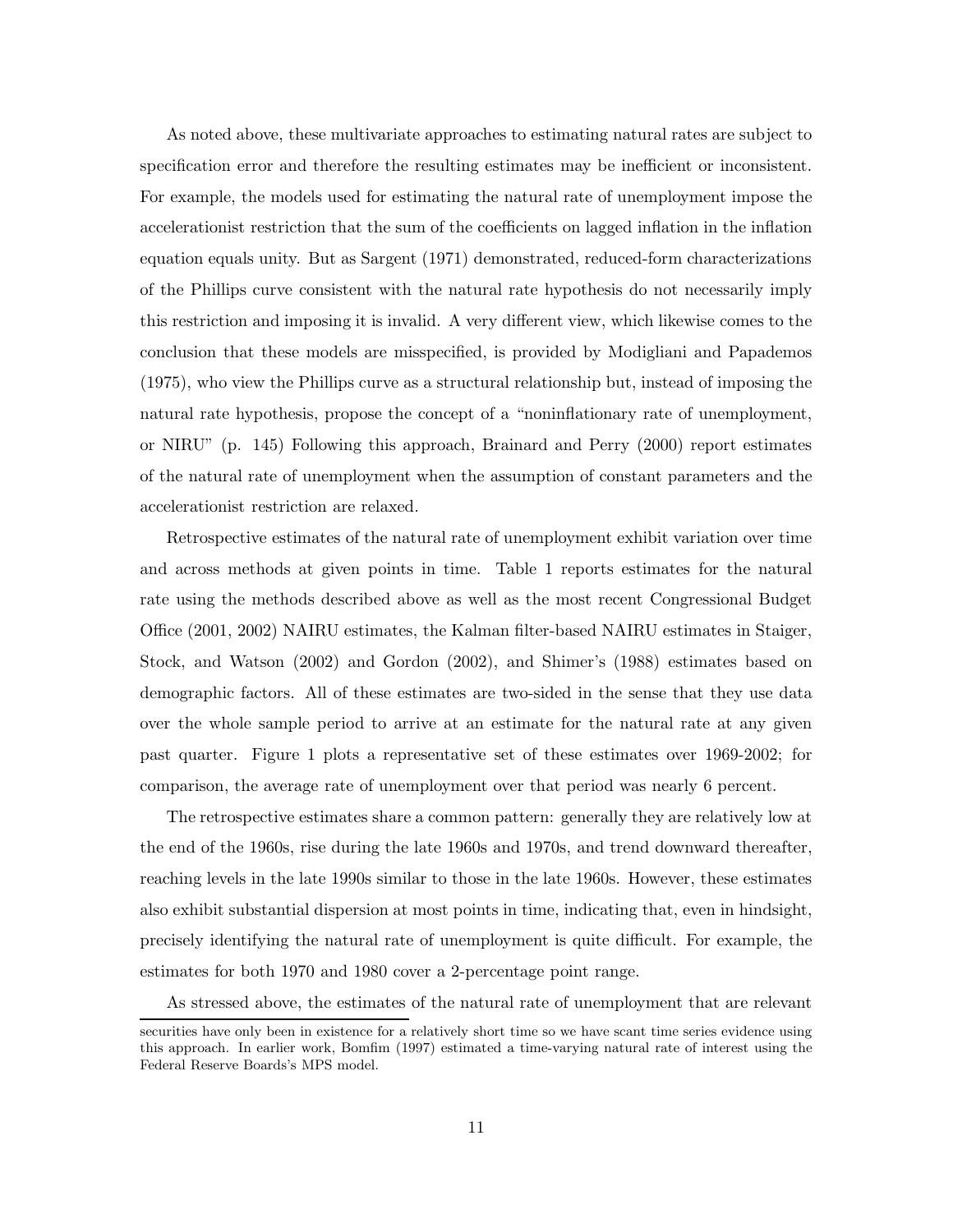for setting policy are not those shown in Table 1 and Figure 1 but rather the one-sided estimates that incorporate only information available at the time. Figure 2 shows the one-side estimates for a range of the methods described above. In the case of the univariate filters, the reported series are constructed from the estimates of the trend at the last available observation at each point in time. In the case of the multivariate filters, the natural rate estimates are likewise based only on observed data, but the estimates of the model parameters are from data for the full sample. Given the relative imprecision of the estimates of many of the latter estimates, the true real-time estimates in which all model parameters are estimated using only data available at the time are likely to be considerably worse than the one-sided estimates reported here.

A striking feature of univariate filter real-time estimates is how much more closely they track the actual data than do the smooth, retrospective estimates reported in Figure 1. This excess sensitivity of univariate filters to final observations is a well known problem (see e.g. St. Amant and van Norden (1998), Christiano and Fitzgerald (2001), Orphanides and van Norden (2002), and van Norden (2002)). Evidently, these filters have difficulty distinguishing between cyclical and secular fluctuations in the underlying series until the subsequent evolution of the data becomes known. This problem is less evident in the multivariate filters where the natural rate estimate is updated based on inflation surprises as opposed to movements in the unemployment rate itself.

Figures 3 and 4 plot a set of two-sided and one-sided estimates, respectively, of the natural rate of interest. Throughout this paper, the real interest rate is constructed as the difference between the federal funds rate and ex post rate of inflation (based on the GDP price index). Each figure shows two multivariate estimates (our Kalman filter estimate described above as well as that from Laubach and Williams  $(2002)^9$ ) and estimates from the same univariate filters used for the natural rate of unemployment. As in the case of the natural rate of unemployment, the various techniques yield a broad range of possible retrospective and real-time estimates of the natural rate of interest over time.

Given the wide dispersion in these natural rate estimates, especially the more policyrelevant one-sided estimates, a natural question is whether one can discriminate between

 $<sup>9</sup>$ Laubach and Williams (2002) construct the real interest rate using the inflation rate of personal con-</sup> sumption expenditure prices; we have adjusted their natural rate estimates to place them on the basis of GDP price inflation.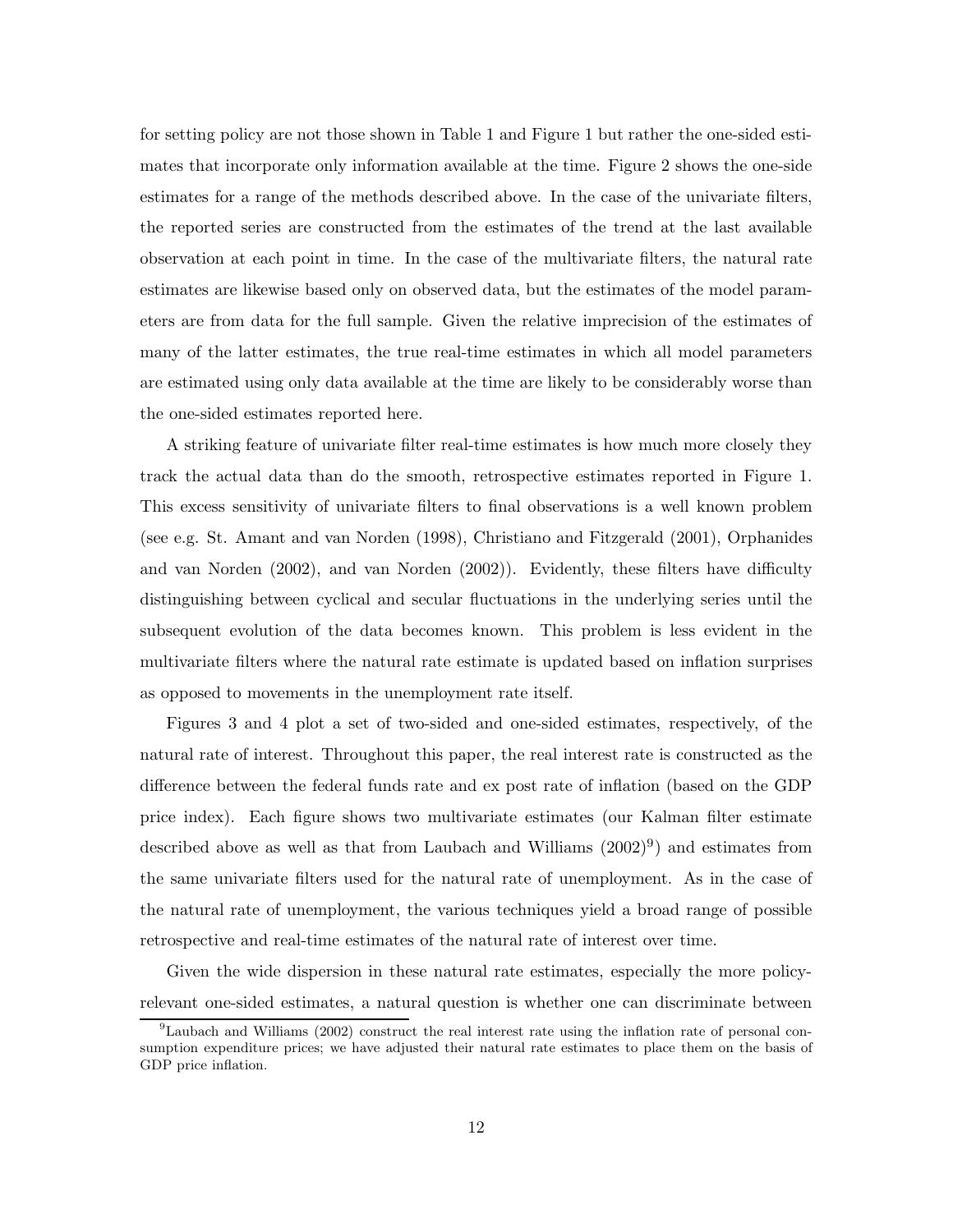the methods based on their empirical usefulness in predicting inflation and unemployment. To test the forecasting performance of methods using the natural rate of unemployment, we compare inflation forecast errors using a simple Phillips curve model in which inflation depends on four lags of inflation, the lagged change in the unemployment rate, and two lags of the unemployment gap based on the various one-sided estimates of the natural rate of unemployment. We also consider the performance of a simple fourth-order autoregressive, or AR(4), inflation forecasting equation without any unemployment rate terms. For this exercise, we use the revised data current as of this writing. As seen in the upper part of Table 2, the equations that include the unemployment gap outperform (that is, have a lower forecast standard error than) the  $AR(4)$  specification, but inflation forecasting accuracy is virtually identical across the specifications that include the unemployment gaps.<sup>10</sup> To test the forecasting performance of methods using the natural rate of interest, we apply the same basic procedure to a simple unemployment equation, where the unemployment rate depends on two lags of itself and the lagged real rate gap. This yields the parallel result, shown in the lower panel of the table. Evidently, one cannot easily discriminate across specifications of the natural rates based on forecasting performance.

We now use the different natural rate estimates presented above to gauge the likely magnitude and persistence of natural rate misperceptions. We start by computing natural rate misperceptions solely due to the limitation that only observed data can be used in real time, assuming that the correct model for the natural rate is known. Given the problems of sampling and model uncertainty, we view these estimates as lower bounds on the true degree of uncertainty of natural rate estimates. The first column of the upper portion of Table 3 reports the sample standard deviations of the difference between the two-sided and one-sided estimates of the natural rate of unemployment  $(u^*-\hat{u}^*)$  for the various estimation methods. This standard deviation ranges from about 0.5 to 0.8 percentage point, with the Kalman filter lying in the center at 0.66 percentage point. The lower parnel of the table reports the corresponding results for estimates of the natural rate of interest. The standard deviations in this case range from 0.9 to 1.7 percentage point, with the Kalman filter at 1.44 percentage point. In our subsequent analysis, we use the estimates from our multivariate Kalman filter

 $10<sup>10</sup>$  However, the suggested forecast improvement from including the unemployment gap is based on withinsample performance. The usefulness of unemployment or output gap estimates for out-of-sample forecasts of inflation is much less clear (Stock and Watson, 1999; Orphanides and van Norden, 2001.)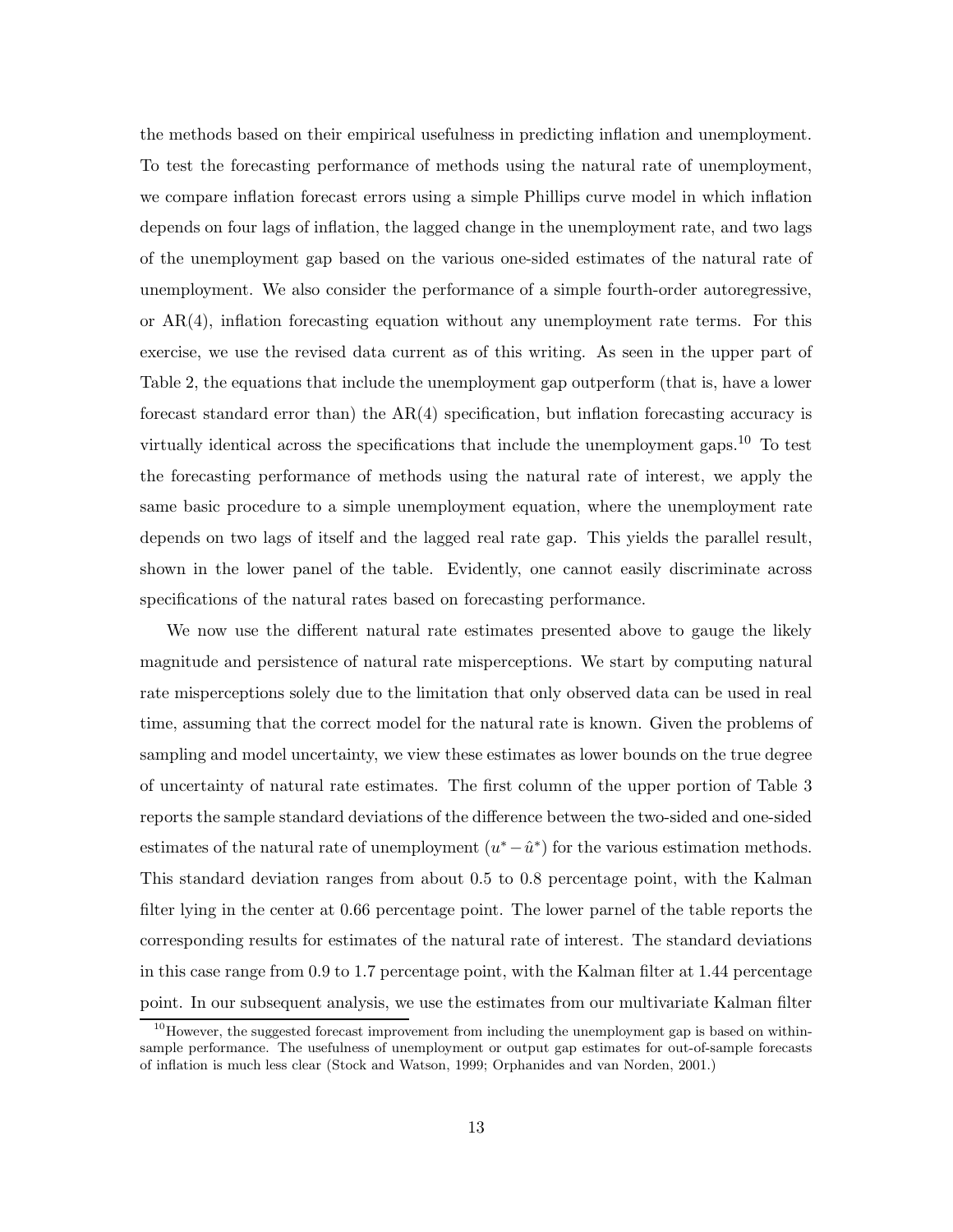method as a baseline measure of the uncertainty regarding real-time perceptions of the natural rates of interest and unemployment in the historical data.

Natural rate misperceptions are highly persistent. The persistence of these series can be characterized with the first order autoregressive processes:

$$
(u_t^* - \hat{u}_t^*) = \rho_u(u_{t-1}^* - \hat{u}_{t-1}^*) + \nu_{u,t},
$$
\n(6)

$$
(r_t^* - \hat{r}_t^*) = \rho_r (r_{t-1}^* - \hat{r}_{t-1}^*) + \nu_{r,t},
$$
\n<sup>(7)</sup>

where the errors  $\nu_{u,t}$  and  $\nu_{r,t}$  are independent over time but may be correlated with each other and with other shocks realized during period  $t$ , including, importantly, the unobserved errors of the underlying processes for the natural rates,  $\eta_{u,t}$  and  $\eta_{r,t}$ . Table 3 also presents least squares estimates of  $\rho$  and  $\sigma_{\nu}$  for the various misperceptions measures. In all cases, misperceptions are highly persistent, with the Kalman filter lying in the middle of the range on this dimension also. Note that the persistence in misperceptions does not necessarily imply any sort of inefficiency in the real-time estimates, but merely reflects the nature of these filtering problems.

We now extend our analysis of the mismeasurement problem to include model uncertainty. For this purpose we compare the one-sided estimate using each method to each of the two-sided estimates. For our set of six methods, this yields thirty-six measures of misperceptions for the natural rates of unemployment and interest. Table 4 summarizes the frequency distribution of the standard deviations and persistence from these alternative estimates of misperceptions. Both the standard deviations and the persistence measure of our baseline (Kalman filter) estimates for both natural rates, from Table 3, are close to the 25th percentile as shown in Table 4. Table 4 indicates generally larger and much more persistent misperceptions than those based on comparing the one- and two-sided estimates from a single model; indeed, the magnitude of misperceptions can be as much as twice that implied by the Kalman filter model. Moreover, these calculations do not reflect sampling uncertainty. In summary, combining the three forms of natural rate uncertainty suggests that conventional estimates of misperceptions based on comparing one-sided and two-sided estimates using a single estimation method are overly optimistic about the magnitude and persistence of the problem faced by policymakers.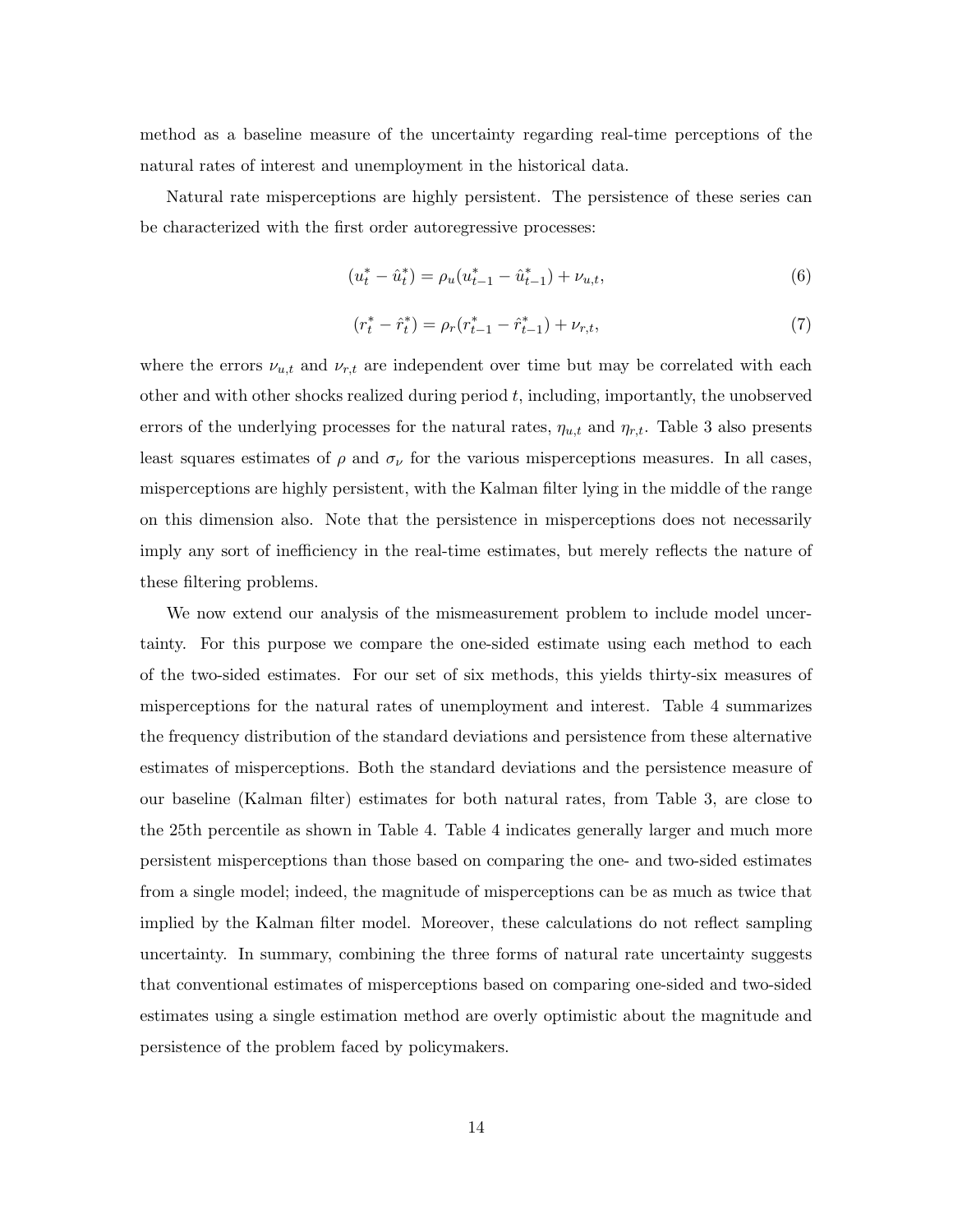# **4 A Simple Estimated Model of the U.S. Economy**

We evaluate monetary policy rules using a simple rational expectations model, the core of which consists of the following two equations:

$$
\pi_t = \phi_\pi \pi_{t+1}^e + (1 - \phi_\pi) \pi_{t-1} + \alpha_\pi \tilde{u}_t^e + e_{\pi, t}, \quad e_\pi \sim \text{iid}(0, \sigma_{e_\pi}^2),
$$
\n(8)

$$
\tilde{u}_t = \phi_u \tilde{u}_{t+1}^e + \chi_1 \tilde{u}_{t-1} + \chi_2 \tilde{u}_{t-2} + \alpha_u \tilde{r}_{t-1}^a + e_{u,t}, \quad e_u \sim \text{iid}(0, \sigma_{e_u}^2). \tag{9}
$$

Here we use  $\tilde{u}$  to denote the unemployment gap and  $\tilde{r}^a$  to denote the real interest rate gap based on a one-year bill. This model combines forward-looking elements of the New Synthesis model studied by Goodfriend and King (1997), Rotemberg and Woodford (1999), Clarida, Gali and Gertler (1999), and McCallum and Nelson (1999), with intrinsic inflation and unemployment inertia as in Fuhrer and Moore (1995a), Batini and Haldane (1999), and Smets (2000). Given, the uncertainty regarding the proper specification of inflation and unemployment dynamics, later in the paper we also consider alternative specifications, including one with no intrinsic inflation and one with adaptive expectations.

The "Phillips curve" in this model (equation 8) relates inflation (measured as the annualized percent change in the GDP price index) during quarter  $t$  to lagged inflation, expected future inflation, and expectations of the unemployment gap during the quarter, using retrospective estimates of the natural rate discussed below. The estimated parameter  $\phi_{\pi}$ measures the importance of expected inflation on the determination of inflation. The unemployment equation (equation 9) relates the unemployment gap during quarter  $t$  to the expected future unemployment gap, two lags of the unemployment gap, and the lagged real interest rate gap. Here two elements importantly reflect forward-looking behavior. The first element is the estimated parameter  $\phi_u$ , which measures the importance of expected unemployment, and the second is the duration of the real interest rate, which serves as a summary of the influence of interest rates of various maturities on economic activity. Because data on long-run inflation expectations are lacking, we limit the duration of the real rate to one year.

In estimating this model we are confronted with the difficulty that expected inflation and unemployment are not directly observed. Instrumental variable and full-information maximum likelihood methods impose the restriction that the behavior of monetary policy and the formation of expectations be constant over time, neither of which appears tenable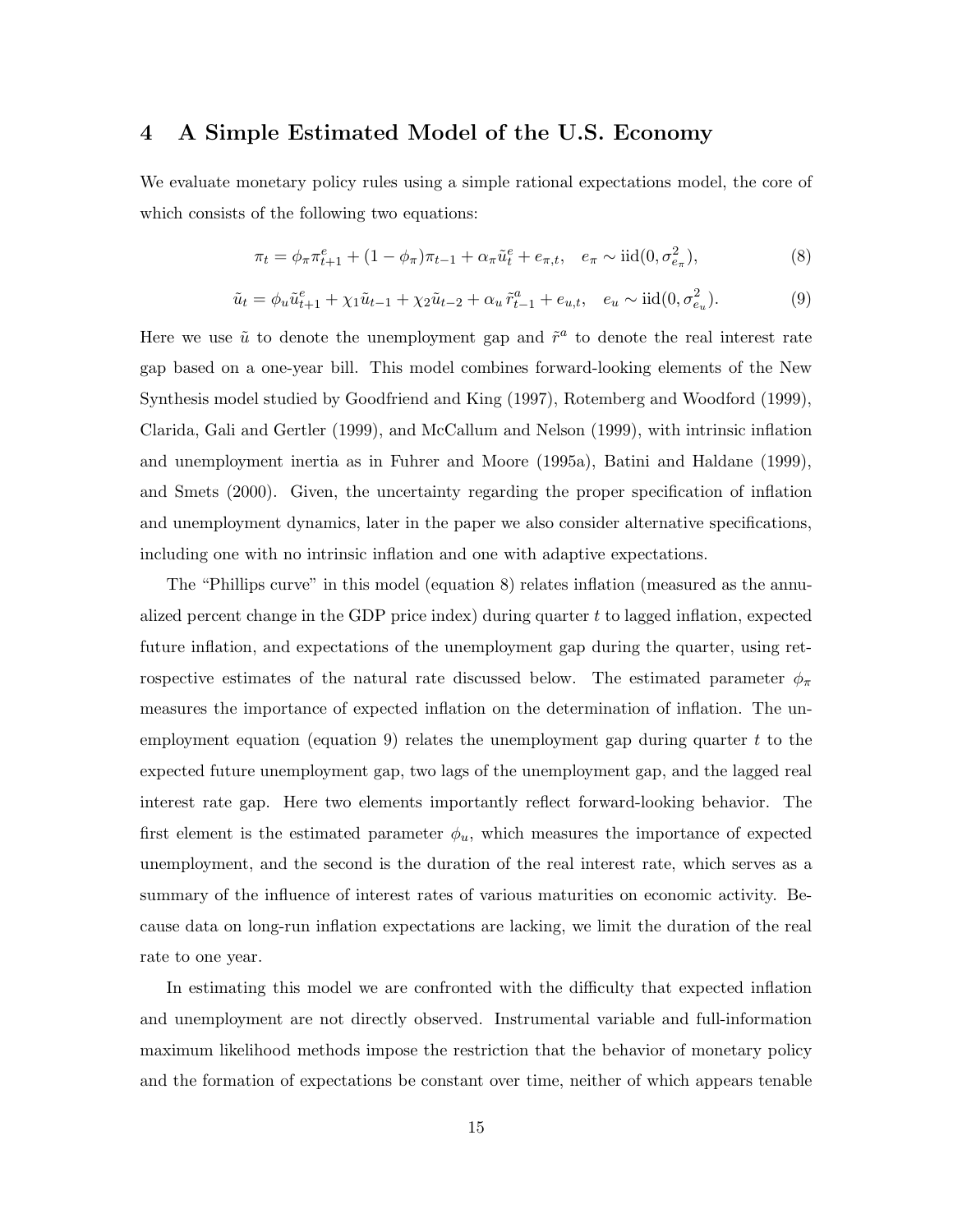over the sample period that we consider (1969–2002). Instead, we follow the approach of Roberts (1997, 2001) and Rudebusch (2002) and use the median values of the Survey of Professional Forecasters as proxies for expectations. We use the forecast from the previous quarter; that is, we assume expectations are based on information available at time  $t - 1$ . To match the inflation and unemployment data as best as possible with the forecasts, we use first announced estimates of these series.<sup>11</sup> Our primary sources for these data are the Real-Time Dataset for Macroeconomists and the Survey of Professional Forecasters, both currently maintained by the Federal Reserve Bank of Philadelphia (Zarnowitz and Braun (1993), Croushore (1993) and Croushore and Stark (2001)). Using the least squares method, we obtain the following estimates over the sample 1969:1 to 2002:2 (this choice of sample reflects the availability of the Survey of Professional Forecasters data):

$$
\pi_t = \begin{array}{cccc} 0.540 & \pi_{t+1}^e & +0.460 & \pi_{t-1} & -0.341 & \tilde{u}_t^e + e_{\pi,t}, \\ (0.086) & & (-) & (0.099) \end{array} \tag{10}
$$

 $SER = 1.38, DW = 2.09,$ 

$$
\tilde{u}_t = 0.257 \ \tilde{u}_{t+1}^e + 1.170 \ \tilde{u}_{t-1} - 0.459 \ \tilde{u}_{t-2} + +0.043 \ \tilde{r}_{t-1}^a + e_{u,t},
$$
\n(11)  
\n(0.084) (0.107) (0.071) (0.013)

 $SER = 0.30, DW = 2.08,$ 

In these results the numbers in parentheses are the estimated standard errors of the corresponding regression coefficients. The estimated unemployment equation also includes a constant term (not reported) that captures the average premium of the one-year Treasury bill rate we use for estimation over the average of the federal funds rate, which corresponds to the natural rate of interest estimates we employ in the model. In the model simulations we impose the expectations theory of the term structure whereby the one-year rate equals the expected average of the federal funds rate over four quarters.

In addition to the equations for inflation and the unemployment rate, we need to model the processes that generate both the true values for the natural rate of unemployment and interest and policymakers' real-time estimates of these rates. For this purpose we use our Kalman filter estimates as a baseline for the specification of the natural rate processes. Throughout the remainder of the paper, we assume that the true values for the natural rates

<sup>&</sup>lt;sup>11</sup> Romer and Romer (2000) follow a similar procedure when comparing Federal Reserve Board Greenbook forecasts to the data.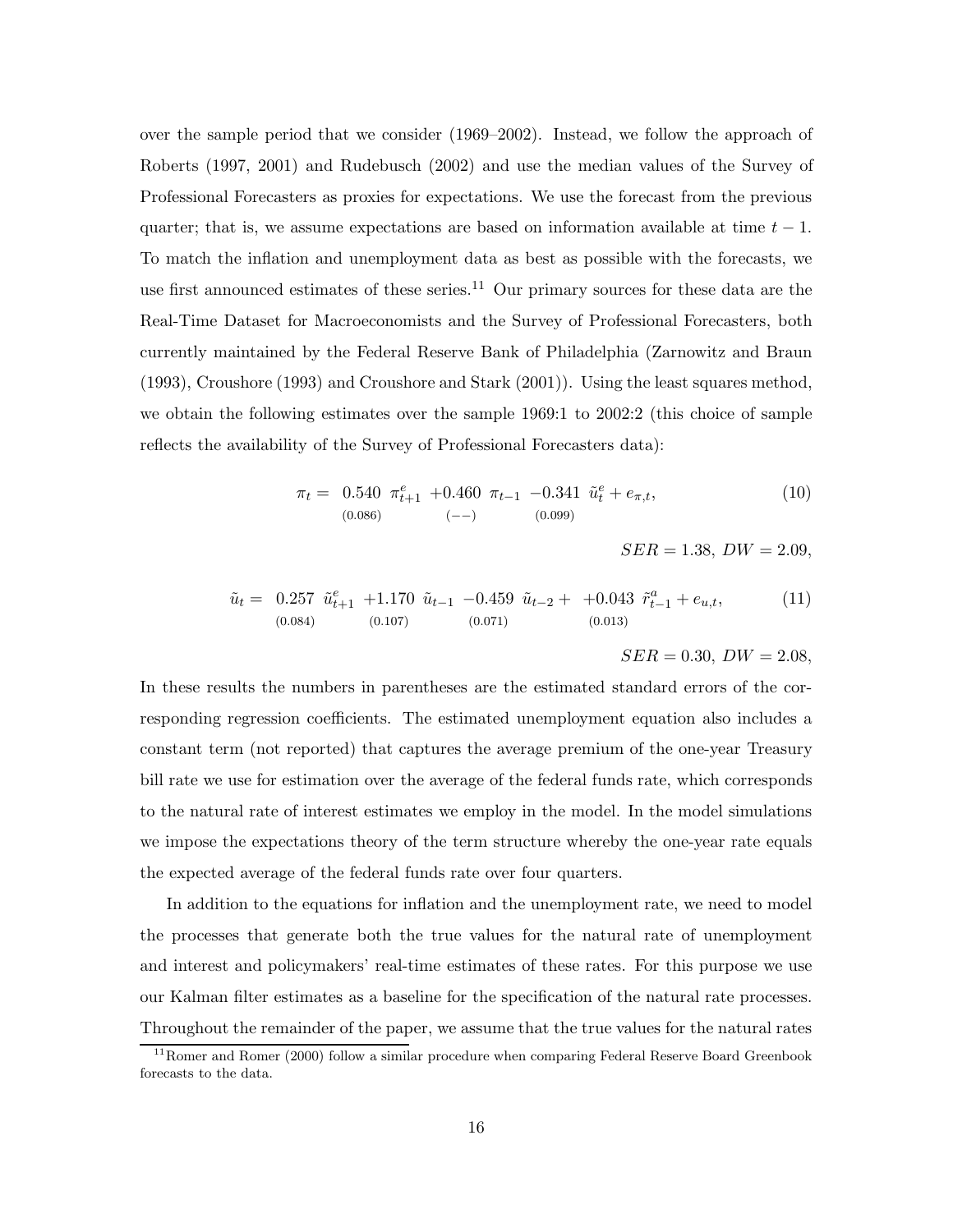are given by the two-sided retrospective Kalman filter estimates. Specifically, we append the basic macroeconomic model to include equations (4) and (5) for  $u^*$  and  $r^*$ , respectively, and compute the equation residuals—the "shocks" to the true natural rates—using the two-sided Kalman filter estimates.

For the policymakers' estimates of natural rates, we assume the difference between the true and estimated values follows an  $AR(1)$  process described by equations (6) and (7), with the  $AR(1)$  set equal to that based on the regression using the difference between the one- and two-sided Kalman filter estimates reported in Table 3. As seen in that table, this specification approximates several common filtering methods. The residuals from these equations represent the shocks to mismeasurement under the assumption that the policymaker possesses the correctly specified Kalman filter models.

Because we are interested in the possibility that the policymakers' natural rate estimates result from a misspecified model, we allow for a range of estimates of the magnitude of natural rate mismeasurement, indexed by s, in our policy experiments. The case of  $s = 0$ corresponds to the "best case" benchmark (a standard assumption in the policy rule literature), in which the policymaker is assumed to observe the true value of both natural rates in real time. For this case, we set the residuals of the two mismeasurement equations to zero. The case of  $s = 1$  corresponds to the assumption that the policymaker possesses the correctly-specified Kalman filter models (including knowledge of all model parameters). In this case, the residuals from the mismeasurement equation are set to their historical values. As discussed above, owing to the possibility of model misspecification, this calculation most likely yields a conservative figure for the magnitude of real-world natural rate misperceptions. To approximate the policymakers' use of a misspecified model of natural rates, we examine simulations where we amplify the magnitude of misperceptions by multiplying the residuals to the mismeasurement equations by s. As indicated by the results in Table 4, incorporating model misspecification can yield differences between one- and two-sided on average twice as large as those implied by comparing the one- and two-sided Kalman filter estimates, implying a value of s of up to  $2<sup>12</sup>$  In addition, these calculations ignore sampling

<sup>&</sup>lt;sup>12</sup>For example,  $s = 2$  approximately corresponds to the case of a policymaker who may incorrectly rely on the HP filter (with  $\lambda = 1600$ ) for real-time estimates of the natural rates when the true process continues to be described by our two-sided Kalman filter. In terms of the policy evaluations we report later on, we confirmed that using  $s = 2$  with the Kalman filter errors are also very similar to those based on these mispecified errors. This suggests that our approach of summarizing the magnitude of misperceptions by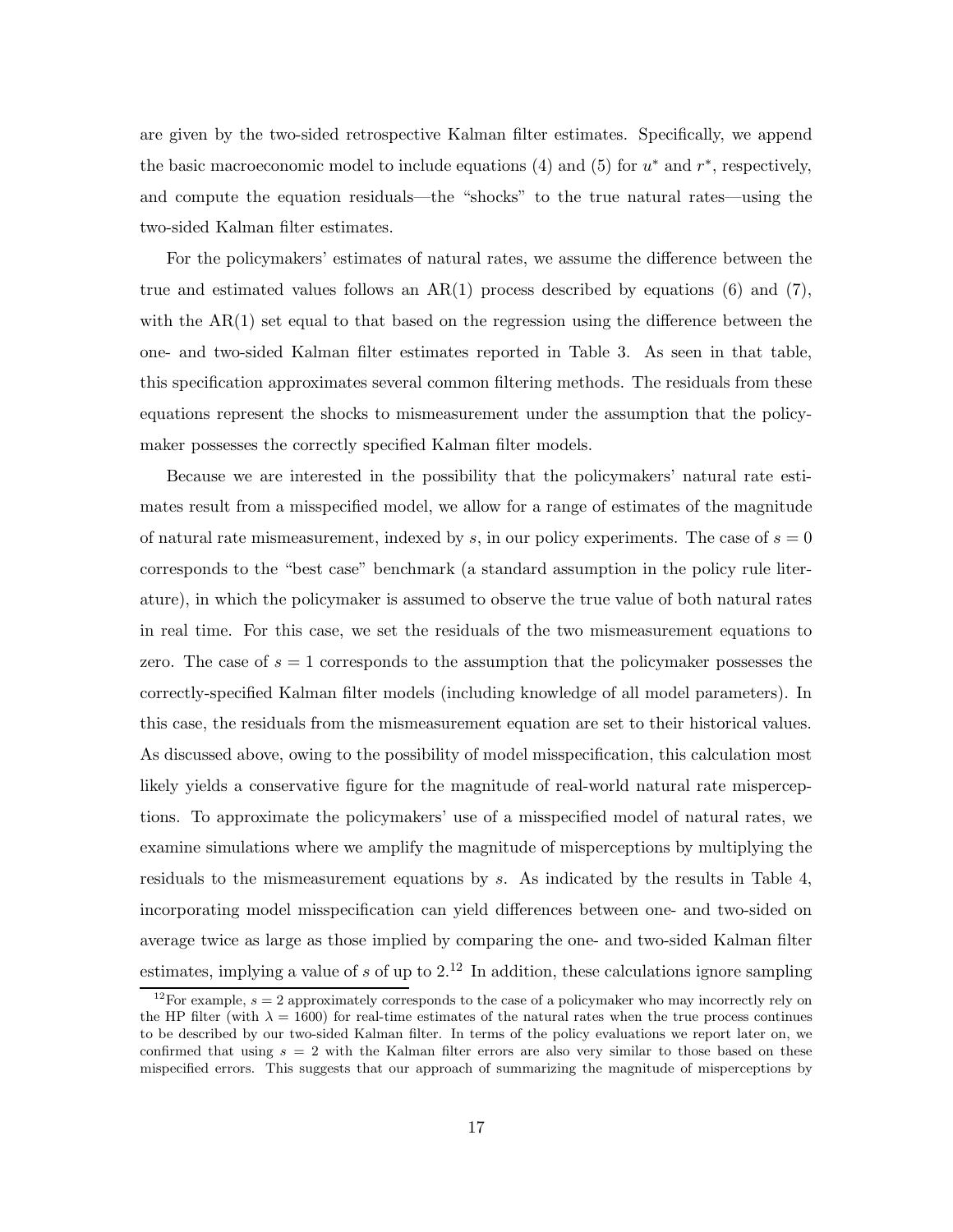uncertainty associated with estimated models; in consideration of this source of uncertainty, we also consider the case of  $s = 3$ .

For a given value of s, we estimate the variance-covariance of the six model equation innovations (corresponding to equations  $4-7$ , 10, and 11) using the historical equation residuals, where the misperception residuals are multiplied by s, as described above. Note that, by estimating the variance-covariance matrix in this way, we preserve the correlations among shocks to inflation, the unemployment rate, changes in the natural rates, and natural rate misperceptions present in the data. For example, shocks to misperceptions of  $r^*$  are positively correlated with shocks to the unemployment rate and to  $u^*$  misperceptions, and shocks to  $u^*$  misperceptions are negatively correlated with shocks to inflation.

For a given monetary policy rule of the form of equation (1), we solve for the unique stable rational expectations solution, if one exists, using the Anderson and Moore (1985) implementation of the Blanchard and Kahn  $(1980)$  method.<sup>13</sup> Given the model solution and the variance-covariance matrix of equation innovations, we then numerically compute the unconditional moments of the model. This method of computing unconditional moments is equivalent to, but computationally more efficient than, computing them from stochastic simulations of extremely long length (see Levin, Wieland, and Williams 1999 for a detailed discussion).

# **5 Policy Rule Evaluation**

We now examine how uncertainty regarding the natural rates of interest and unemployment influences the design and performance of policy rules. We assume that the policymaker is interested in minimizing the loss,  $\mathcal{L}$ , equal to the weighted sum of the unconditional squared deviations of inflation from its target, those of the the unemployment rate from its true natural rate, and the change in the short-term interest rate:

$$
\mathcal{L} = \omega Var(\pi - \pi^*) + (1 - \omega)Var(u - u^*) + \psi Var(\Delta f). \tag{12}
$$

a single parameter, s, captures the key implications of policymakers' misspecification of the natural rate process.

<sup>&</sup>lt;sup>13</sup>We abstract from the complications arising from imperfections in the formation of expectations (Orphanides and Williams, 2002). For simplicity, we also abstract from errors in within-quarter observations of the rates of inflation and unemployment.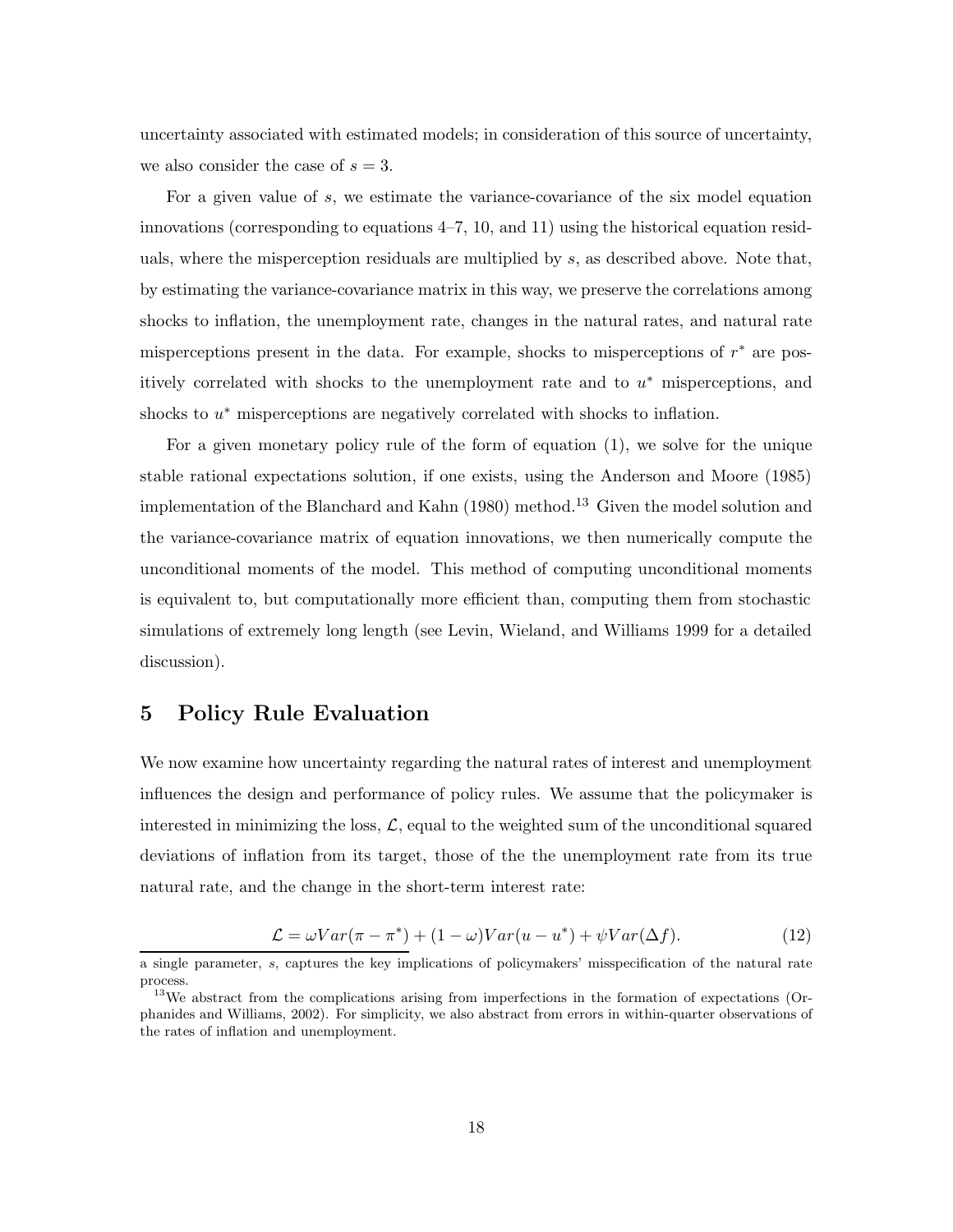As a benchmark for our analysis and for comparability with earlier policy evaluation work, we consider preferences equivalent to placing equal weights on the variability of inflation and the output gap. Assuming an Okun's law coefficient of 2, this weighting implies setting  $\omega = 0.2$ . We include a relatively modest concern for interest rate stability, setting  $\psi = 0.05$ Later in the paper, we show that the main qualitative results are not sensitive to changes in  $\omega$  and  $\psi$ . In all our experiments, we assume the policymaker has a fixed and known inflation target,  $\pi^{*,14}$ 

We start our analysis of the effects of natural rate mismeasurement by examining macroeconomic performance under the classic and revised forms of the original Taylor rules:

$$
f_t = \hat{r}_t^* + \pi_t + 0.5(\pi_t - \pi^*) - 1.0(u_t - \hat{u}_t^*)
$$
 (the classic rule),  

$$
f_t = \hat{r}_t^* + \pi_t + 0.5(\pi_t - \pi^*) - 2.0(u_t - \hat{u}_t^*)
$$
 (the revised rule).

The direct effects of natural rate mismeasurement on the setting of policy are transparent under these rules: a 1-percentage-point error in  $r^*$  translates into a one percentage point error in the interest rate, while a 1-percentage-point error in  $u^*$  translates into a –1-percentage-point error in the classic Taylor rule and a –2-percentage-point error for the revised rule. The first panel of Table 5 reports the standard deviations of the inflation rate, the unemployment rate gap, and the change in the federal funds rate, as well as the associated loss under the classic Taylor rule in our model, for values of s between 0 and 3. The next panel does the same for the revised Taylor rule. Figure 5 illustrates some of these results graphically, tracing out the unconditional standard deviations of inflation (top panel) and the unemployment gap (bottom panel) for our model economy when policy is based on the classic Taylor rule or the revised Taylor rule for different values of s.

Starting with the case of no misperceptions,  $s = 0$ , we see that both the classic and revised Taylor rules are effective at stabilizing inflation and the unemployment rate gap. The revised variant of the rule is more responsive to the perceived degree of slack in labor markets and thereby achieves lower variability of both inflation and the unemployment gap, at the cost of modestly higher variability of the change in the interest rate. This result is consistent with the findings reported in the studies collected in Taylor (1999a) and

 $14\text{We assume that the inflation target is sufficiently above zero to minimize issues related to the zero bound.}$ on interest rates and other nonlinearities associated with very low inflation or deflation (Akerlof, Dickens and Perry, 1996; Orphanides and Wieland, 1998; Reifschneider and Williams, 2000).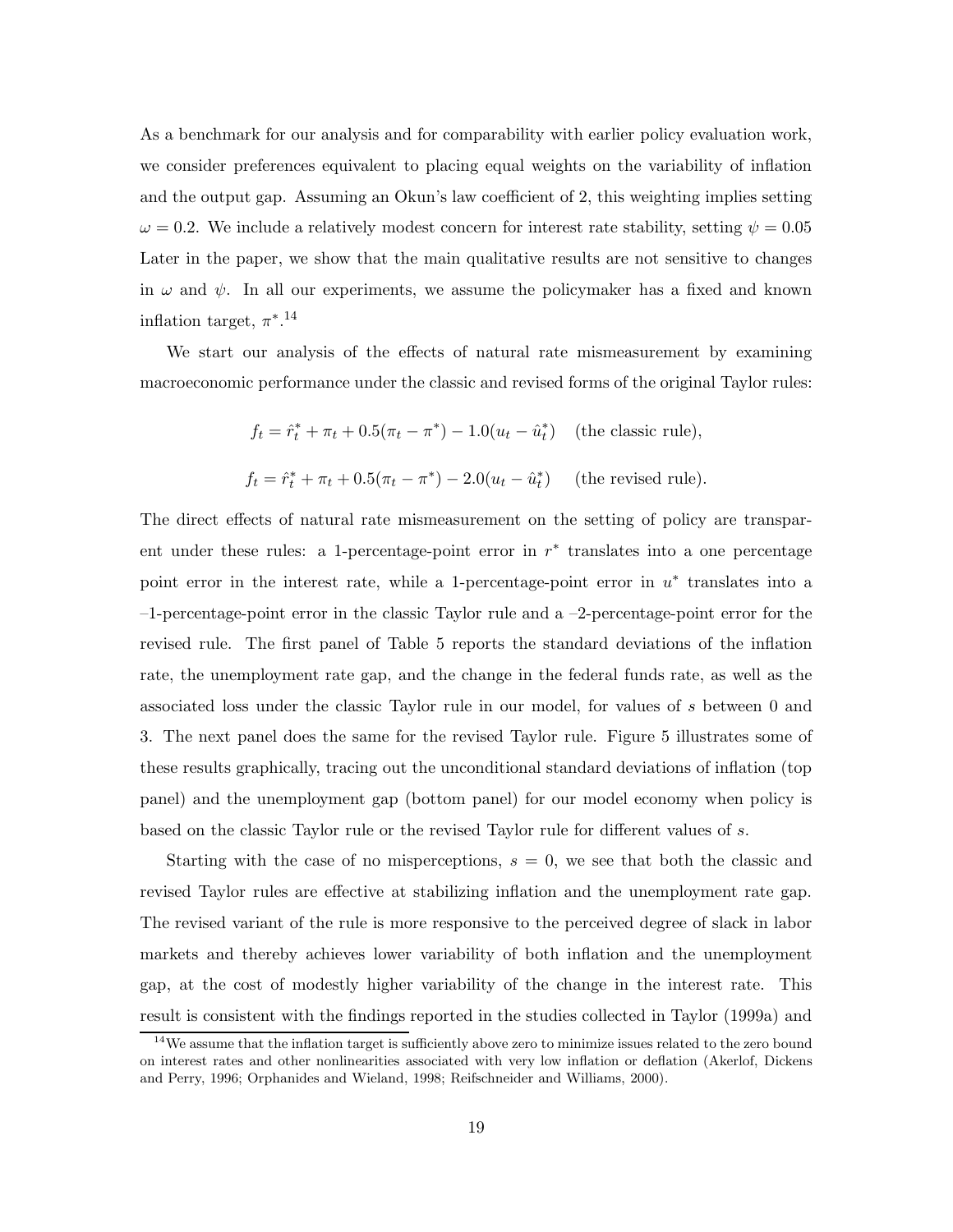elsewhere. However, policy outcomes for both rules deteriorate markedly and increasingly so as the degree of misperceptions regarding the natural rates increases. For example, under the classic Taylor rule, the standard deviation of inflation is  $2.14$  when s is assumed to be 0, but increases to 3.67 under the assumption that  $s = 1$ . In addition, and of greater interest from a policy design perspective, Figure 5 illustrates that the performance deterioration owing to natural rate uncertainty is worse for the revised Taylor rule, because it places greater emphasis on the unemployment gap. Indeed, for even modest levels of natural rate misperceptions, the classic Taylor rule performs better than the revised version, a result consistent with findings based on output gap mismeasurement in Orphanides (2000b).

We now examine the efficient choices for the two parameters,  $\theta_{\pi}$  and  $\theta_{u}$ , that measure the responses to the inflation and unemployment gaps, respectively, in a policy rule of the same functional form as the Taylor rule with natural rate uncertainty. In this exercise, we assume that the policymaker is interested in identifying a simple fixed policy rule that can provide guidance for minimizing the weighted variances in the loss function (12) with the weights described above. Figure 6 presents the optimal choices of the two parameters for various values of s. As the left-hand panel shows, the optimal responsiveness to inflation increases with uncertainty in this case. From the right-hand panel it is also evident that the optimal response to the unemployment gap drops (in absolute value) and approaches zero as the degree of mismeasurement increases to values of s beyond 2. This finding confirms the parallel result, reported by Orphanides (1998), Smets (1998), Rudebusch (2001, 2002), McCallum (2001), and Ehrmann and Smets (2002), of attenuated responses to the output gap as an efficient response to uncertainty regarding the measurement of the output gap in level rules.

This attenuation result contrasts with standard applications of the principle of certainty equivalence whereby, under certain conditions, the policymaker could compute the optimal policy abstracting from uncertainty and apply the resulting optimal rule by substituting into it, for the unobserved values, estimates of the natural rates based on an optimal filter (Swanson (2000) and Svensson and Woodford (2002) offer recent expositions on this issue.) Rather, our result is similar to Brainard's (1967) conservatism principle, where attenuation is shown to be optimal when policy effectiveness is uncertain.

Two key conditions that are necessary for the standard application of certainty equiv-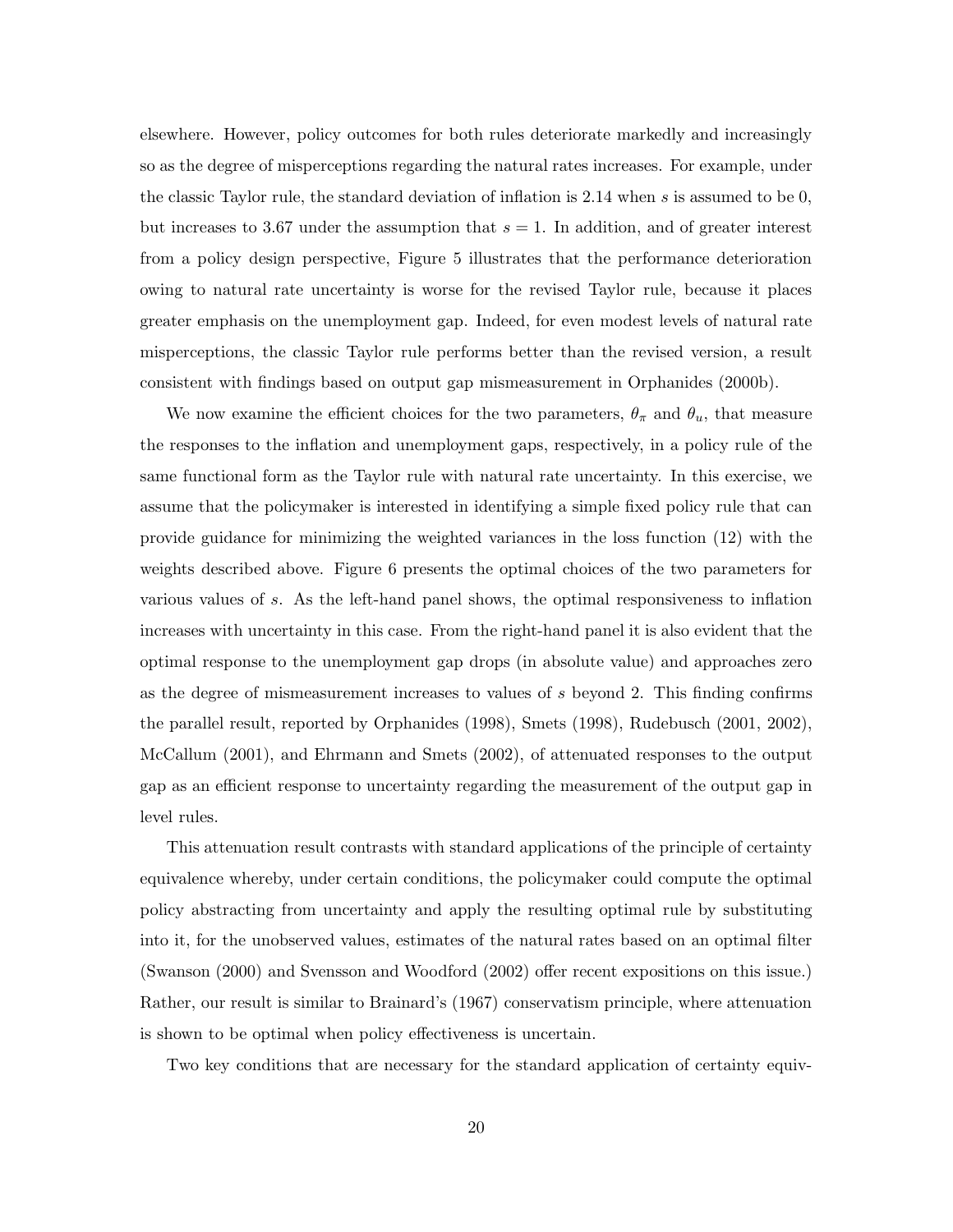alence are violated in our analysis. First, we focus on "simple" policy rules that respond to only a subset of the relevant state variables of the system, and certainty equivalence only applies to fully optimal rules. The distinction is especially important in the presence of concern about model misspecification. As discussed by Levin, Wieland, and Williams (1999, 2002), simple rules appear to be more robust to general forms of model uncertainty than rules optimized to a specific model, arguing that in the broader context of the types of uncertainty that policymakers face, an exclusive focus on fully optimal rules may be misguided. Second, and especially relevant for our analysis, the traditional applications of certainty equivalence rely on the existence of a model that is presumed to be true and known with certainty, and which policymakers can apply to obtain "optimally" filtered estimates of the natural rates. In light of the uncertainty about how to best model and estimate the natural rate processes discussed earlier, we find this assumption untenable.<sup>15</sup>

We now assess the implications of ignorance regarding the precise degree of uncertainty policymakers may face about the natural rates. We start by examining the costs of basing policy decisions on rules that are optimized with incorrect baseline estimates of this uncertainty. We examine the performance of rules optimized for natural rate mismeasurement of degree  $s = 0$  and  $s = 1$  when the true extent of mismeasurement may be different. The economic outcomes associated with this experiment are shown in Figure 7 and the third panel of Table 5, for true values of s ranging from 0 to 3. As seen in the figure, the rule optimized on the assumption of no misperceptions performs poorly even at the baseline value of  $s = 1$ , whereas the rule optimized assuming  $s = 1$  is much more robust to natural rate mismeasurement.

$$
\theta = \frac{\sigma_x^2}{(1 + s_{\xi}^2)\sigma_x^2 + (\bar{\sigma}_{\eta}^2 + s_{\eta}^2)}.
$$

Note that  $\theta = \kappa$  for  $s_{\xi} = s_{\eta} = 0$  but is strictly decreasing in both  $s_{\xi}$  and  $s_{\eta}$ . Thus, the optimal linear policy attenuates the response relative to that implied assuming certain and known  $\sigma_{\eta}$  and  $\xi$ .

<sup>&</sup>lt;sup>15</sup>To gain some insight into the breakdown of the traditional certainty equivalence results in the presence of filter uncertainty, consider the simple static problem of minimizing the expected squared value of variable  $y = x - c$ , where x is a random variable and c is the policy control. If x is observed, then the solution is trivial: set  $c = x$ . Suppose, instead, that x is not directly observable but instead must be inferred from the variable  $z = \xi x + \eta$ . Let x and  $\eta$  be zero mean independently and normally distributed random variables with constant and known variances  $\sigma_x^2$  and  $\sigma_{\eta}^2 = \bar{\sigma}_{\eta}^2$ , respectively, and without loss of generality let  $\xi = 1$ . Then, if all these parameters are known, certainty equivalence applies and the optimal control is  $c = \hat{x} = \kappa z$ , where  $\kappa = \frac{\sigma_x^2}{\sigma_x^2 + \bar{\sigma}_y^2}$  is the optimal filter applied to z. Next, to illustrate filter uncertainty, suppose that instead of being fixed and known,  $\sigma_{\eta}$  and  $\xi$  are independently drawn with equal probabilities from  $\{\bar{\sigma}_{\eta} - s_{\eta}, \bar{\sigma}_{\eta} + s_{\eta}\}\$ and  $\{1 - s_{\xi}, 1 + s_{\xi}\}\$ , respectively. In this case, if we consider the optimal linear policy  $c = \theta z$ , the optimal choice of  $\theta$  is given by: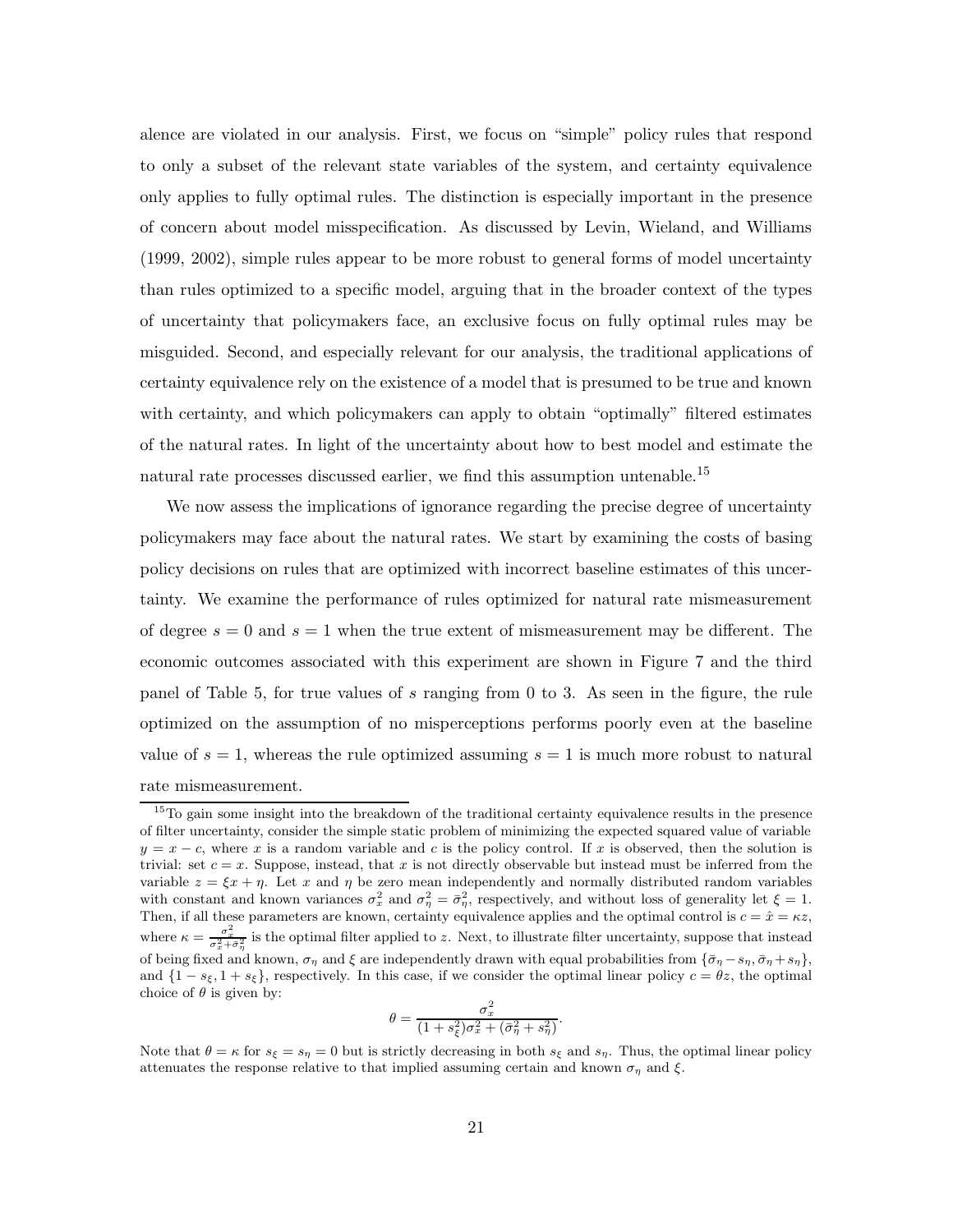These experiments point to an asymmetry in the costs associated with natural rate mismeasurement: the cost of underestimating the extent of misperceptions significantly exceeding the cost of overestimating it. Policy rules optimized under the false presumption that misperceptions regarding the natural rates are likely to be small are characterized by large responses to the unemployment gap. This can prove extremely costly. By comparison, policies incorrectly based on the presumption that misperceptions regarding natural rates are likely to be large are more timid in their response to the unemployment gap, but this is associated with relatively little inefficiency. In the case where there are in fact no misperceptions, the policy optimized under the assumption of  $s = 1$  delivers modestly worse results than the policy optimized under the assumption of no misperceptions; however, in the presence of even a modest degree of misperception, the performance of the policy designed on the assumption of no misperceptions deteriorates dramatically as the degree of mismeasurement increases.

Given the potential difficulties associated with the optimized Taylor rules in the presence of natural rate mismeasurement, it is of interest to compare the performance of these rules to our alternative family of "robust" difference rules of the form given by equation (3). In the present context, this class of rules is robust to natural rate mismeasurement because natural rate estimates do not enter into the implied policy setting decision. The final row of Table 5 presents the efficient choice of the parameters  $\theta_{\pi}$  and  $\theta_{\Delta u}$  corresponding to this robust rule chosen to minimize the same loss as the optimized Taylor rules. The stabilization performance of this rule is also shown in Figure 7. In this model this rule performs about as well as the Taylor rules (1) when the natural rates are assumed known, and, consequently, dominates these rules in the presence of uncertainty, since with greater uncertainty about misperceptions regarding the natural rates, the performance of the Taylor rules deteriorates, whereas the performance of the robust rule remains unchanged. The key reason that the robust difference rule performs so well relative to the Taylor-type rules even absent natural rate uncertainty is that it naturally incorporates a great deal of policy inertia. As noted above, this is an important ingredient of successful policies in forward-looking macro models when policymakers are concerned about interest rate variability.

Given these results, we now consider a more flexible form of policy rule that combines level and first-difference features. Figure 8 presents the optimized parameters corresponding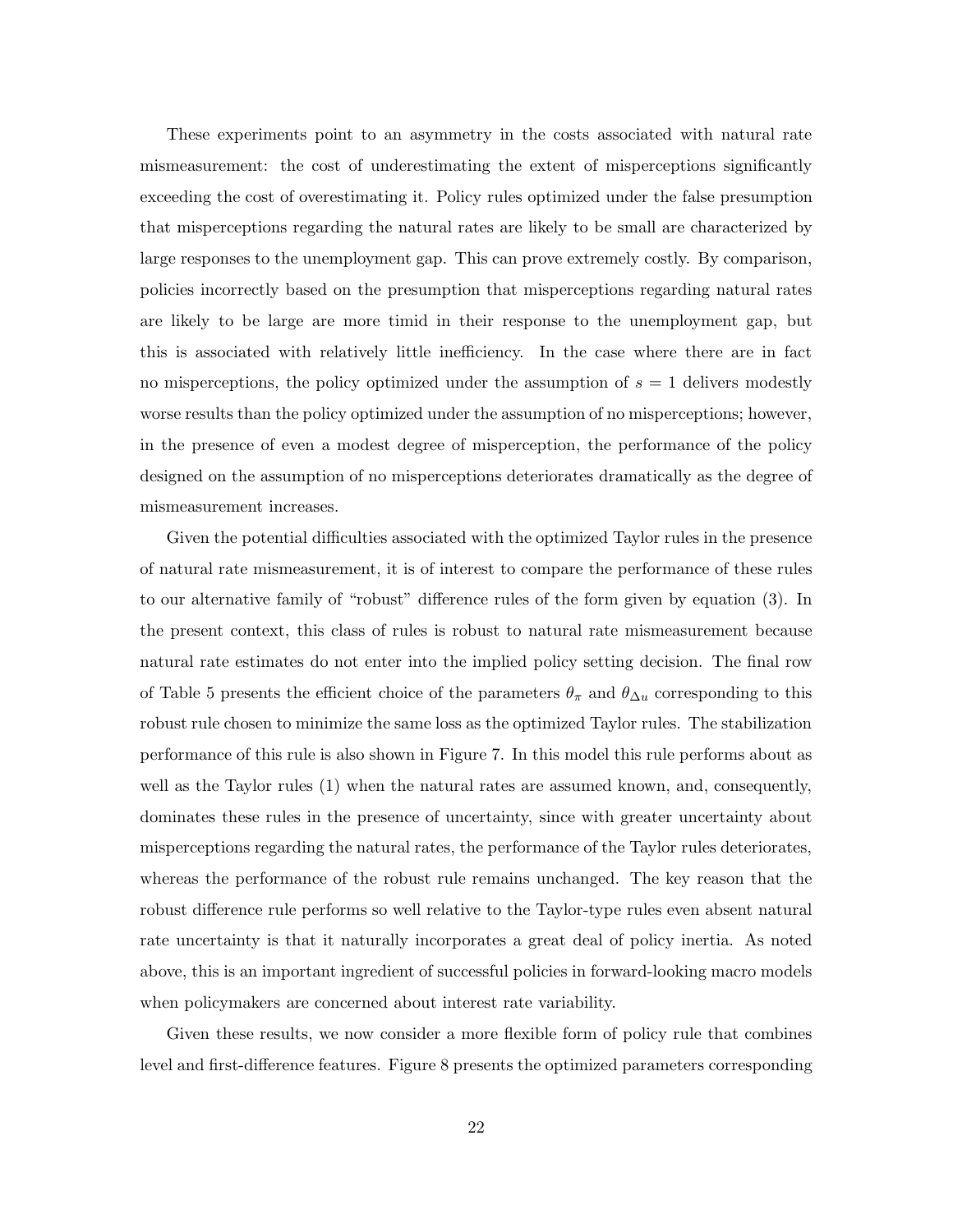to the generalized policy rules given in equation  $(2)$  for different values of s, which is assumed to be known by the policymaker. If the natural rates of interest and unemployment are assumed to be known, then the efficient policy rule exhibits partial adjustment and a strong response to the unemployment gap, along with a response to inflation and the change in the unemployment rate. We now examine how the optimal policy responses are altered when the degree of mismeasurement is increased and this is known by the policymaker. First, the response to the unemployment gap diminishes sharply and approaches zero as the degree of uncertainty increases. Second, compensating for the reduced response to the unemployment gap, in the face of increased uncertainty the efficient rules call for larger responses to changes in the rate of unemployment. Third, the degree of inertia in the efficient rules increases as the degree of uncertainty rises, approaching the limiting value  $\theta_f = 1$ . In the limit as the degree of uncertainty increases, the generalized rule collapses to the robust difference rule.

The performance of optimized generalized rules is shown in Figure 9, which repeats the experiments reported in Figure 7 but using optimized generalized policy rules. As in the case of Taylor rules, the performance of the generalized rule optimized assuming no natural rate misperceptions deteriorates dramatically if natural rates are in fact mismeasured. In contrast, the rule optimized assuming  $s = 1$  is quite robust to natural rate mismeasurement. As noted, this rule features very modest responses to estimates of  $r^*$  and  $u^*$ . The performance of the robust difference rule is invariant to the degree of mismeasurement and exceeds that of the generalized rule optimized assuming  $s = 1$  for all values of  $s > 1.5$ .

The asymmetry in outcomes due to incorrect assessments, shown in Figure 9, suggests that, when policymakers do not possess a precise estimate of the magnitude of misperceptions regarding the natural rates, it may be advisable to act as if the uncertainty they face is greater than their baseline estimates. We examine this issue in greater detail with an example shown in Figure 10. To facilitate comparisons, the figure plots pairs of the policy responses,  $\theta_u$  and  $\theta_f$ , corresponding to different values of a known degree of uncertainty (from Figure 8). Note in particular the location of the efficient policies corresponding to  $s = 0, 1$ , and 2 and the limiting case of difference rules ("Robust policy" in the figure).

Consider the following problem of Bayesian uncertainty regarding s. Suppose that the policymaker has a diffuse prior with support  $[0,2]$  regarding the likely value of s. By construction, the baseline estimate of uncertainty is thus  $s = 1$ . As the figure shows, however,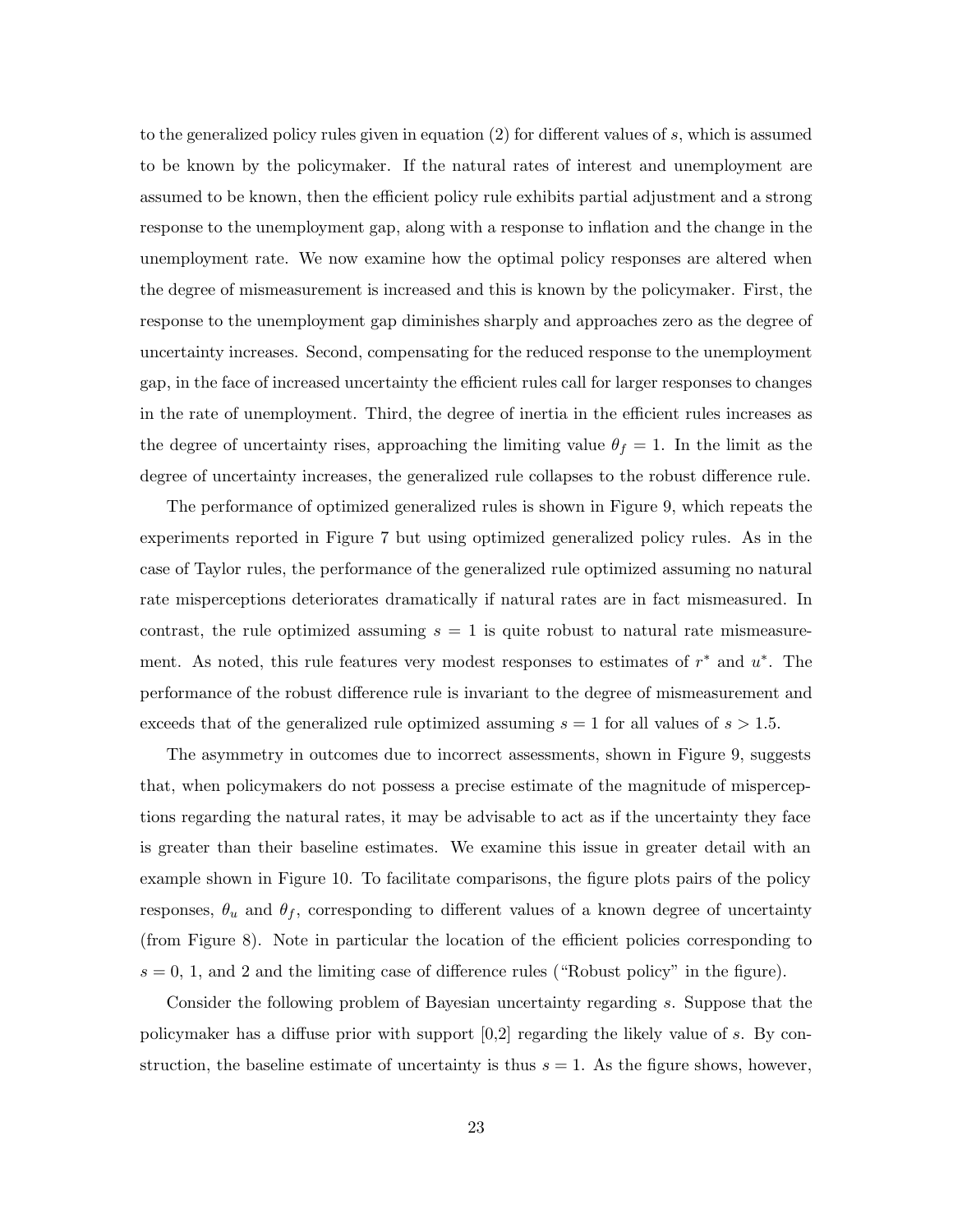the efficient choice based on the optimization with the diffuse prior over s, corresponds to a choice of  $\theta_u$  and  $\theta_f$  that is closer to the certain efficient choice with value  $s = 2$ , the worse outcome for this distribution. In this sense a policymaker with a Bayesian prior over the likely degree of uncertainty he may face about the natural rates should act as if he were confident that the degree of uncertainty he faces is greater than his baseline estimates. Of course, complete ignorance regarding the distribution of s leads to the robust control solution, which here corresponds to the limiting case of the robust difference rule given by equation (3).

The precise parameterization of the robust difference rule for our model depends on the loss function parameters,  $\omega$  and  $\psi$ . As noted earlier, in our analysis thus far we set  $\omega = .2$ , and  $\psi = 0.05$  which can be interpreted as a "balanced" preference for output and inflation stability but exhibits relatively low concern for interest variability. For comparison, in Table 6, we present alternative robust rules corresponding to different values of the loss function parameters: 0.1, 0.2, and 0.5 for  $\omega$  and 0.05, 0.5 and 5.0 for  $\psi$ . Given  $\psi$ , higher values for  $\omega$  correspond to a larger inflation response coefficient,  $\theta_{\pi}$ , with a relatively small effect on  $\theta_{\Delta u}$ . Given  $\omega$ , a greater concern for interest rate smoothing reduces both response coefficients,  $\theta_{\pi}$  and  $\theta_{\Delta u}$ . This leads to a noticeable reduction in the standard deviation of interest rate changes, but at the cost of higher variability in both inflation and the unemployment gap.

# **6 Robustness in Alternative Models**

Thus far our analysis has been conditioned on the assumption that the baseline model we estimated in section 4 offers a reasonable characterization of the workings of the economy in our sample, including, importantly, the role of expectations. This assumption may be critical for interpreting our policy evaluation analysis and finding that the simple difference policy rule we identify offers a useful and robust benchmark for policy analysis. Given that researchers and policymakers may hold different views about the most appropriate model for characterizing the role of expectations, and given the uncertainty associated with any estimated model, it is of interest to examine whether the basic insight regarding the robustness of difference rules in the face of unknown natural rates holds in alternative models. To that end we also examined two alternative models based on the same historical data as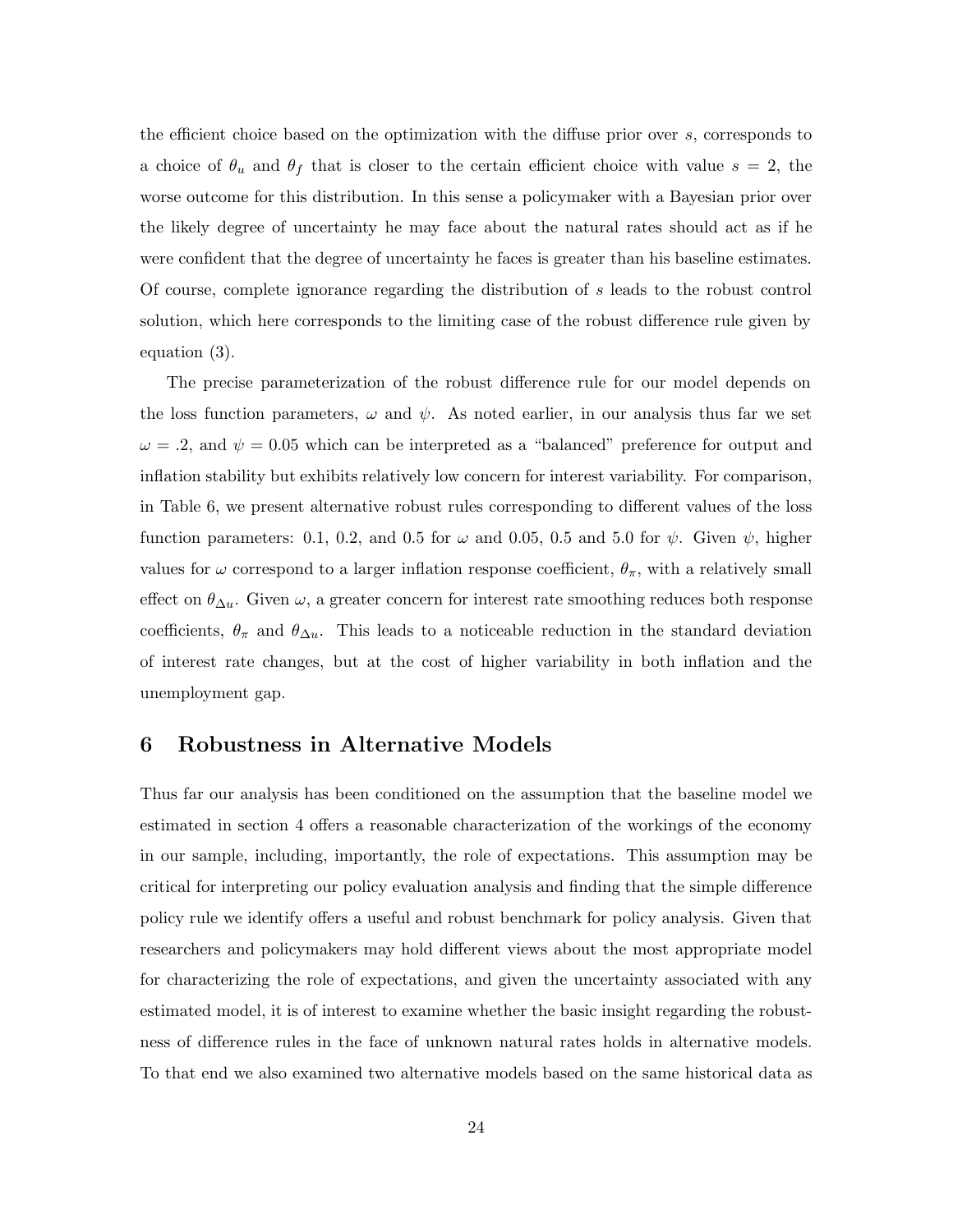our baseline model but reflecting quite different views regarding the role for expectations: a new synthesis model in which economic outcomes depend much more critically on expectations than in our baseline model, and an accelerationist model in which the role of rational expectations is largely assumed away.

## **6.1 A New Synthesis Model**

In the new synthesis model we examine, no lagged terms of inflation and unemployment appear in equations (8) and (9), the short-term interest gap enters the unemployment equation, and there is no lag in the information structure regarding expectations (that is, we assume time  $t$  expectations):

$$
\pi_t = \pi_{t+1|t}^e + \alpha_\pi \tilde{u}_{t|t}^e + e_{\pi,t},\tag{13}
$$

$$
\tilde{u}_t = \tilde{u}_{t+1|t}^e + \alpha_u \tilde{r}_t + e_{u,t}.\tag{14}
$$

We calibrated this model to the 1969-2002 sample so that the characteristics of the underlying data are the same as in our baseline model. As is well known, this specification does not capture the dynamic behavior of the inflation and unemployment (or output gap) data very well when the shocks to the inflation and unemployment equations,  $e_{\pi}$  and  $e_u$ are serially uncorrelated (Estrella and Fuhrer, 2002). Following Rotemberg and Woodford (1999), McCallum (2001) and others, we therefore allow the errors  $e_{\pi}$  and  $e_{u}$  to be serially correlated and estimated the model with this modification using the same data as in our baseline model, with the changes noted above. Because our unrestricted least squares estimate of  $\alpha_u$  was essentially zero, and therefore inconsistent with the theoretical foundations of this model, we imposed a value for that parameter. We set  $\alpha_u = 0.05$ , following with the theoretically motivated calibration presented in McCallum (2001) based on a model of the output gap (see Nelson and Nikolov (2002) for further discussion). The resulting estimated form of this model is

$$
\pi_t = \pi_{t+1|t}^e + -0.408 \tilde{u}_{t|t}^e + e_{\pi,t}
$$
\n(15)  
\n(15)

 $\rho_{e,\pi} = 0.26$ ,  $SER = 1.33$ ,  $DW = 2.04$ 

$$
\tilde{u}_t = \tilde{u}_{t+1|t}^e + 0.05\,\tilde{r}_t + e_{u,t},\tag{16}
$$

 $\rho_{e,u} = 0.72$ ,  $SER = 0.21$ ,  $DW = 2.23$ .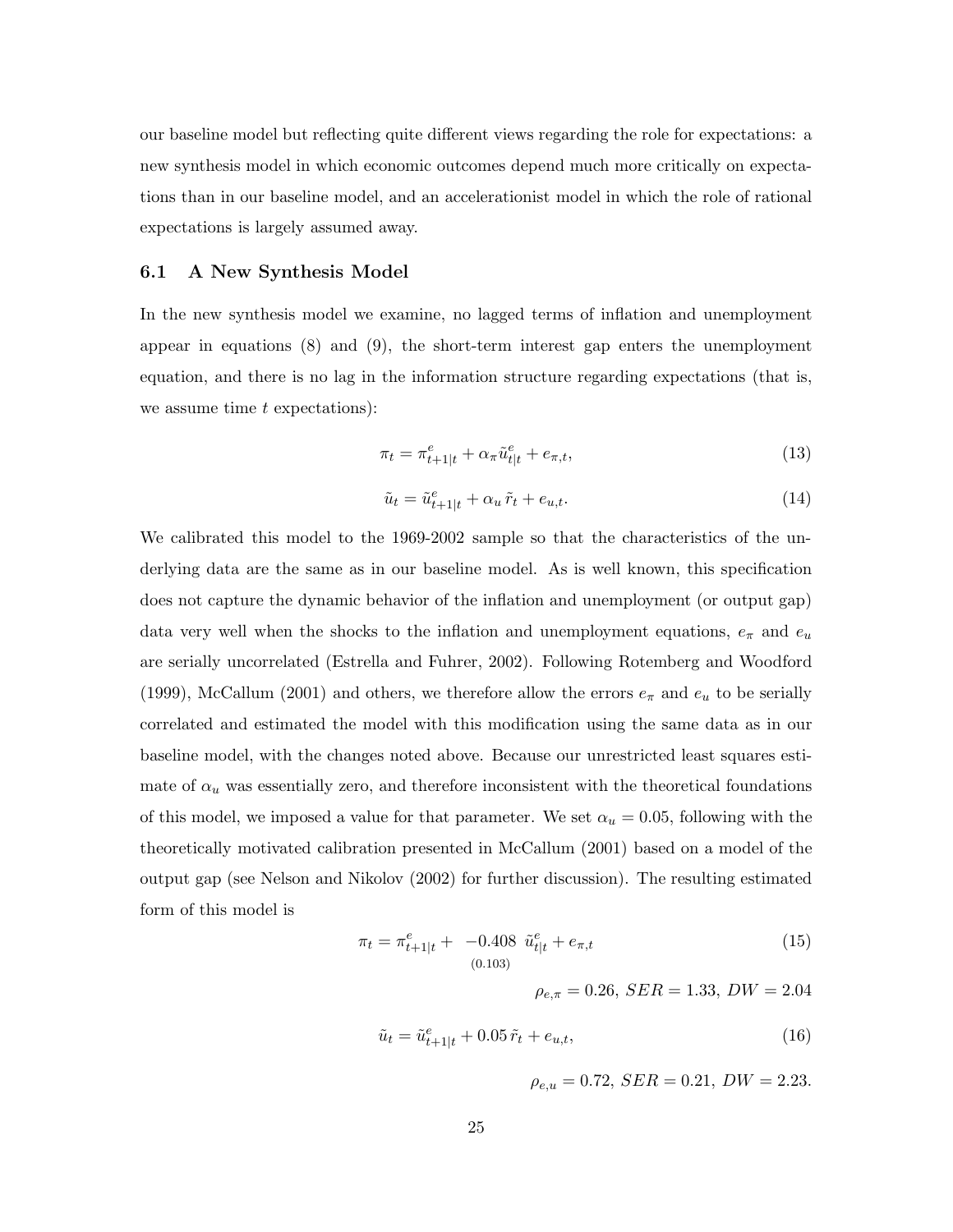Using these estimates and the associated covariance structure of the errors in this model, we computed efficient policy responses for the generalized rule given by equation (2) without and with uncertainty regarding the natural rates as with our baseline model. An interesting feature of the new synthesis model that differs from our baseline model is that, in the absence of uncertainty about the natural rates, the efficient policies are super-inertial, that is  $\theta_f > 1$ . (This is explored in detail by Rotemberg and Woodford (1999).) In the presence of uncertainty, of course, such policies also introduce policy errors from misperceptions about the natural rate of interest similar to policies with  $\theta_f < 1$ . The only difference is that the sign of the error is reversed. Figure 11, which repeats for this model the experiments shown in Figure 8 for our baseline model, confirms that, in the presence of increasingly higher uncertainty regarding the real-time estimates of the natural rate, the efficient policy again converges towards  $\theta_f \to 1$  and  $\theta_u \to 0$ . Evidently, the difference rule of the form given by equation (3) represents the robust policy for dealing with natural rate uncertainty in this model as well as in the baseline model. This can also be confirmed in Table 7, which compares the values of the loss function corresponding to the robust rule given by equation (3) and the generalized rule given by equation (2) optimized for  $s = 0$ . From the second row of the table it is evident that the cost of adopting the robust rule relative to the optimized one is modest when  $s = 0$ , and the benefits considerable if the true level of uncertainty is  $s = 1$  or higher. This is similar to the result indicated earlier for our baseline model, as shown in the first row of the table.

### **6.2 An Accelerationist Model**

A key feature of the baseline and new synthesis models is the assumption of rational expectations. As noted above,difference rules perform reasonably well in those models even in the absence of natural rate misperceptions. In "backward-looking" models with adaptive expectations, however, difference rules generally perform very poorly and may be destabilizing because of the instrument instability problem. Moreover, in such models the costs associated with responding to the change in the output gap or the unemployment rate, as opposed to the levels of the gaps, tend to much greater than in forward-looking models with rational expectations. To explore the sensitivity of policy to a different specification of expectations, we estimate a backward-looking model that imposes an accelerationist Phillips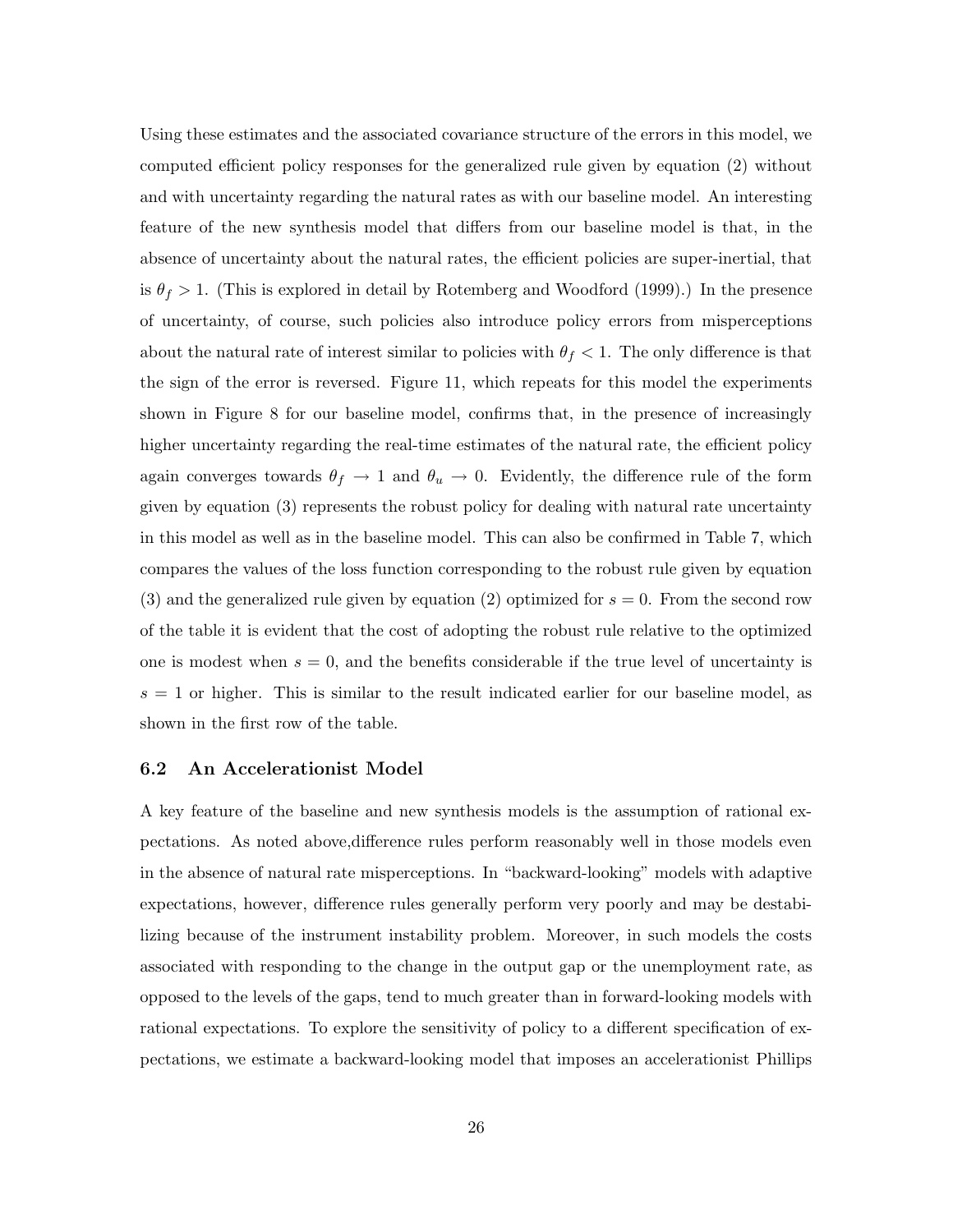curve and assumes that rational expectations are unimportant for determining aggregate demand, with the exception of the determination of the real interest rate, where we retain the ex ante real rate of interest from our baseline model:

$$
\Delta \pi_t = +0.477 \pi_{t-1} + 0.099 \pi_{t-2} + 0.255 \pi_{t-3} + 0.123 \pi_{t-4}
$$
  
\n(0.089)  
\n(0.094)  
\n(0.093)  
\n(0.093)  
\n(0.088)  
\n(0.088)  
\n(17)  
\n(17)  
\n(0.096)  
\n(0.323)  
\n(0.323)  
\n(18)  
\n(19)  
\n(19)  
\n(19)  
\n(19)  
\n(19)  
\n(19)  
\n(19)  
\n(19)  
\n(19)  
\n(19)  
\n(19)  
\n(19)  
\n(19)  
\n(19)  
\n(19)  
\n(19)  
\n(19)  
\n(19)  
\n(19)  
\n(19)  
\n(19)  
\n(19)  
\n(19)  
\n(19)  
\n(19)  
\n(19)  
\n(19)  
\n(19)  
\n(19)  
\n(19)  
\n(19)  
\n(19)  
\n(19)  
\n(19)  
\n(19)  
\n(19)  
\n(19)  
\n(19)  
\n(19)  
\n(19)  
\n(19)  
\n(19)  
\n(19)  
\n(19)  
\n(19)  
\n(19)  
\n(19)  
\n(19)  
\n(19)  
\n(19)  
\n(19)  
\n(19)  
\n(19)  
\n(19)  
\n(19)  
\n(19)  
\n(19)  
\n(19)  
\n(19)  
\n(19)  
\n(19)  
\n(19)  
\n(19)  
\n(19)  
\n(19)  
\n(19)  
\n(19)  
\n(19)  
\n(19)  
\n(19)  
\n(19)  
\n(19)  
\n(19)  
\n(19)  
\n(19)  
\n(19)  
\n(19)  
\n(19)  
\n(19)  
\n(19)  
\n(19)  
\n(19)  
\n(19)  
\n(1

$$
\tilde{u}_t = 1.415 \ \tilde{u}_{t-1} - 0.485 \ \tilde{u}_{t-2} + +0.049 \ \tilde{r}_{t-1}^a + e_{u,t} \tag{18}
$$
\n
$$
(0.074) \ (0.072) \ (0.014)
$$

 $SER = 0.31, DW = 2.14$ 

Figure 12, which parallels Figures 8 and 11 for our baseline and new-synthesis models, respectively, presents the simulated efficient response coefficients of the generalized rule in equation (2) for this model. Two findings are apparent. As in the baseline and new synthesis models, uncertainty regarding the natural rates raises the efficient degree of inertia in the policy rule and leads to a significant attenuation of the policy response to the unemployment gap. However, the efficient policy for this model does not converge to the robust difference rule given by equation (3) as quickly as in the other two models. Evidently, in a backward-looking world, there are costs from completely ignoring the estimated levels of the unemployment gap and the natural rate of interest, even when the uncertainty regarding natural rates is significant. The last row of Table 7 confirms this result. However, even in this model our experiments suggest that policies should exhibit significant smoothing and attenuated responses to the unemployment gap.

As the last row in also Table 7 indicates, even in this case the robust rule for this model performs better than the rule optimized under the assumption of no misperceptions when the true degree of misperceptions is as high as  $s = 3$ . However, this is a much higher threshold than that for our baseline and new synthesis models.

### **6.3 Robustness to Both Model and Natural Rate Uncertainty**

McCallum (1988) and Taylor (1999b) argue that monetary policy should be designed to perform across a wide range of reasonable models. In this section, we follow Levin, Wieland,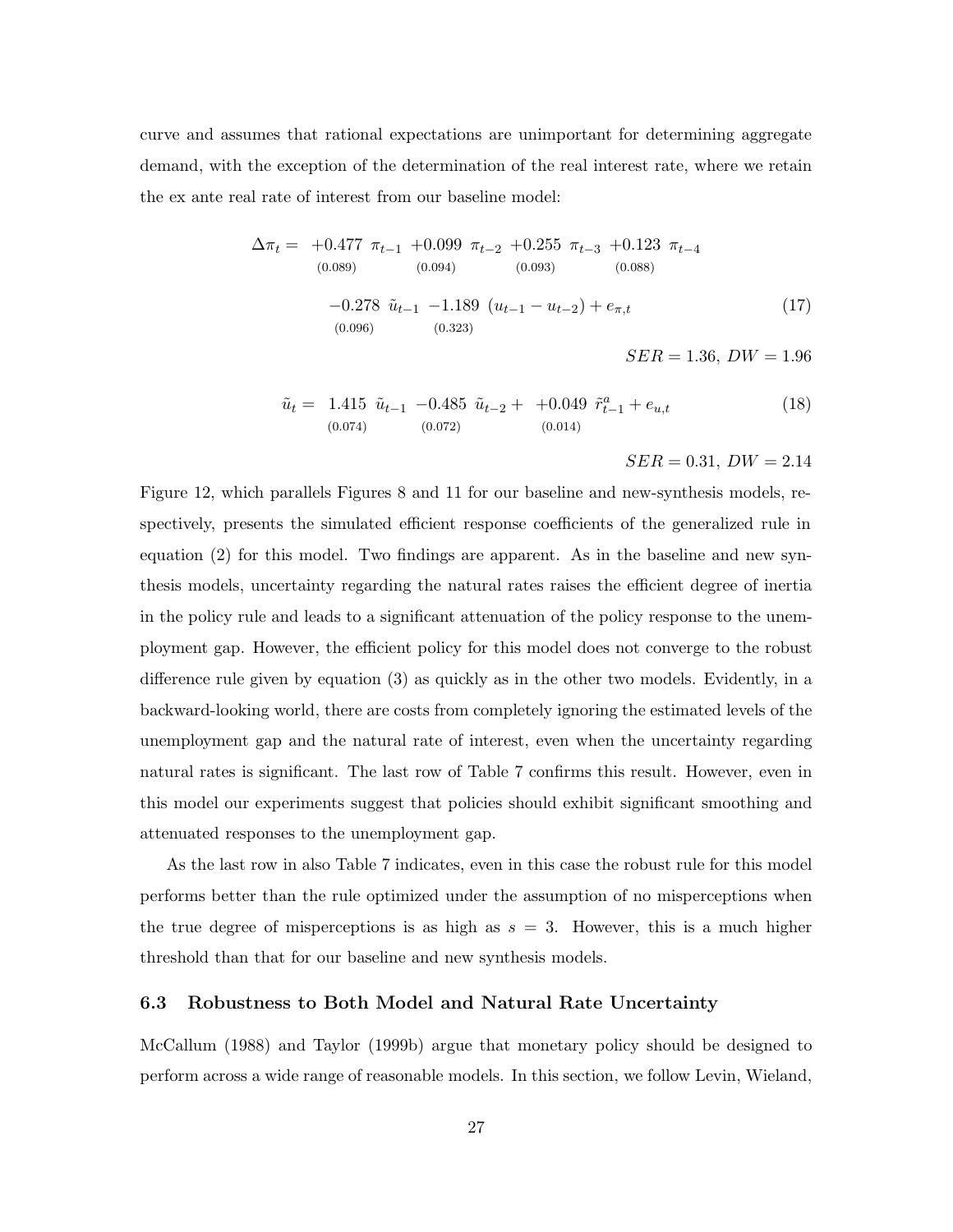and Williams (2002) and compute the optimized policy rule given priors over the three models discussed above. For this experiment we assign equal weights to the three models and compute the optimal choice of parameters for the robust policy rule. The results of this exercise are reported in Table 8, which follows a format similar to that of Table 6, which was based on the baseline model alone. The third and fourth columns show the optimal rule parameters for the objective of minimizing the sum of the losses in the three models. The last three columns show the corresponding losses. Comparison of the two tables reveals that the optimal rule allowing for model uncertainty features slightly larger responses to the change in the unemployment rate, but the response to the inflation rate is from 3 to 5 times larger than in the baseline model. Although not shown in the table, the parameters of the generalized rule that accounts for model uncertainty lie between those of the baseline and accelerationist models.

# **7 Misperceptions and Historical Policy Outcomes**

Our policy evaluation experiments highlight that overconfidence regarding the policymaker's ability to detect changes in the natural rates—that is, the pursuit of policies that are "optimal" under the false assumption that misperceptions regarding real-time assessments of the natural rates are smaller than they actually are—can have potentially disastrous consequences for economic stability. The sensitivity of economic outcomes to policy design is potentially informative for understanding the historical performance of monetary policy, especially during episodes when natural rates changed significantly and real-time assessments of these rates were likely subject to substantial misperceptions. As an illustration, we perform two experiments comparing outcomes from the Taylor, optimized, and robust rules, designed to highlight some elements we find important for understanding the stagflationary experience of the 1970s and the disinflationary boom of the 1990s.

### **7.1 The 1970s**

The stagflationary experience of the 1970s has proven a rich laboratory for understanding potential pitfalls in policy design. A number of plausible explanations that boil down to inherently "bad" policy have already been put forward for the dismal outcomes of that period: possible confusion of real and nominal interest rates, insufficient responsiveness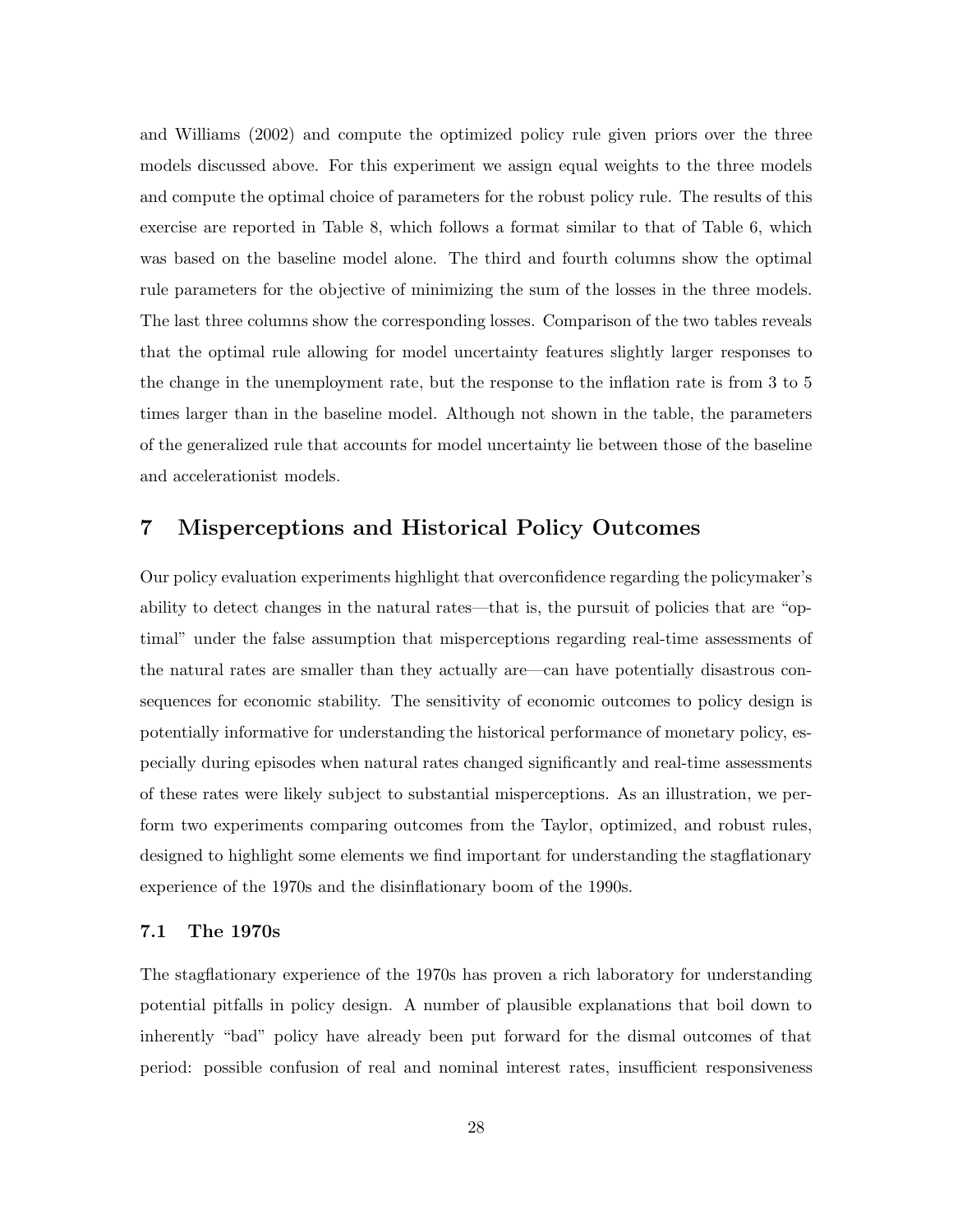of policy to inflation, attempted exploitation of a Phillips curve that was misspecified to include a with a stable long-run tradeoff between inflation and unemployment, and so forth. In our illustration we instead highlight the more subtle complication arising from comparing policies that, as already pointed out, would appear to be "good" under certain circumstances, but have different degrees of sensitivity to the presence of misperceptions regarding the natural rates.

To set the stage, consider first the evolution of perceptions regarding the natural rates of interest and unemployment following unanticipated increases in the natural rates such as appear to have been an integral part of the 1970s experience. (We review some direct evidence from the historical record on the evolution of beliefs below.) To illustrate the misperceptions that we wish to consider for this experiment, Figure 13 traces an example that assumes that both natural rates increase over a period of  $2-1/2$  years by 1.5 percentage points. We assume that, at the beginning of the simulation, before the unexpected increases, policymakers know the correct levels of the natural rates. Despite starting with correct estimates, their gradual learning of the evolution of the natural rates when they unexpectedly rise results in temporary but nonetheless persistent misperceptions. Given the average speed of learning implied by our baseline estimates of historical misperceptions in our sample, the 1.5 percentage increase shown by the solid lines in Figure 13 results in real-time estimates shown by the dashed lines. For both natural rates, errors in real-time estimates—the difference between the true natural rate and the real-time estimates—gradually increase at first, to about 1 percentage point, and then dissipate slowly over a period of many years.

The effect of these misperceptions on economic outcomes for the classic and revised Taylor rules are compared in Figure 14. The upper panel shows that, when policy follows the classic Taylor rule, natural rate misperceptions lead to a persistent rise in inflation, whcih peaks at 3 percentage points above the policymaker's objective. The bulk of this unfavorable outcome is due to the strong response of this policy rule to an incorrectly estimated unemployment gap, which can be seen in the lower panel. As the policymaker's perceptions of the natural rate lag behind reality, the policymaker incorrectly and strongly attempts to stabilize the rate of unemployment at a level that is persistently too low. Throughout the simulation, the policymaker believes that the actual unemployment rate is above the natural rate, and policy actions impede the movement of the economy towards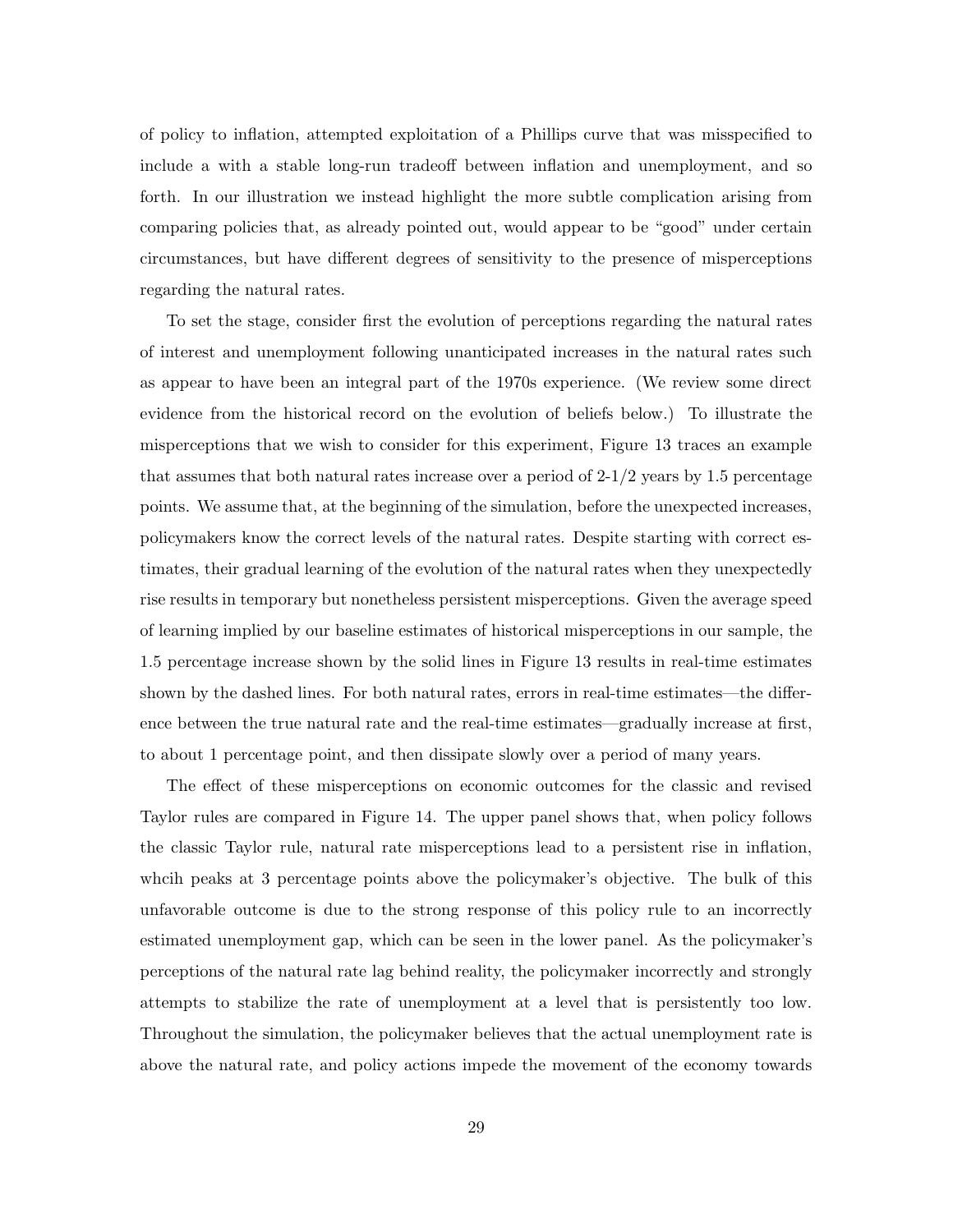the true natural rate. The outcome is the modest stagflationary experience shown in the figure. The magnitude of the increase in inflation is greater for the Revised Taylor Rule because this rule is more responsive to the size of the perceived unemployment rate gap.

The magnitude of the peak inflationary effect depends on the parameters of the policy rule, but as long as policy responds to natural rates, the effects are quite persistent. The top two panels of Figure 15 show the responses from the generalized rule optimized under the assumption of no misperceptions. The peak rise in the inflation rate is nearly 7 percentage points and even after seven years inflation is nearly 3 percentage points above target. The robust policy cannot avoid the initial increase in unemployment and inflation either, as seen in the bottom two panels of the figure. However, because the robust policy is not guided by perceptions of the unemployment gap, but only by the evolution of inflation and changes in the unemployment rate, policy does not impede the movement of the economy towards the true natural rate in the way the optimized policy does. Consequently, the increase in the natural rates leads to a much less persistent deviation of inflation from its target in this case (bottom left-hand panel).

The relevance of this comparison for explaining the events of the 1970s rests on two elements. The first is that the misperceptions regarding the natural rate of unemployment, and to a lesser degree the natural rate of interest, significantly influenced policy. Second, and perhaps more controversial element is that policymakers at the time actually operated in a way resembling the Taylor rule or our "optimal" policy approach, instead of a more robust policy.

Bearing on this are the fascinating intellectual debates regarding "activist" countercyclical stabilization policies and the observation that proponents of such policies appeared to have won the day at the turn of the 1970s. (See Orphanides, 2000a,b for a historical review.) The perceived triumph of activist stabilization policy is reflected in many writings, including those of Heller (1966) and Okun (1970), and appeared to capture the hopes of both academic economists and policymakers across a wide spectrum of ideologies and backgrounds. One succinct accounting of the policy errors committed using this lens was offered by Stein (1984) who reflected on policymakers' attempts to guide the economy to its "optimum feasible path" (p. 171) at the turn of the 1970s by targeting " 'the natural rate of unemployment' which we thought to be 4 percent" (p. 19). In contrast, our baseline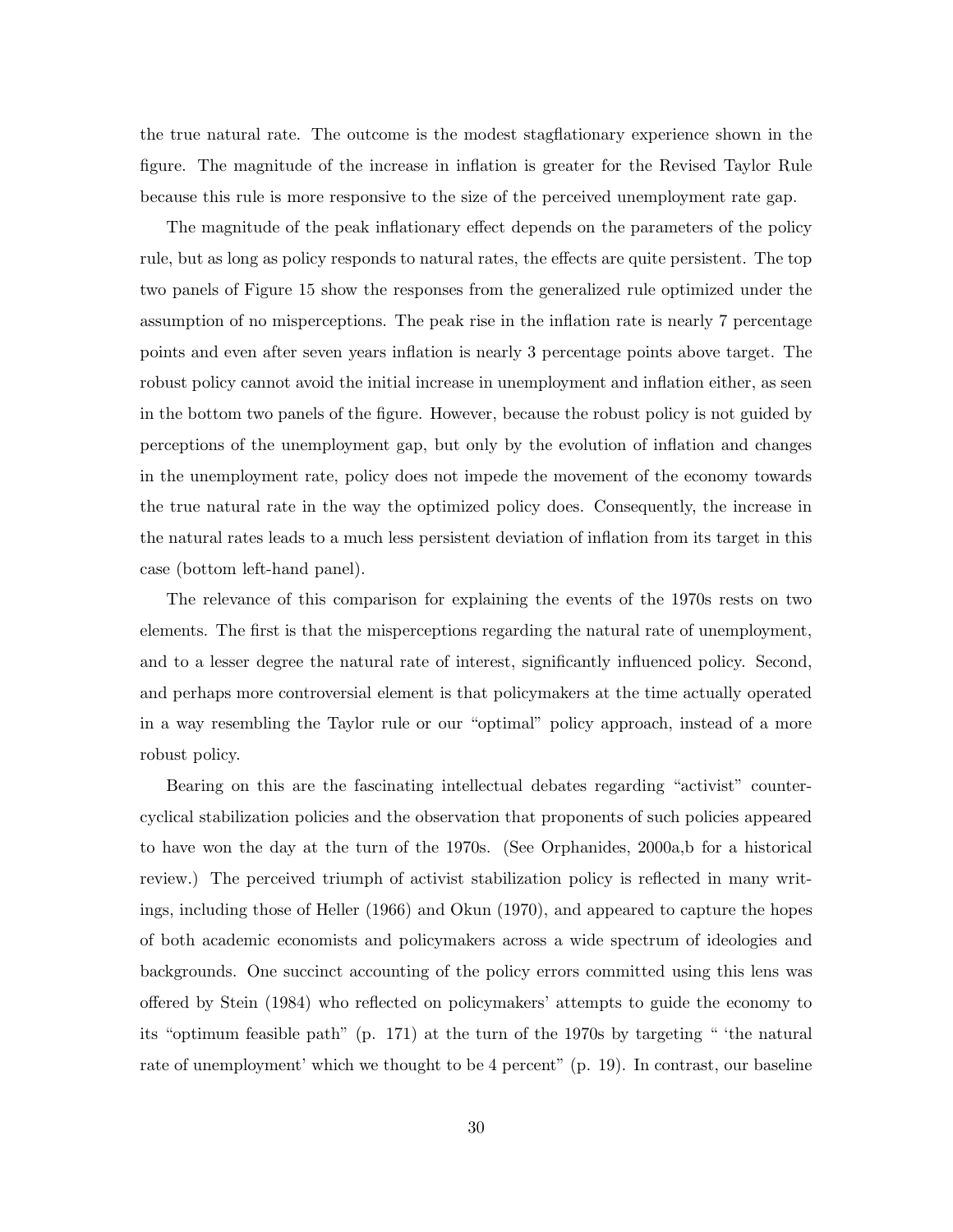estimates, as well as those by the Congressional Budget Office, suggest that the natural rate of unemployment at the beginning of the 1970s was nearly 6 percent. Stein's account is corroborated by the recent retrospective on Paul McCracken's service at the Council of Economic Advisers (Jones 2000). The view from the Federal Reserve suggests a similar picture. Shortly after he left the Federal Reserve Board, Arthur Burns (1979), who had served as Chairman from 1970 to 1978, expressed his anguish over the the deleterious effects of underestimating the natural rate of unemployment; like Stein, he noted that the initial estimate of 4 percent proved, retrospectively, to have been too low. As Orphanides (2000a,b) documents, the related estimates of potential output and the output gap during the early 1970s proved, retrospectively, to have been exceedingly high.

Many issues complicated the measurement of the natural rate of unemployment in the early 1970s, including disagreements regarding modelling inflation dynamics and the Phillips curve, the meaning of "full employment," the proper accounting of demographics, modelling expectations and so forth. Starting with the first volume in 1970, the first few years of the *Brookings Papers on Economic Activity* provide a valuable source documenting the debate and evolution of views regarding the natural rate of unemployment. Indeed, in the very first meeting of the Brookings panel, Okun and Teeters (1970) presented an analysis of the "full employment" surplus assuming that the appropriate definition for "full employment" was the widely accepted during the previous decade 4 percent rate. Hall (1970) identified the "equilibrium level of unemployment" or "full employment unemployment" as the level that, "...if maintained permanently, would produce a steady rate of inflation of 3 or 4 percent per year," (p. 370) and noted that "[m]ost economists agree that this is somewhere between 4 and 5 percent unemployment." (p. 370). Perry (1970) presented estimates of the shifting Inflation-Unemployment tradeoff adjusting for changes in the demographic composition of the employment force (what later became known as "Perry weighting"), and the dispersion of unemployment among the age-sex groups of the labor force. According to his estimates (Figure 2, p. 432), whereas an unemployment rate of about 4 percent was consistent with a 3 percent annual increase in the consumer price index during the mid-1950s, by 1970 the unemployment rate would have had to be around five percent to be consistent with the same 3 percent rate of inflation. Finally, in one of the earliest exercises of policy design based on an estimated econometric model at the Federal Reserve (and,as far as we are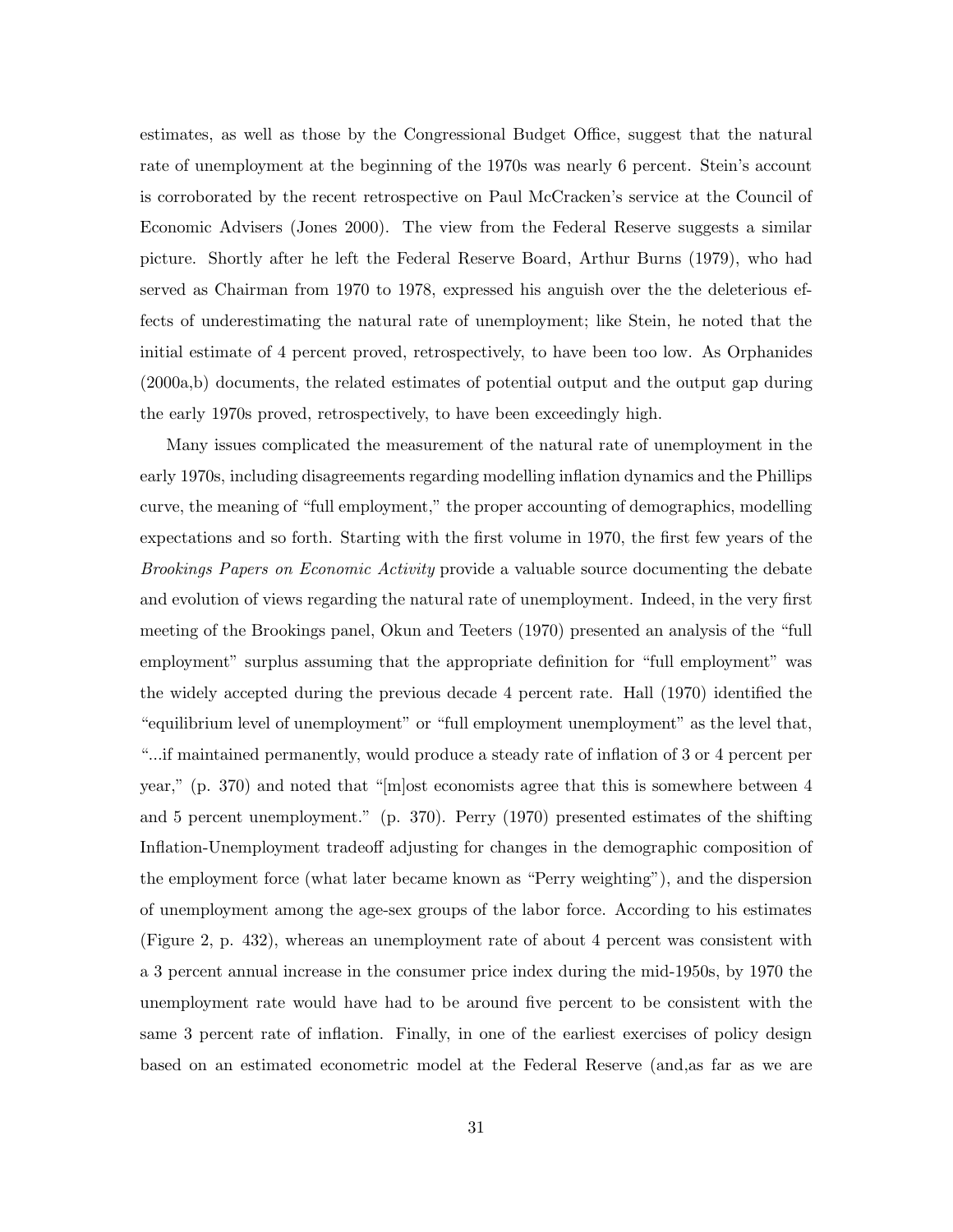aware, the earliest such exercise using a model consistent with the natural rate hypothesis), Poole (1971) presented experiments using the Federal Reserve's econometric model with two versions of a Phillips curve, the "standard model" (with a sloping "long-run" Phillips curve) and an "accelerationist model." Poole's simulations using the standard model showed that inflation could be stabilized below 3 percent with a 4 percent rate of unemployment. In simulations of the accelerationist model the implicit "natural" rate of unemployment was 4.5 percent. Already from this work from 1970 and 1971 it is clear that estimates of the natural rate were beginning to rise from the 4 percent view that had prevailed during the 1960s. Nonetheless, the evidence is compelling that misperceptions regarding the natural rate of unemployment were sizable at the turn of the 1970s.

Whereas such real-time estimates of the natural rate of unemployment are well documented, real-time estimates of the natural rate of interest are hard to come by. One source is the report prepared each year by the trustees of the Social Security system; for several decades this report has included projections of long-term interest rates. The forecast longrun real interest rate reported by the trustees rose from  $2\frac{1}{2}$  percent in 1972 to  $3\frac{1}{4}$ percent in 1975. Before 1972 only nominal rates were projected, and estimates of this rate rose by a full percentage point between 1969 and 1972. Given the relatively modest rise in inflation during that period, this rise in nominal rates can be interpreted as a significant increase in long-run real rates. Overall, this evidence provides some support for a significant increase in the perceived natural rate of interest over this period.

## **7.2 The 1990s**

What Blinder and Yellen (2001) have called the "fabulous decade" arguably constitutes, in some respects, an exact opposite of the dismal experience of the 1970s. During the 1990s the natural rate of unemployment apparently drifted downward, and significantly so. This lower level of the natural rate of unemployment went hand in hand with somewhat lower inflation; however, inflation more or less remained in line with policymaker descriptions of their price stability objectives.

One possible difference from the experience of the 1970s is that natural rate misperceptions may have been smaller and less persistent in the more recent episode. Ball and Tchaidze (2002), for example, argue that Federal Reserve's implicit NAIRU estimates may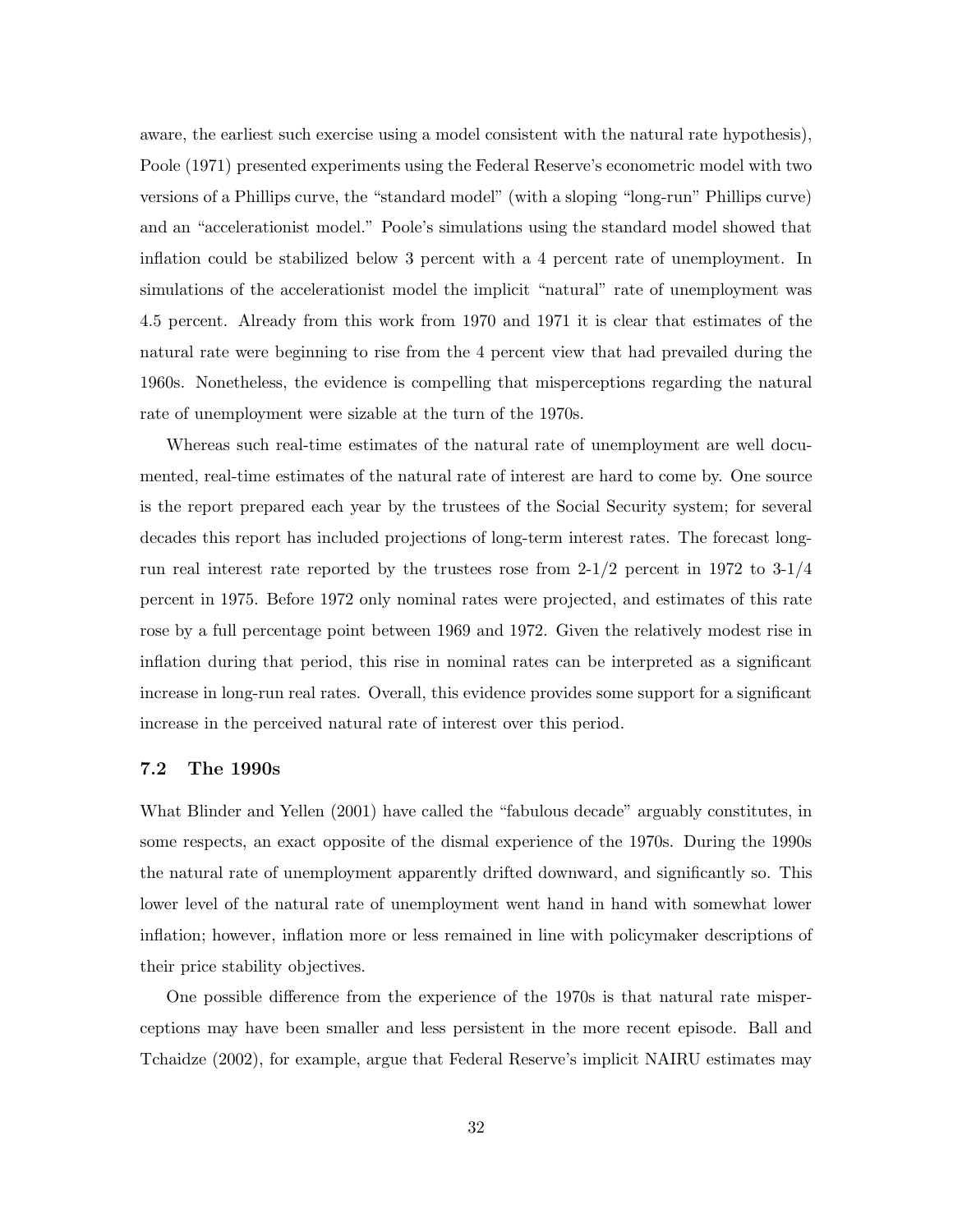have fallen rapidly in the second half of the 1990s. Even so, the record indicates the possibility of significant misperceptions. The FOMC transcripts for 1994 and 1995, for example, indicate that some members of the Committee as well as Federal Reserve Board staff held the view that the natural rate of unemployment was around 6 percent at the time. By 2000, then Governor Meyer, indicated that a range of 5 to 5-1/4 percent was a better estimate (Meyer, 2000). This points towards a nontirivial misperception, perhaps as high as 1 percentage point, for the middle of the decade.<sup>16</sup> Table 9 suggests similar revisions in responses from the Survey of Professional Forecasters as well as the estimates published by the he Congressional Budget Office and the Council of Economic Advisers.

An alternative possibility is that, despite significant misperceptions regarding the natural rate of unemployment, economic outcomes were better because monetary policy was more robust to such errors than the policy framework in place during the 1970s. To highlight this possibility, Figure 16 presents two alternative illustrations for this period, tracing the evolution of the economy following a reduction in the natural rate of unemployment under our optimized and robust policies. Here we assume that the natural rate of interest remains unchanged and that the change in the natural rate of unemployment has the the same size and timing as that shown in the right-hand panels of Figure 13, but opposite sign. Assuming the 1.5 percent reduction in the natural rate of unemployment underlying the simulation, policy under the optimized rule would have led to deflation over this period—with infation falling by almost 6 percentage points during the simulation and staying well below its initial value for many years. By contrast, our robust policy appears more successful in replicating the "Goldilocks"-like of economic outcomes of this period.

# **8 Concluding Remarks**

This paper has critically reexamined the usefulness of the natural rates of interest and unemployment in the setting of monetary policy. Our results suggest that underestimating the unreliability of real-time estimates of the natural rates may lead to policies that are very very costly in terms of the stabilization performance of the economy. It is important to note that our critique does not necessarily imply any disagreement with the validity or usefulness

<sup>&</sup>lt;sup>16</sup>Transcripts and other documents relating to FOMC meetings are released with a five-year lag and are therefore not yet available for years after 1996.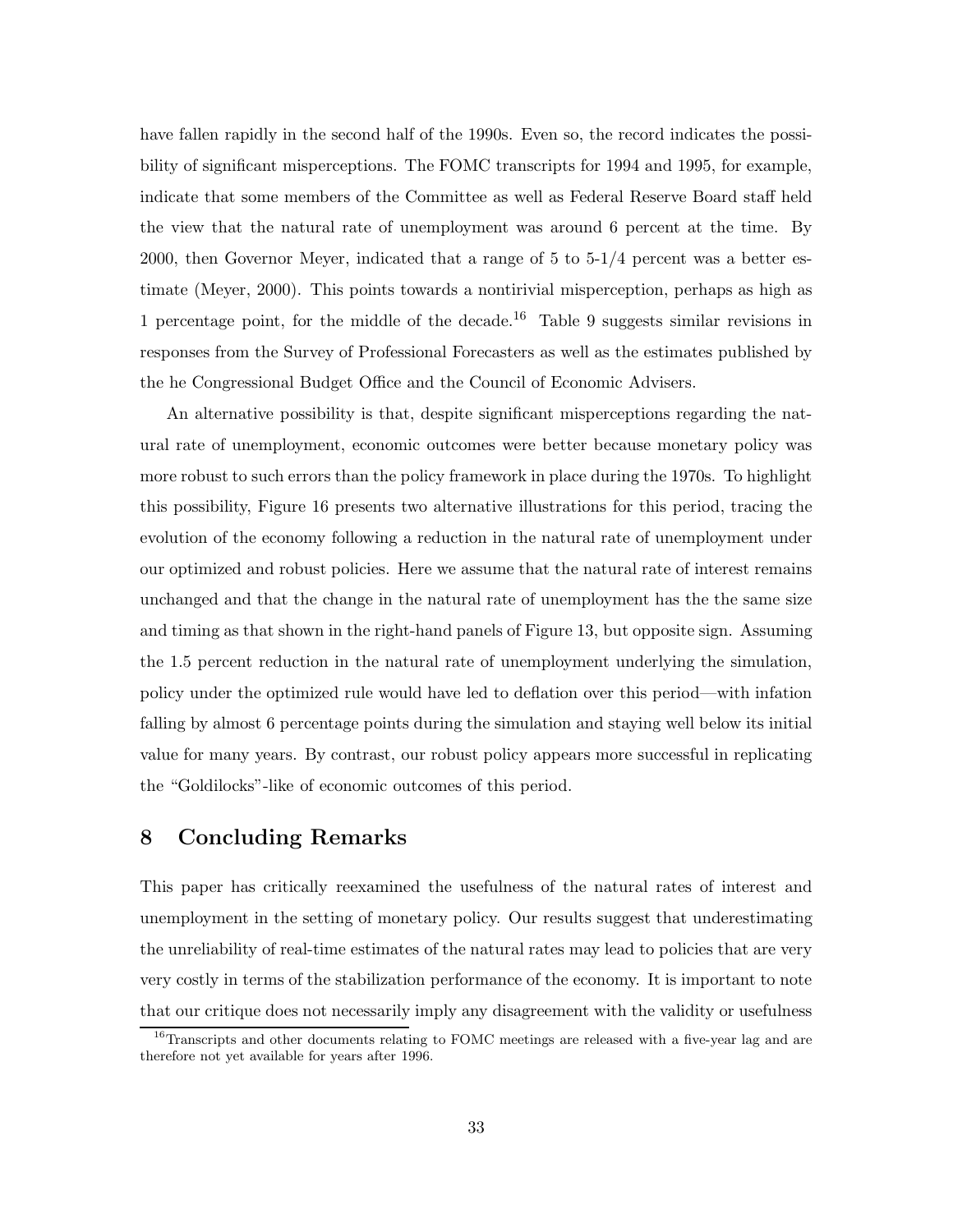of these concepts for understanding and describing historical macroeconomic relationships. Indeed, our analysis and conclusions are based entirely on models where deviations from natural rates are the primary drivers of inflation and unemployment. Instead, we argue that uncertainty about natural rates in real time recommends against excessively relying on these intrinsically noisy indicators for monetary policy decisions. In that respect, our critique echoes similar concerns voiced decades ago about the operational usefulness of policy based on natural rates—concerns also reflected, at least in part, in more recent discussions of monetary policy.<sup>17</sup>

A key aspect of natural rate measurement is the profound uncertainty regarding the degree of mismeasurement. Because the losses from underestimating measurement error exceed those from exaggerating it, Bayesian and robust control strategies indicate that the policy rule should incorporate a biased protection against measurement error and respond only modestly to estimates of the natural rates of interest and unemployment. Indeed, in forward-looking models, a "difference" policy rule in which the change in the interest rate responds to the inflation rate and the change in the unemployment rate, and not to levels of the natural rates, performs nearly as well as more complicated rules that incorporate both level and difference features. Only in a backward-looking model do we find a strong argument for maintaining a nontrivial response to natural rates, but even in this model the basic conclusion of our analysis holds: natural rate uncertainty implies very muted responses to both the natural rates of interest and unemployment relative to policy rules designed in the context of no measurement error.<sup>18</sup>

The historical experiences of the 1970s and the late 1990s provide insights into the design of monetary policy in light of natural rate uncertainty. In the former episode, arguably, policymakers mistakenly held to the belief that the natural rate of unemployment was lower than we now (with hindsight) believe it was, and they actively sought to stabilize

<sup>&</sup>lt;sup>17</sup>For example, As Chairman Greenspan (2000) recently pointed out that "However one views the operational relevance of a Phillips curve or the associated NAIRU (the nonaccelerating inflation rate of unemployment)—and I am personally decidedly doubtful about it—there has to be a limit to how far the pool of available labor can be drawn down without pressing wage levels beyond productivity. The existence or nonexistence of an empirically identifiable NAIRU has no bearing on the existence of the venerable law of supply and demand."

<sup>&</sup>lt;sup>18</sup>Interestingly, Walsh (2002) reaches similar conclusions in a recent paper that assumes no measurement problem but in which policymakers cannot commit to a policy rule. He shows that in a forward-looking model it is optimal to assign an objective of stabilizing inflation and the *change* in the output gap to a policymaker who acts with discretion, when the true social welfare objective is to stabilize inflation and the level of the output gap.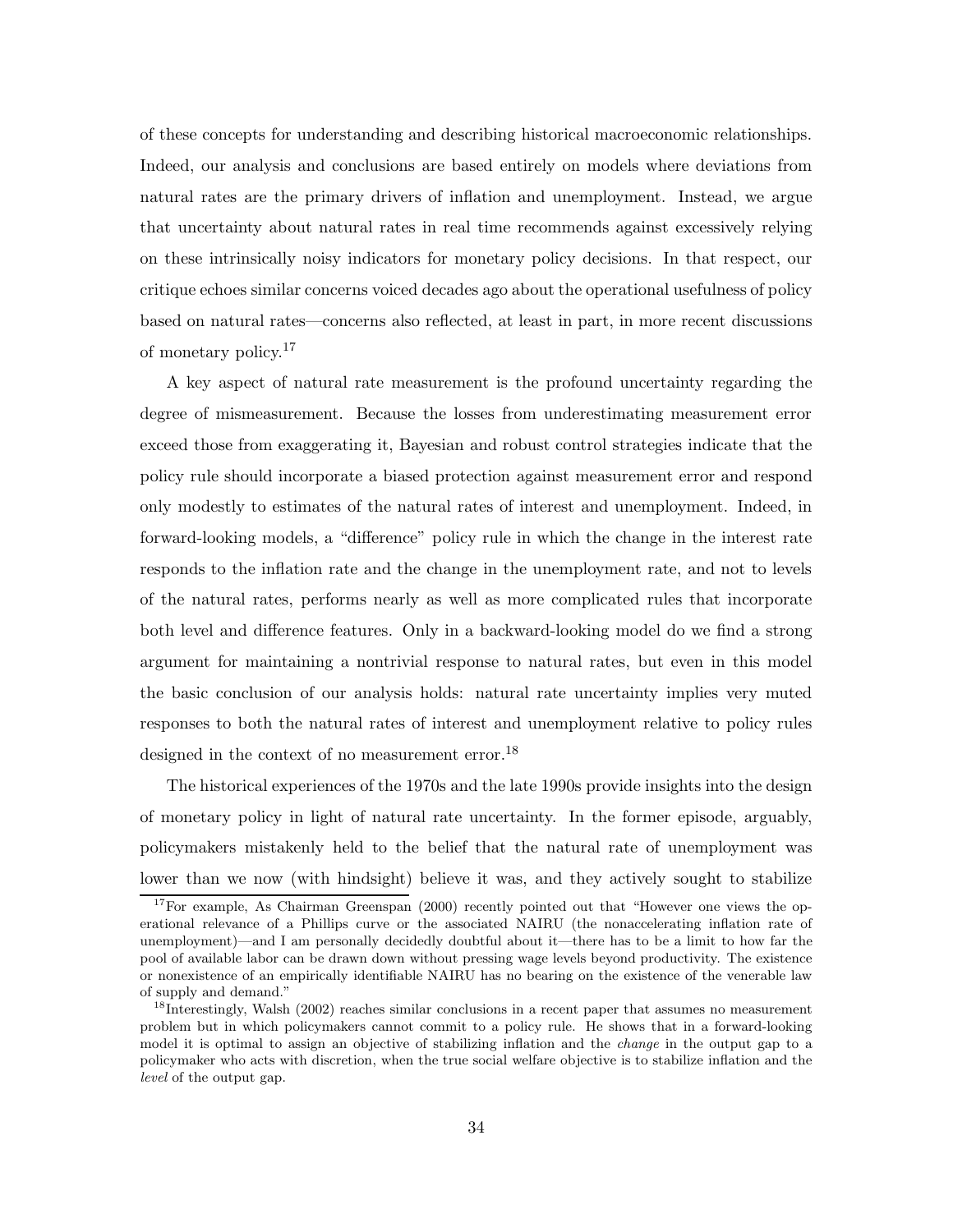unemployment at that level. The result was rising inflation and eventually stagflation. In the 1990s, the reverse shock took place, but inflation remained relatively stable.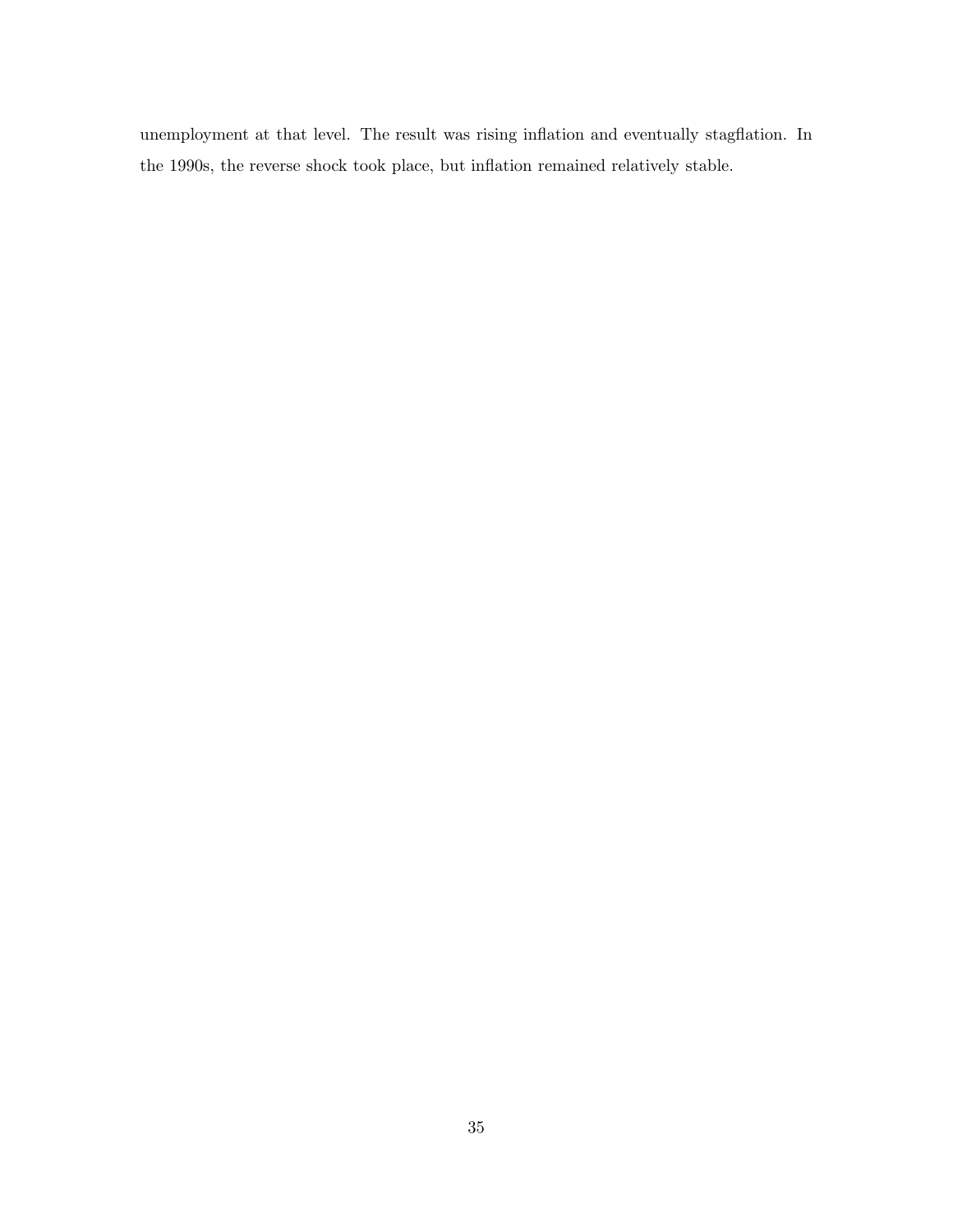# **References**

- Akerlof, George, William Dickens and George Perry (1996), "The Macroeconomics of Low Inflation," *Brookings Papers on Economic Activity*, 1, 1-76.
- Anderson, Gary and George Moore (1985), "A Linear Algebraic Procedure for Solving Linear Perfect Foresight Models", *Economic Letters*, 17, 247-252.
- Ball, Laurence, and N. Gregory Mankiw (2002), "The NAIRU in Theory and Practice," NBER Working Paper 8940, May.
- Ball, Laurence, and Robert R. Tchaidze (2002), "The Fed and the New Economy," *American Economic Review,* 92(2), 108-114, May.
- Batini, Nicoletta and Andrew Haldane (1999), "Forward-looking Rules for Monetary Policy," in Taylor (1999a).
- Baxter, Marianne, and Robert G. King (1999) "Measuring Business Cycles: Approximate Band-Pass Filters for Economic Time Series," *Review of Economics and Statistics*, 81(4), 575-593, November.
- Bernanke, Ben S. and Frederic S. Mishkin (1997), "Inflation Targeting: A New Framework for Monetary Policy?" *Journal of Economic Perspectives*, 11(2), 97-116.
- Blanchard, Olivier and Charles Kahn (1980), "The solution of linear difference models under rational expectations," *Econometrica*, 48(5), 1305-1311.
- Blinder Alan, S. and Janet L. Yellen (2002), "The Fabulous Decade: Macroeconomic Lessons from the 1990s," in Krueger and Solow ed., New York: Russell Sage Foundation.
- Bomfim, Antulio (1997), "The Equilibrium Fed Funds Rate and the Indicator Properties of Term-Structure Spreads," *Economic Inquiry*, 35(4), 830-46, October.
- Bomfim, Antulio (2001), "Measuring Equilibrium Real Interest Rates: What can we learn from yields on indexed bonds?" manuscript, Board of Governors of the Federal Reserve System, July.
- Brainard, William C. (1967), 'Uncertainty and the Effectiveness of Policy," *American Economic Review*, 57, 411-425.
- Brainard, William C. and George C. Perry (2000), "Making Policy in a Changing World," in *Economic Events, Ideas, and Policies: the 1960s and After*, edited by George L. Perry and James Tobin, Washington, DC: The Brookings Institution.
- Bryant, Ralph C., Peter Hooper and Catherine Mann eds. (1993), *Evaluating Policy Regimes: New Research in Empirical Macroeconomics*, Washington, DC: The Brookings Institution.
- Burns, Arthur (1979), *The Anguish of Central Banking*, The 1979 Per Jacobsson Lecture, Belgrade, Yugoslavia, September 30.
- Cassel, Gustav (1928), "The Rate of Interest, the Bank Rate, and the Stabilization of Prices," *Quarterly Journal of Economics*, 42(4), August, 511-529.
- Christiano, Laurence J. and Terry J. Fitzgerald (2002), "The Band Pass Filter," *International Economic Review*, forthcoming.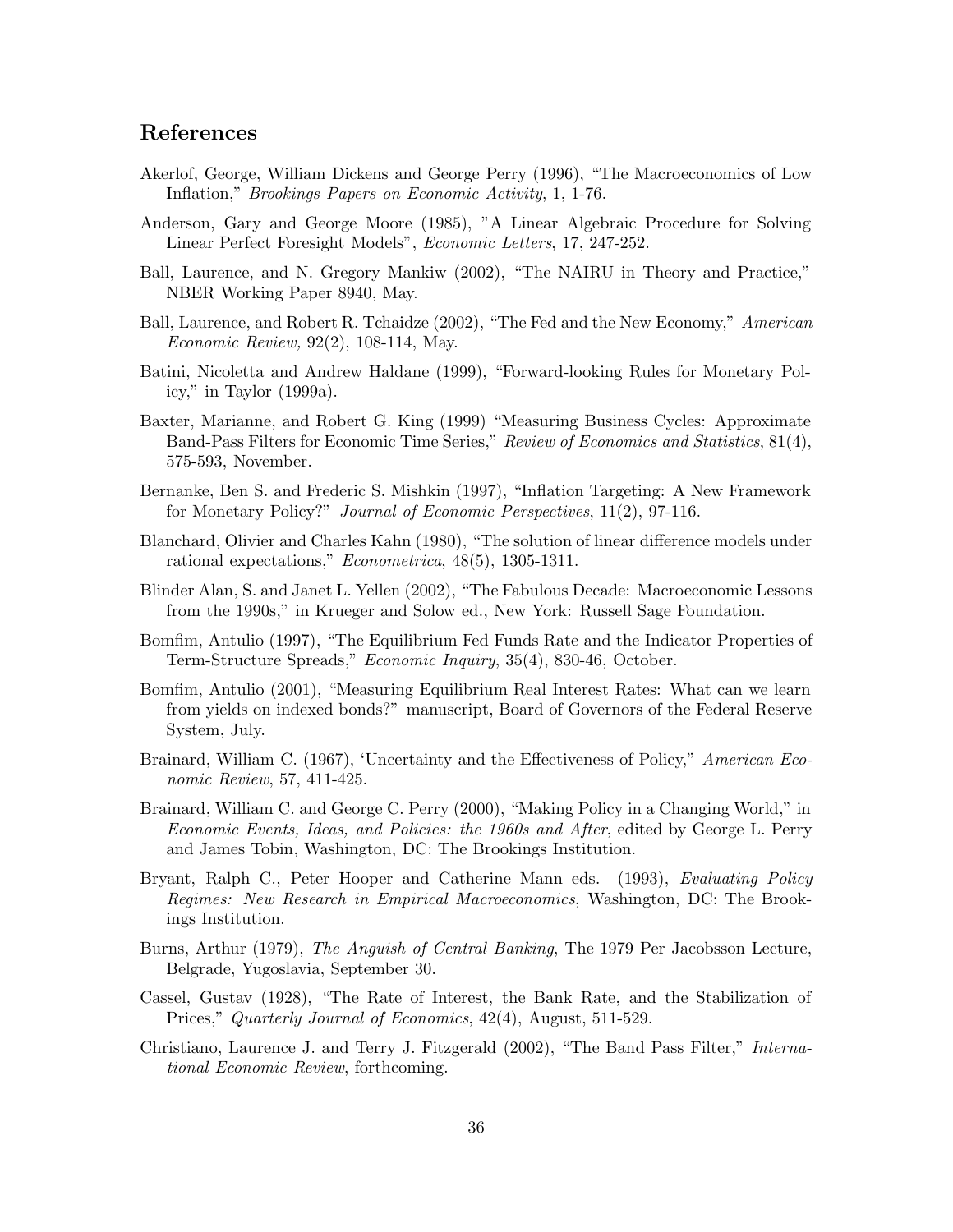- Clarida, Richard, Jordi Gali, and Mark Gertler (1999), "The Science of Monetary Policy," *Journal of Economic Literature*, 37(4), 1661-1707, December.
- Congressional Budget Office (2001), "CBO's Method for Estimating Potential Output: An Update," Washington, DC: Government Printing Office (August).
- Congressional Budget Office (2002), *The Budget and Economic Outlook: An Update*. Washington DC: Government Printing Office (August).
- Croushore, Dean (1993), "Introducing: The Survey of Professional Forecasters," Federal Reserve Bank of Philadelphia *Business Review*, November/December, 3-13.
- Croushore, Dean and Tom Stark (2001), "A Real-Time Data Set for Macroeconomists," *Journal of Econometrics* 105, 111-130, November.
- Ehrmann, Michael and Frank Smets (2002) "Uncertain potential output: implications for monetary policy, *Journal of Economic Dynamics and Control*, forthcoming.
- Estrella, Arturo, and Jeffrey Fuhrer (2002), "Dynamic Inconsistencies: Counterfactual Implications of a Class of Rational Expectations Models." *American Economic Review*, forthcoming.
- Friedman, Milton (1968), "The Role of Monetary Policy," *American Economic Association Papers and Proceedings*, 58(1), March, 1-17.
- Fuhrer, Jeffrey C. and George R. Moore (1995a) "Inflation Persistence," *Quarterly Journal of Economics*, 110(1), 127-59.
- Fuhrer, Jeffrey C. and George R. Moore (1995b) "Forward-Looking Behavior and the Stability of a Conventional Monetary Policy Rule," *Journal of Money, Credit and Banking, 27(4, Part 1), 1060-1070, November.*
- Goodfriend, Marvin, and Robert King (1997), "The New Neoclassical Synthesis and the Role of Monetary Policy," *NBER Macroeconomics Annual*, (12), 231-283.
- Gordon, Robert J. (1998), "Foundations of the Goldilocks Economy: Supply Shocks and the Time-Varying NAIRU," *Brookings Papers on Economic Activity*, 2, 297-333.
- Gordon, Robert J. (2002), *Macroeconomics, Eighth Edition*, New York: Harper Collins.
- Greenspan, Alan (2000), "Technology and the economy," Remarks Technology and the economy Before the Economic Club of New York, New York, New York January 13.
- Hall, Robert E. (1970), "Why Is the Unemployment Rate So High at Full Employment?" *Brookings Papers on Economic Activity*, 3, 369-402.
- Hansen, Lars Peter, and Thomas J. Sargent (2002), *Robust Control amd Model Uncertainty in Macroeconomics* monograph, in process.
- Heller, Walter W. (1966), *New Dimensions of Political Economy*, Cambridge, MA: Harvard University.
- Hodrick, Robert J., and Edward L. Prescott, "Post-war Business Cycles: An Empirical Investigation," *Journal of Money, Credit, and Banking,* 29, 1997, 1-16.
- Jones, Sidney L. (2000), *Public & Private Economic Adviser: Paul W. McCracke,* Lanham, MD: University Press.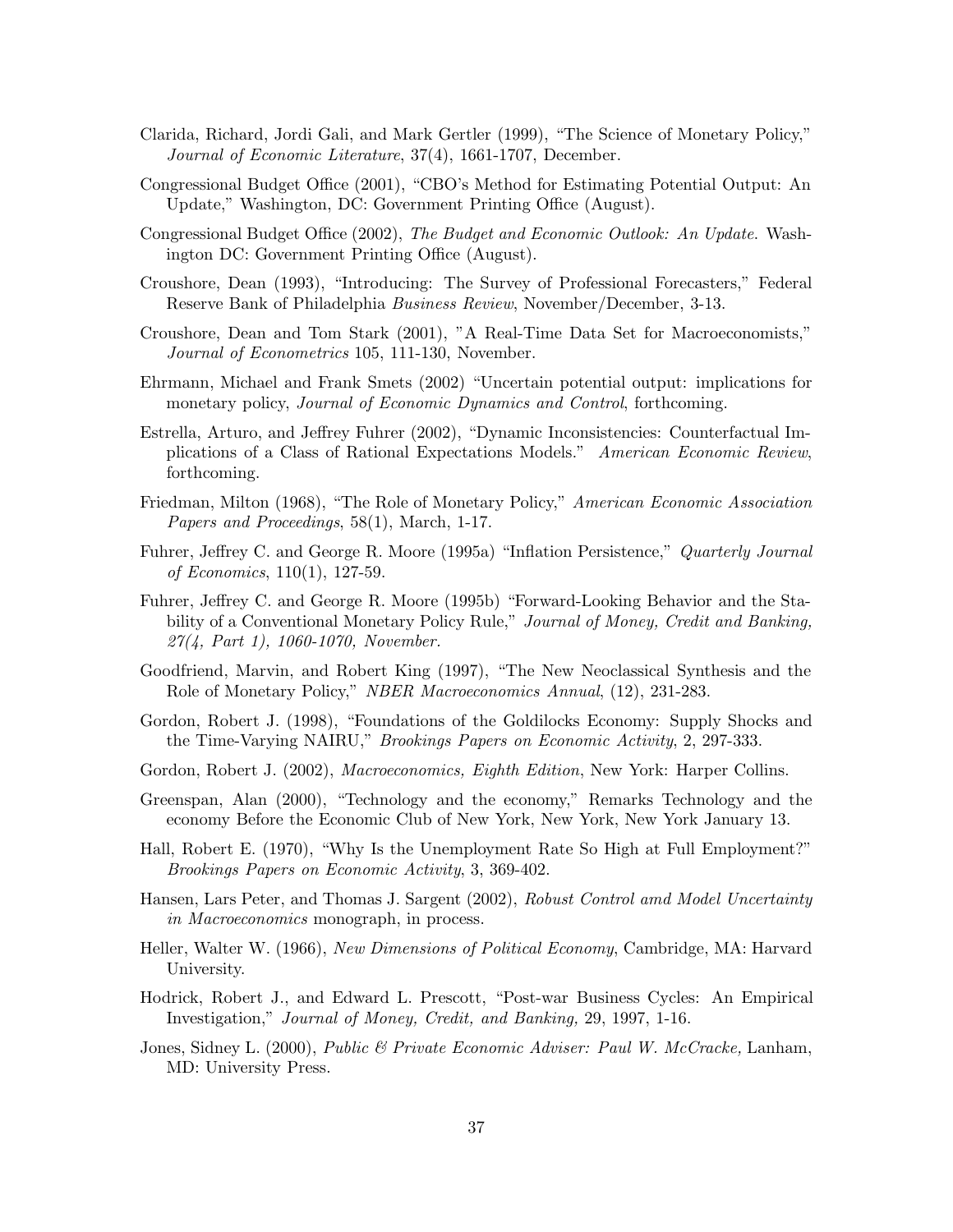- Judd, John P. and Brian Motley (1992), "Controlling Inflation with an Interest Rate Instrument," *Federal Reserve Bank of San Francisco Economic Review*, No. 3, 3–22.
- Katz, Lawrence F, and Alan B. Krueger (1999), "The High-Pressure U.S. Labor Market of the 1990s" *Brookings Papers on Economic Activity*, 1, 2-87.
- Lansing, Kevin J. (2002),"Real-time Estimation of Trend Output and the Illusion of Interest Rate Smoothing," *Federal Reserve Bank of San Francisco Economic Review*, 17–34.
- Laubach, Thomas (2001), "Measuring the NAIRU: Evidence from Seven Economies," *Review of Economics and Statistics*, 83(2), May, 218–231.
- Laubach, Thomas and John C. Williams (2002), "Measuring the Natural Rate of Interest," *Review of Economics and Statistics*, forthcoming.
- Leitemo, Kai, and Ingum Lonning (2002), "Monetary Policymaking without the Output Gap," Norges Bank (October).
- Levin, Andrew, Volker Wieland and John Williams (1999), "Robustness of Simple Monetary Policy Rules under Model Uncertainty," in Taylor (1999a).
- Levin, Andrew, Volker Wieland and John Williams (2001), "The Performance of Forecast-Based Policy Rules under Model Uncertainty," *American Economic Review*, forthcoming.
- Levin, Andrew and John C. Williams (2002), "Robust Monetary Policy with Competing Reference Models," Federal Reserve Bank of San Francisco, mimeo.
- McCallum, Bennett T. 1988), "Robustness Properties of a Rule for Monetary Policy," Carnegie-Rochester Conference Series on Public Policy, 29, Autumn, 175-203.
- McCallum, Bennett (2001) "Should Monetary Policy Respond Strongly to Output Gaps?" *American Economic Review*, 91(2), 258-262, May.
- McCallum, Bennett T. and Edward Nelson (1999), "Performance of Operational Policy Rules in an Estimated Semiclassical Structural Model." in Taylor (1999a).
- Meyer, Laurence (2000), "The New Economy Meets Supply and Demand," Remarks Before the Boston Economics Club, June 6.
- Meyer, Laurence, Eric Swanson, adn Volker Wieland (2001), "NAIRU Uncertainty and Nonlinear Policy Rules," Board of Governors of the Federal Reserve System (January).
- Modigliani, Franco, and Lucas Papademos (1975), "Targets for Monetary Policy in the Coming Year," *Brookings Papers on Economic Activity*, 1, 141-163.
- Neiss, Katharine S. and Edward Nelson (2001), "The Real Interest Rate Gap as an Inflation Indicator," Bank of England working paper No. 130 (April).
- Nelson, Edward and Kalin Nikolov, "UK inflation in the 1970s and 1980s: the role of output gap mismeasurement," Bank of England Working Paper no. 148 and CEPR Discussion Paper no. 2,999.
- Nelson, Edward and Kalin Nikolov, "Monetary Policy and stagflation in the U.K." Bank of England Working Paper 155, London: Bank of England.
- Okun, Arthur (1962), "Potential Output: Its Measurement and Significance," in *American Statistical Association 1962 Proceedings of the Business and Economic Section*, Washington, D.C.: American Statistical Association.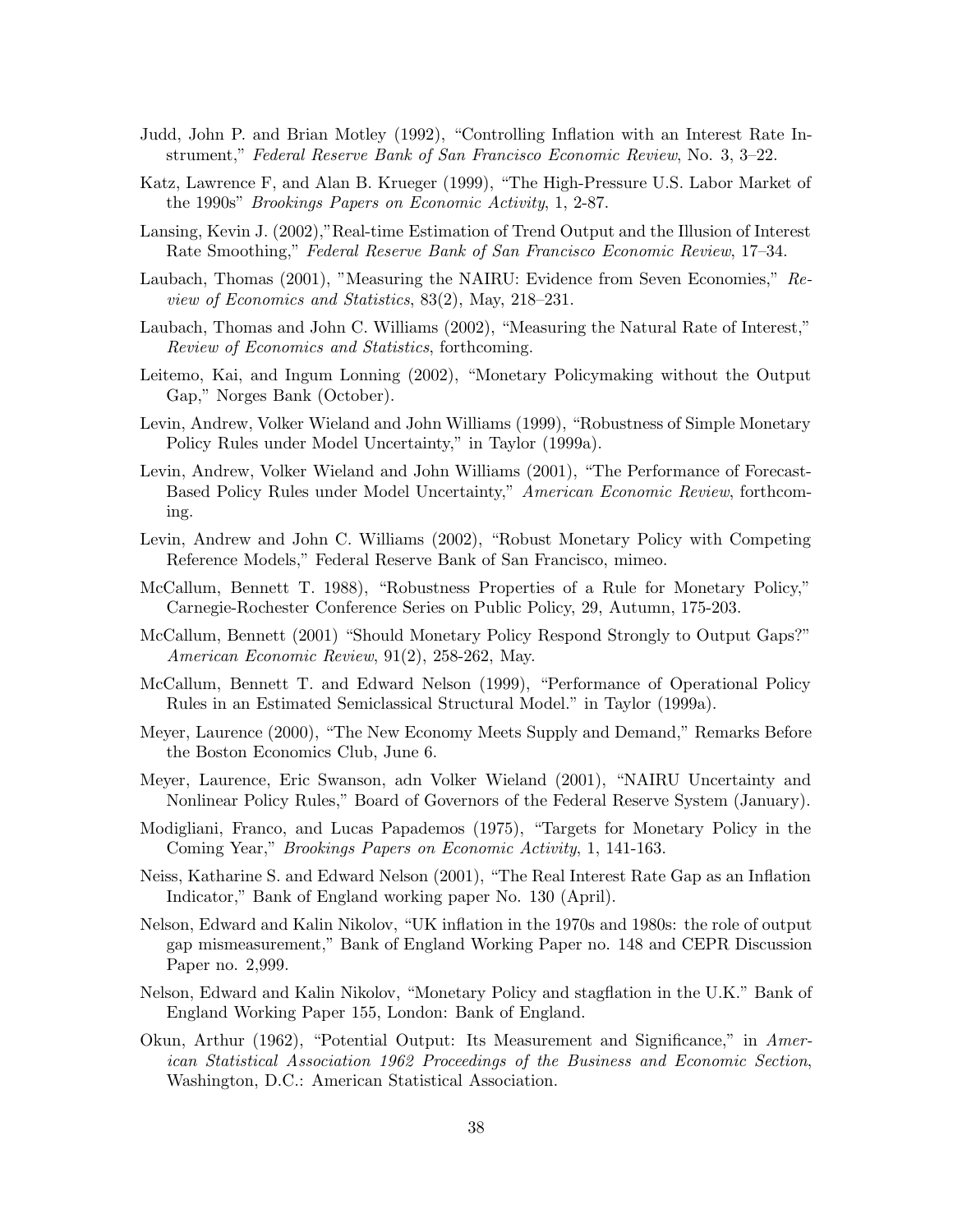Okun, Arthur (1970), *The Political Economy of Prosperity*, Brookings, Washington D.C.

- Okun, Arthur M., and Nancy H. Teeters (1970), "The Full Employment Surplus Revisited," *Brookings Papers on Economic Activity*, 1, 77-110.
- Orphanides, Athanasios (1998), "Monetary Policy Evaluation With Noisy Information," Finance and Economics Discussion Series, 1998-50, Federal Reserve Board, October.
- Orphanides, Athanasios (2000a), "Activist Stabilization Policy and Inflation: The Taylor Rule in the 1970s," Finance and Economics Discussion Series, 2000-13, Federal Reserve Board, February.
- Orphanides, Athanasios (2000b), "The Quest for Prosperity Without Inflation," European Central Bank Working Paper No. 15, March.
- Orphanides, Athanasios (2001), "Monetary Policy Rules Based on Real-Time Data," *American Economic Review*, September.
- Orphanides, Athanasios (2002a), "Monetary Policy Rules and the Great Inflation," *American Economic Review,* 92(2), 115-120, May.
- Orphanides, Athanasios (2002b), "Historical Monetary Policy Analysis and the Taylor Rule," Board of Governors of the Federal Reserve System (November).
- Orphanides, Athanasios, Richard Porter, David Reifschneider, Robert Tetlow and Frederico Finan (2000), "Errors in the Measurement of the Output Gap and the Design of Monetary Policy," *Journal of Economics and Business*, 52(1/2), 117-141, January/April.
- Orphanides, Athanasios and Volker Wieland (1998), "Price Stability and Monetary Policy Effectiveness when Nominal Interest Rates are Bounded at Zero", Finance and Economics Discussion Series Working Paper 1998-35, Board of Governors of the Federal Reserve System.
- Orphanides, Athanasios and Simon van Norden (2001) "The Reliability of Inflation Forecasts Based on Output Gap Estimates in Real Time," mimeo, September.
- Orphanides, Athanasios and Simon van Norden (2002) "The Unreliability of Output Gap Estimates in Real Time," *Review of Economics and Statistics*, November, forthcoming.
- Orphanides, Athanasios and John C. Williams (2002) "Imperfect Knowledge, Inflation Expectations and Monetary Policy," Finance and Economics Discussion Series, 2002-27, Federal Reserve Board, June.
- Perry, George L. (1970), "Changing Labor Markets and Inflation," *Brookings Papers on Economic Activity*, 3, 411-448.
- Phillips, A. W. (1954), "Stabilisation Policy in a Closed Economy," *Economic Journal*, 290-323, June.
- Poole, William (1971), "Alternative Paths to s Stable Full Employment Economy," *Brookings Papers on Economic Activity*, 3, 579-606.
- Reifschneider, David, and John Williams (2000), "Three Lessons for Monetary Policy in a Low Inflation Era," *Journal of Money, Credit and Banking*, 32(4), 936–66, November
- Roberts, John M. (1997), "Is Inflation Sticky?" *Journal of Monetary Economics*, 39, 173– 196.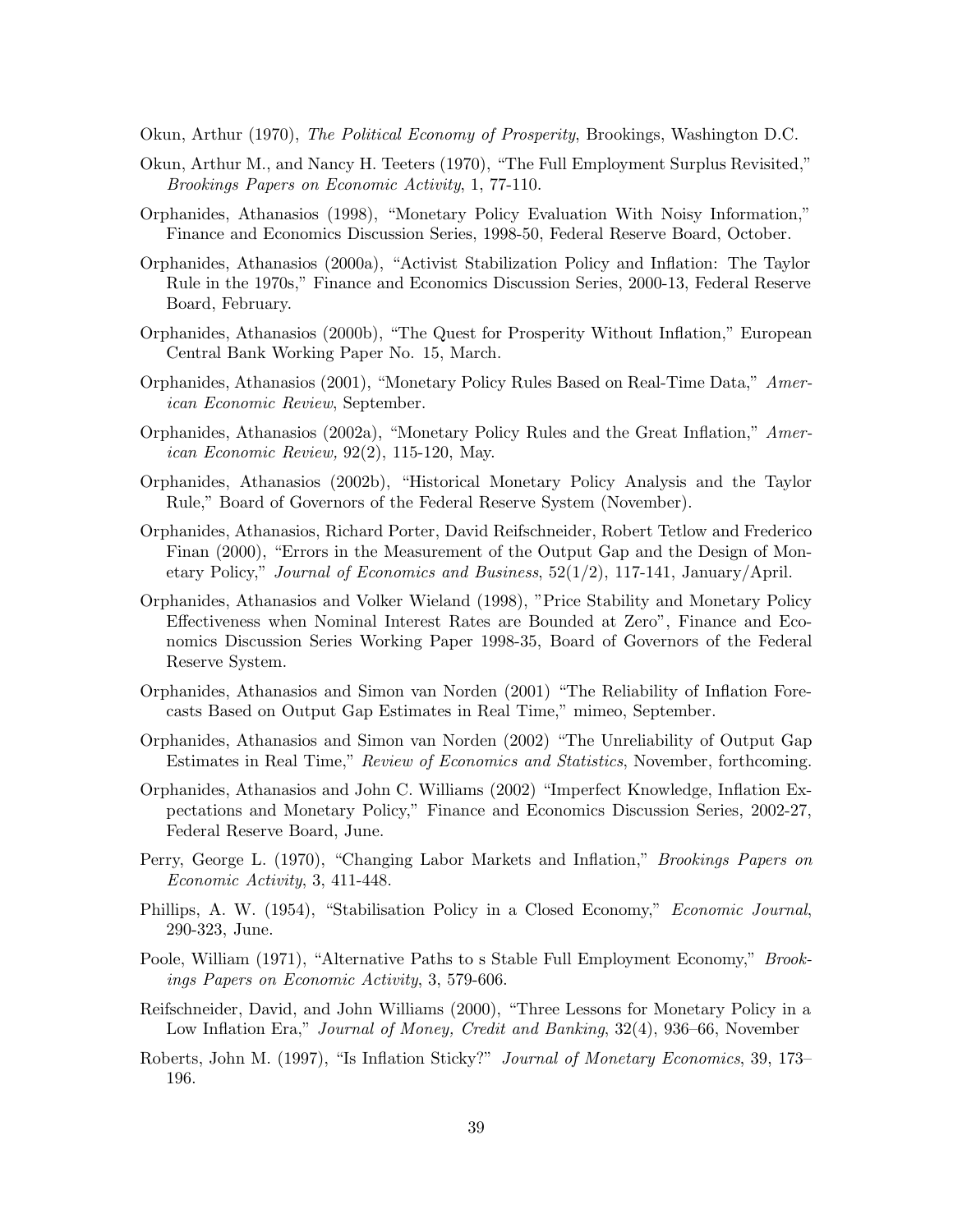- Roberts, John M. (2001), "How Well Does the New Keynesian Stick-Price Model Fit the Data?" Finance and Economics Discussion Series, 2001-13, Federal Reserve Board (February).
- Romer, Christina D. and David H. Romer (2000), "Federal Reserve Information and the Behavior of Interest Rates," *American Economic Review*, 90(3), June, 429-457.
- Rotemberg, Julio J. (1999), "A Heuristic Method for Extracting Smooth Trends from Economic Time Series," NBER Working Paper No. 7439 (December).
- Rotemberg, Julio J. and Michael Woodford (1999), "Interest Rate Rules in an Estimated Sticky Price Model," in Taylor (1999a).
- Rudebusch, Glenn (2001), "Is the Fed Too Timid? Monetary Policy in an Uncertain World" *Review of Economics and Statistics*, 83(2), 203-17, May.
- Rudebusch, Glenn (2002) "Assessing Nominal Income Rules for Monetary policy with Model and Data Uncertainty," *Economic Journal*, 112, 402-432, April.
- Rudebusch, Glenn and Lars Svensson (1999), "Policy Rules for Inflation Targeting" in Taylor (1999a).
- Sack, Brian, and Volker Wieland (2000) "Interest-Rate Smoothing and Optimal Monetary Policy: A Review of Recent Empirical Evidence" *Journal of Economics and Business*, 52(1/2), 205-228, January/April.
- Sargent, Thomas J. (1971) "A Note on the 'Accelerationist' Controversy," *Journal of Money, Credit and Banking*, 3(3), 721-725, August.
- Shimer, Robert (1998), "Why is the Unemployment Rate So Much Lower" in *NBER Macroeconomics Annual 1998*, ed. by Benjamin S. Bernanke and Julio J. Rotemberg, 11–60.
- Smets, Frank (2000), "What Horizon for Price Stability," European Central Bank Working Paper No 24.
- Smets, Frank (2002), "Output Gap Uncertainty: Does it Matter for the Taylor Rule?" *Empirical Economics*, 22(1), 113–29.
- St. Amant, Pierre and Simon van Norden (1997), "Measurement of the Output Gap: A discussion of recent research at the Bank of Canada," Bank of Canada Technical Report No. 79 (1997).
- Social Security Administration (various years) , Annual Report of the Board of Trustees of the Federal Old-age and Survivors Insurance and Disability Insurance Trust Funds, Washington, DC.
- Staiger, Douglas, James H. Stock, and Mark W. Watson (1997a), "How Precise are Estimates of the Natural rate of Unemployment?" in: *Reducing Inflation: Motivation and Strategy*, ed. by Christina D. Romer and David H. Romer, Chicago: University of Chicago Press. 195-246.
- Staiger, Douglas, James H. Stock, and Mark W. Watson (1997b), "The NAIRU, Unemployment, and Monetary Policy," *Journal of Economic Perspectives*, 11, 33–51, Winter.
- Staiger, Douglas, James H. Stock, and Mark W. Watson (2002), "Prices, Wages, and the U.S. NAIRU in the 1990s," in Krueger and Solow ed. (2002)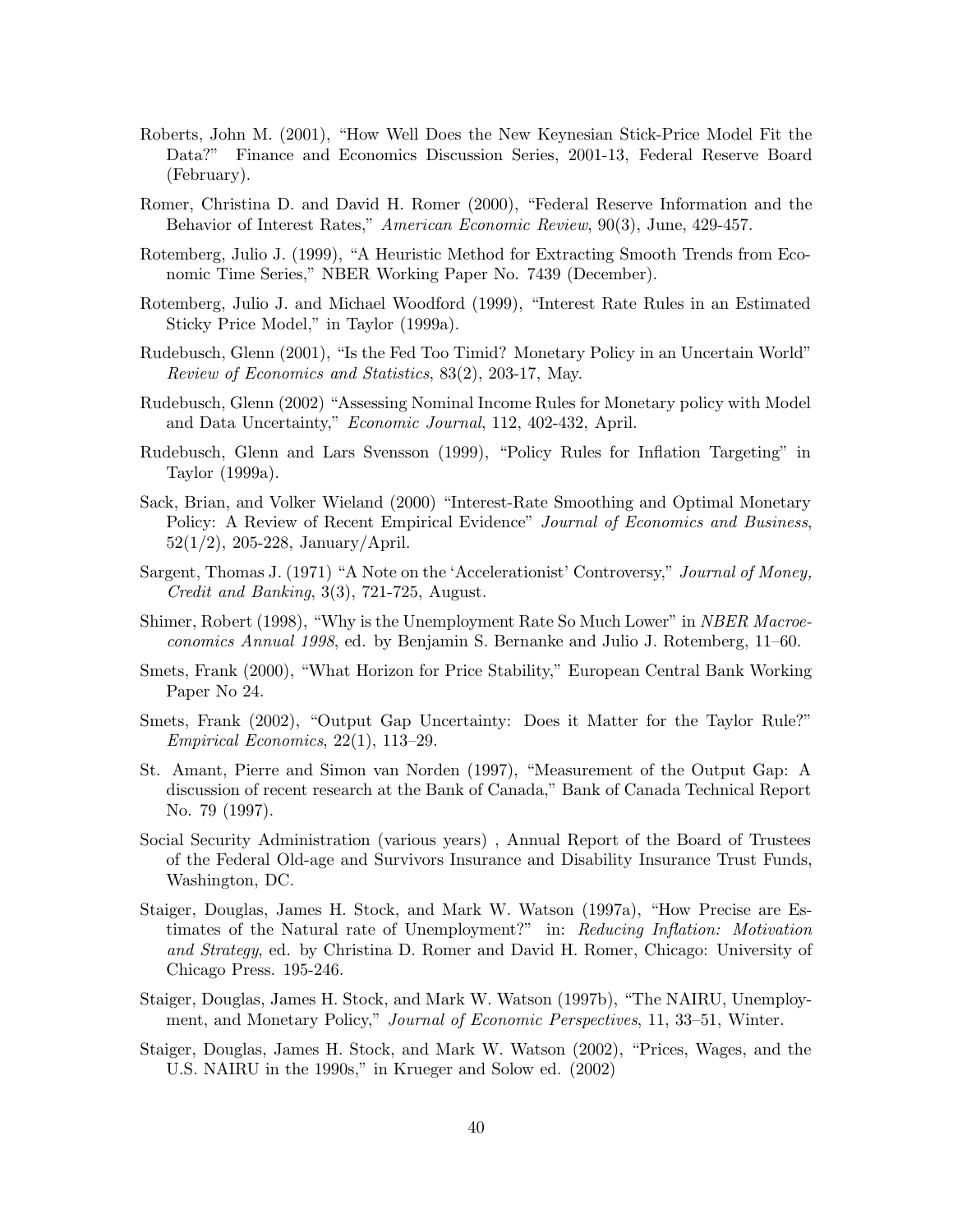Stein, Herbert (1984), *Presidential Economics*, New York: Simon and Schuster.

- Stock, James H. and Mark W. Watson (1998), "Median Unbiased Estimation of Coefficient Variance in a Time-Varying Parameter Model," *Journal of the American Statistical Association*, 93, 349-358, March.
- Stock, James H. and Mark W. Watson, "Forecasting Inflation," *Journal of Monetary Economics,* 44, 293-335, 1999.
- Svensson, Lars and Michael Woodford (2002), "Indicator Variables for Optimal Policy," *Journal of Monetary Economics*, forthcoming.
- Swanson, Eric T. (2000), "On Signal Extraction and Non-Certainty-Equivalence in Optimal Monetary Policy Rule," Finance and Economics Discussion Series, 2000-32, Board of Governors of the Federal Reserve System, June.
- Taylor, John B. (1993), "Discretion versus Policy Rules in Practice," Carnegie-Rochester Conference Series on Public Policy, 39, December, 195-214.
- Taylor, John B., ed., (1999a), *Monetary Policy Rules*, Chicago: University of Chicago.
- Taylor, John B. (1999b), "The Robustness and Efficiency of Monetary Policy Rules as Guidelines for Interest Rate Setting by the European Central Bank," *Journal of Monetary Economics*, 43(3), 655-679.
- Taylor, John B. and Michael Woodford, eds. (1999), *Handbook of Macroeconomics*, Amsterdam: Elsevier.
- van Norden, Simon (2002), "Filtering for Current Analysis" Bank of Canada Working Paper.
- Walsh, Carl E. (2002), "Speed Limit Policies: The Output Gap and Optimal Monetary Policy," *American Economic Review*, forthcoming.
- Wicksell, Knut (1898), *Interest and Prices*, 1936 translation from the German by R. F. Kahn, London: Macmillan.
- Wieland, Volker (1998), "Monetary Policy and Uncertainty about the Natural Unemployment Rate," Finance and Economics Discussion Series, 98-22, Board of Governors of the Federal Reserve System, May.
- Williams, John C. (1999), "Simple Rules for Monetary Policy," Finance and Economics Discussion Series, 99-12, Board of Governors of the Federal Reserve System, February.
- Williams, John H. (1931), "The Monetary Doctrines of J. M. Keynes" *Quarterly Journal of Economics*, 45(4), August, 547-587.
- Woodford, Michael (1999), "Optimal Monetary Policy Inertia," NBER Working Paper 7261 (July).
- Woodford, Michael (2002), *Interest and Prices: Foundations of a Theory of Monetary Policy*, manuscript.
- Zarnowitz, Victor and Phillip A. Braun (1993), "Twenty-two Years of the NBER-ASA Quarterly Economic Outlook Surveys: Aspects and Comparisons of Forecasting Performance," in Stock and Watson (1993).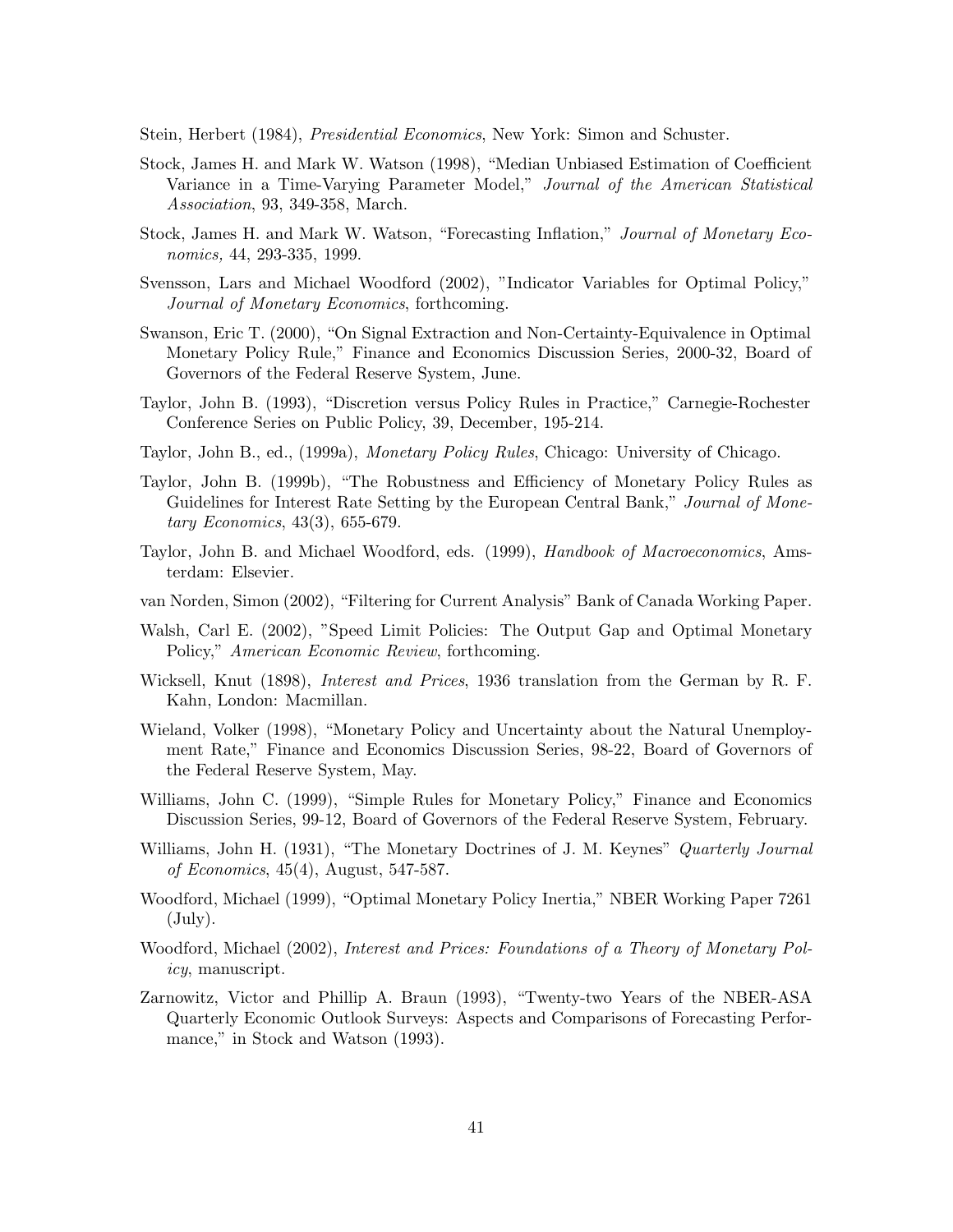| Source or method                           | 1960        | 1970        | 1980        | 1990        | <b>2000</b> |
|--------------------------------------------|-------------|-------------|-------------|-------------|-------------|
|                                            |             |             |             |             |             |
| Congressional Budget Office $(2002)^{1}$   | 5.5         | 5.9         | 6.2         | 5.9         | 5.2         |
| Gordon $(2002)^1$                          | 5.6         | 6.3         | 6.3         | 6.2         | 5.0         |
| Ball and Mankiw method <sup>2</sup>        | 5.0         | 6.0         | 6.9         | 6.2         | 4.5         |
| Staiger, Stock, and Watson $(2002)^1$      | 5.8         | 4.7         | 7.7         | 6.3         | 4.5         |
| Kalman filter <sup>2</sup>                 |             | 5.7         | 6.4         | 5.8         | 5.0         |
| Brainard and Perry $(2000)^1$              | 3.8         | 4.7         | 9.8         | 5.8         | $3.8^{3}$   |
| Shimer $(1998)^1$                          | 5.3         | 6.5         | 7.1         | 5.9         | 5.9         |
| BP filter $(8$ -year window) <sup>2</sup>  | 6.0         | 4.2         | 7.3         | 5.9         | 4.9         |
| BP filter $(15$ -year window) <sup>2</sup> | 5.6         | 4.4         | 7.9         | 6.3         | 5.0         |
| HP filter $(\lambda = 1600)^2$             | 5.9         | 4.6         | 7.5         | 6.1         | 4.5         |
| HP filter $(\lambda = 25600)^2$            | 5.3         | 5.0         | 7.4         | 6.4         | 4.6         |
| Memoranda:                                 |             |             |             |             |             |
| Median of estimates                        | 5.6         | 5.0         | 7.3         | 6.1         | 4.9         |
| Range of extimates                         | $3.8 - 5.9$ | $4.2 - 6.5$ | $6.2 - 9.8$ | $5.8 - 6.4$ | $3.8 - 5.9$ |
| Actual unemployment rate                   | 5.5         | 5.0         | 7.2         | 5.6         | 4.0         |

Table 1. Retrospective Estimates of the Natural Rate of Unemployment

Notes:

1. Estimates are taken from the indicated source, in some cases updated by source author.

2. Estimates are authors' calculations, based on methods described in sources cited in the text.

3. Estimate is for 1998.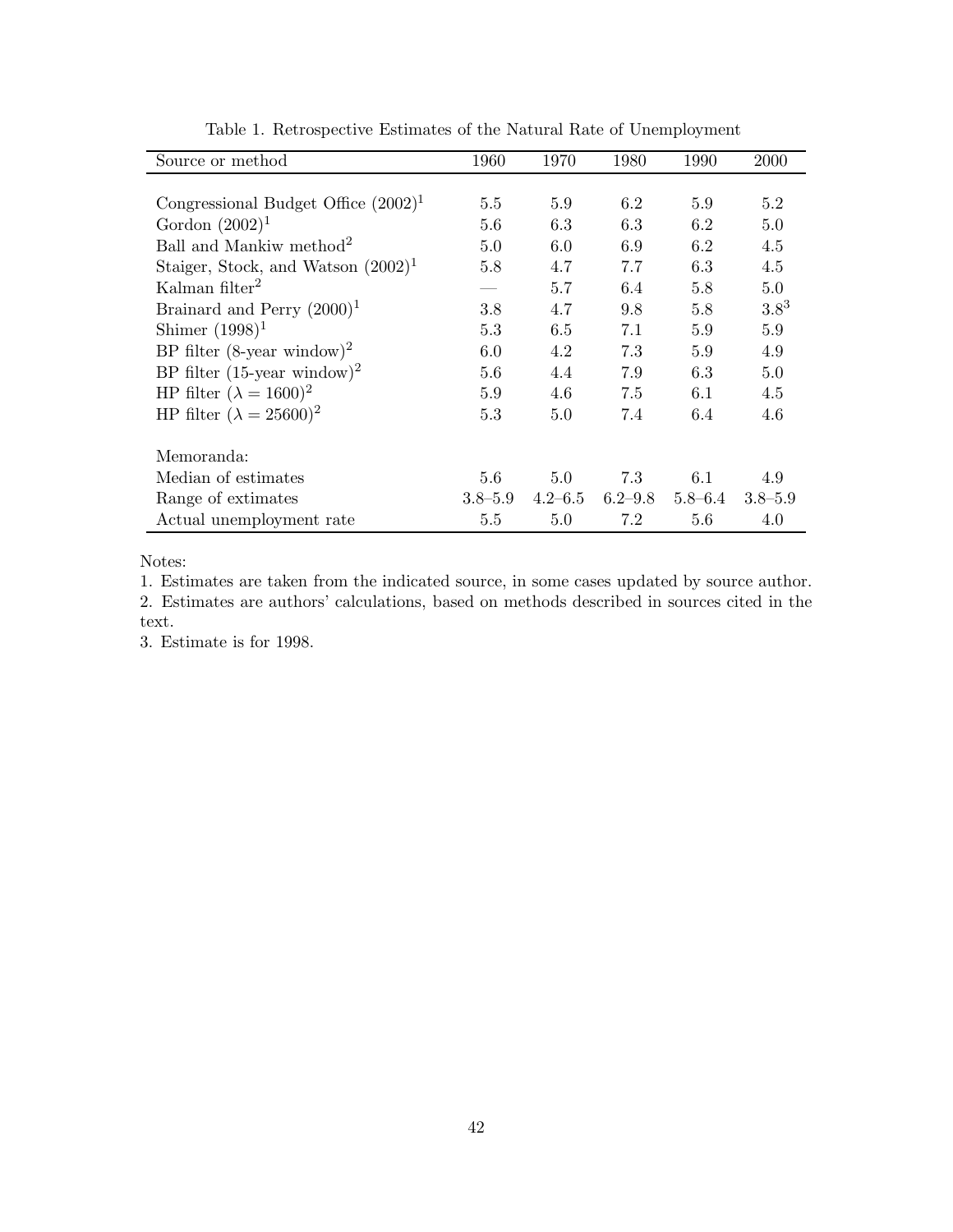|                                       | Standard error of the regression <sup>1</sup> |         |                     |  |  |
|---------------------------------------|-----------------------------------------------|---------|---------------------|--|--|
|                                       | $1$ -quarter                                  |         | 4-quarter 8-quarter |  |  |
| Method                                | horizon                                       | horizon | horizon             |  |  |
|                                       |                                               |         |                     |  |  |
| Forecasting inflation <sup>2</sup>    |                                               |         |                     |  |  |
| Constant natural rate of unemployment | 1.11                                          | 1.12    | 1.74                |  |  |
| Kalman filter                         | 1.10                                          | 1.14    | 1.80                |  |  |
| Ball and Mankiw method                | 1.14                                          | 1.11    | 1.73                |  |  |
| BP filter (8-year window)             | 1.10                                          | 1.13    | 1.78                |  |  |
| $BP$ filter $(15$ -year window)       | 1.11                                          | 1.16    | 1.74                |  |  |
| HP filter( $\lambda = 1600$ )         | 1.13                                          | 1.13    | 1.79                |  |  |
| HP filter( $\lambda = 25600$ )        | 1.14                                          | 1.16    | 1.80                |  |  |
| $AR(4)$ (no unemployment rate term)   | 1.18                                          | 1.24    | 1.92                |  |  |
| Unemployment rate <sup>3</sup>        |                                               |         |                     |  |  |
| Constant natural rate of interest     | 0.26                                          | 0.55    | 1.10                |  |  |
| Kalman filter                         | 0.25                                          | 0.52    | 1.07                |  |  |
| Laubach and Williams method           | 0.26                                          | 0.54    | 1.11                |  |  |
| BP filter (8-year window)             | 0.26                                          | 0.53    | 1.09                |  |  |
| $BP$ filter $(15$ -year window)       | 0.25                                          | 0.52    | 1.06                |  |  |
| HP filter ( $\lambda = 1600$ )        | 0.26                                          | 0.54    | 1.07                |  |  |
| HP filter ( $\lambda = 25600$ )       | 0.25                                          | 0.51    | 1.03                |  |  |
| $AR(2)$ (no real rate term)           | 0.26                                          | 0.55    | 1.12                |  |  |

Table 2. Forecast Errors of Alternative Natural Rate-Based and Autoregressive Methods

Notes:

1. The sample period is 1970:1–2002:2. For the one-quarter forecast horizon the forecast rate is that in the next quarter; for the four-quarter forecast horizon it is the average of the next four quarters; for the eight-quarter horizon it is the average of the subsequent four quarters.

2. All except the AR(4) equation include four lags of inflation, one lag of the change in the unemployment rate, and two lags of the unemployment gap.

3. All except the AR(2) equation include two lags of the unemployment rate gap and one lag of the four-quarter moving average of the real rate gap.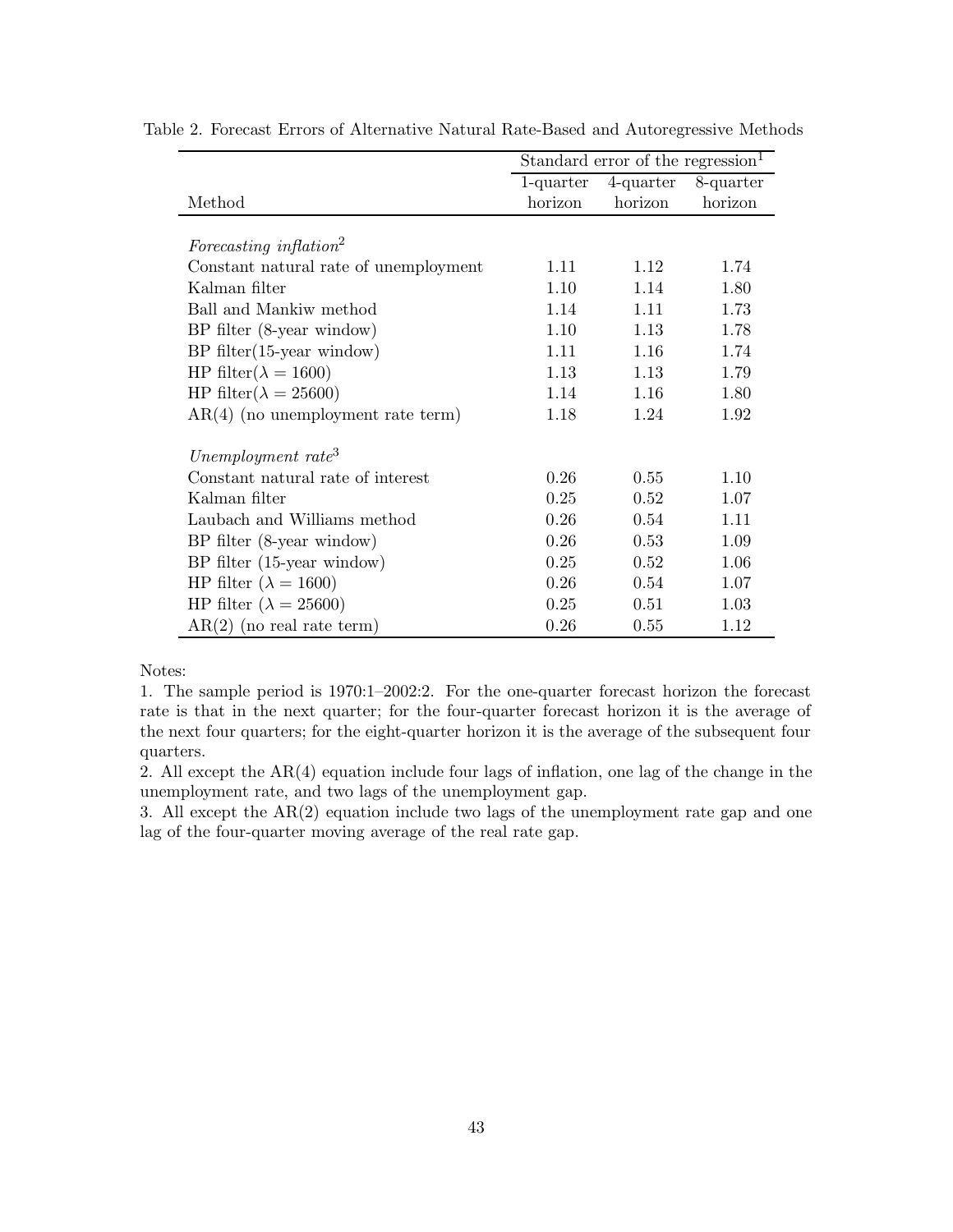|                                | Standard deviation    |             |                      |
|--------------------------------|-----------------------|-------------|----------------------|
|                                | of difference between |             | Persistence measures |
|                                | real-time and         | Persistence | Standard error       |
|                                | retrospective         | coefficient | of regression        |
| Method or source               | estimates             | $\rho$      | $\sigma_{\nu}$       |
|                                |                       |             |                      |
| Natural rate of unemployment   |                       |             |                      |
| Kalman filter                  | 0.66                  | 0.95        | 0.21                 |
| Ball-Mankiw method             | 0.58                  | 0.97        | 0.14                 |
| $BP$ filter (8-year window)    | 0.52                  | 0.89        | 0.23                 |
| $BP$ filter(15-year window)    | 0.61                  | 0.92        | 0.23                 |
| HP filter( $\lambda = 1600$ )  | 0.75                  | 0.97        | 0.18                 |
| HP filter( $\lambda = 25600$ ) | 0.78                  | 0.98        | 0.12                 |
|                                |                       |             |                      |
| Natural rate of interest       |                       |             |                      |
| Kalman filter                  | 1.44                  | 0.93        | 0.55                 |
| Laubach-Williams               | 0.90                  | 0.91        | 0.38                 |
| $BP$ filter $(8$ -year window) | 1.04                  | 0.92        | 0.42                 |
| $BP$ filter(15-year window)    | 1.34                  | 0.96        | 0.41                 |
| HP filter( $\lambda = 1600$ )  | 1.26                  | 0.96        | 0.37                 |
| HP filter( $\lambda = 25600$ ) | 1.70                  | 0.99        | 0.25                 |

Table 3. Natural Rate Misperceptions Assuming the Model is  $Known<sup>1</sup>$ 

#### Note:

1. For each method, the real-time misperception is defined as the difference between the real-time and the retrospective estimate of the natural rate. The sample period for these statistics is 1969:1–1998:2.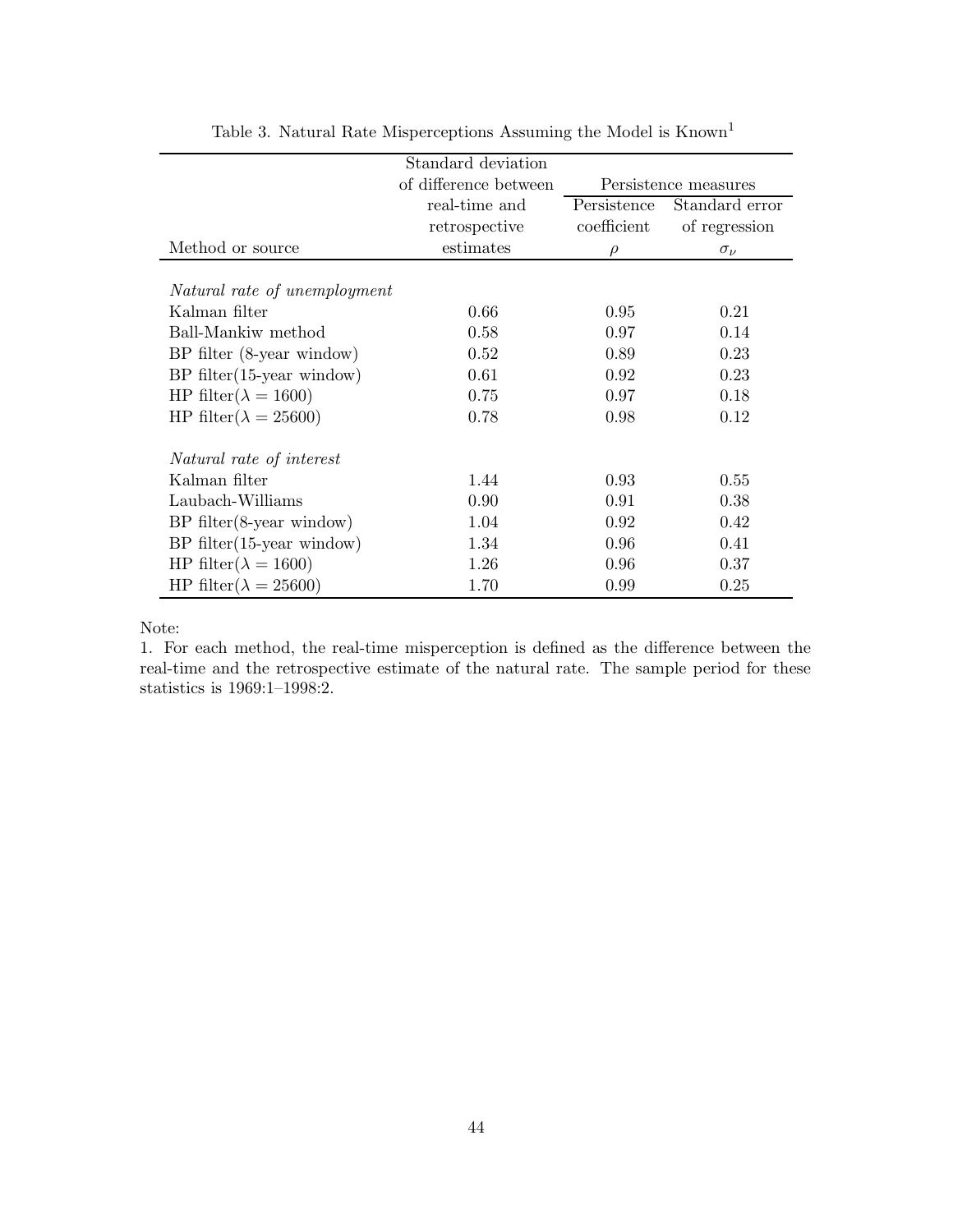|                                  | Frequency distribution based on alternative<br>measures of natural rate misperceptions <sup>1</sup> |                    |        |                    |         |  |  |
|----------------------------------|-----------------------------------------------------------------------------------------------------|--------------------|--------|--------------------|---------|--|--|
|                                  | Minimum                                                                                             | 25th<br>percentile | Median | 75th<br>percentile | Maximum |  |  |
| Natural rate of unemployment     |                                                                                                     |                    |        |                    |         |  |  |
| Standard deviation               | 0.48                                                                                                | 0.63               | 0.75   | 1.04               | 1.34    |  |  |
| Persistence coefficient $(\rho)$ | 0.89                                                                                                | 0.95               | 0.96   | 0.97               | 0.99    |  |  |
| Natural rate of interest         |                                                                                                     |                    |        |                    |         |  |  |
| Standard deviation               | 0.90                                                                                                | 1.44               | 1.96   | 2.84               | 3.24    |  |  |
| Persistence coefficient $(\rho)$ | 0.91                                                                                                | 0.96               | 0.98   | 0.98               | 0.99    |  |  |

Table 4. Misperceptions of the Natural Rates Allowing for Model Uncertainty

Note:

1. The sample is the thirty-six alternative measures of natural rate misperceptions corresponding to all possible pairwise combinations of the six methods listed in each panel of Table 3. Each of the two statistics is computed separately.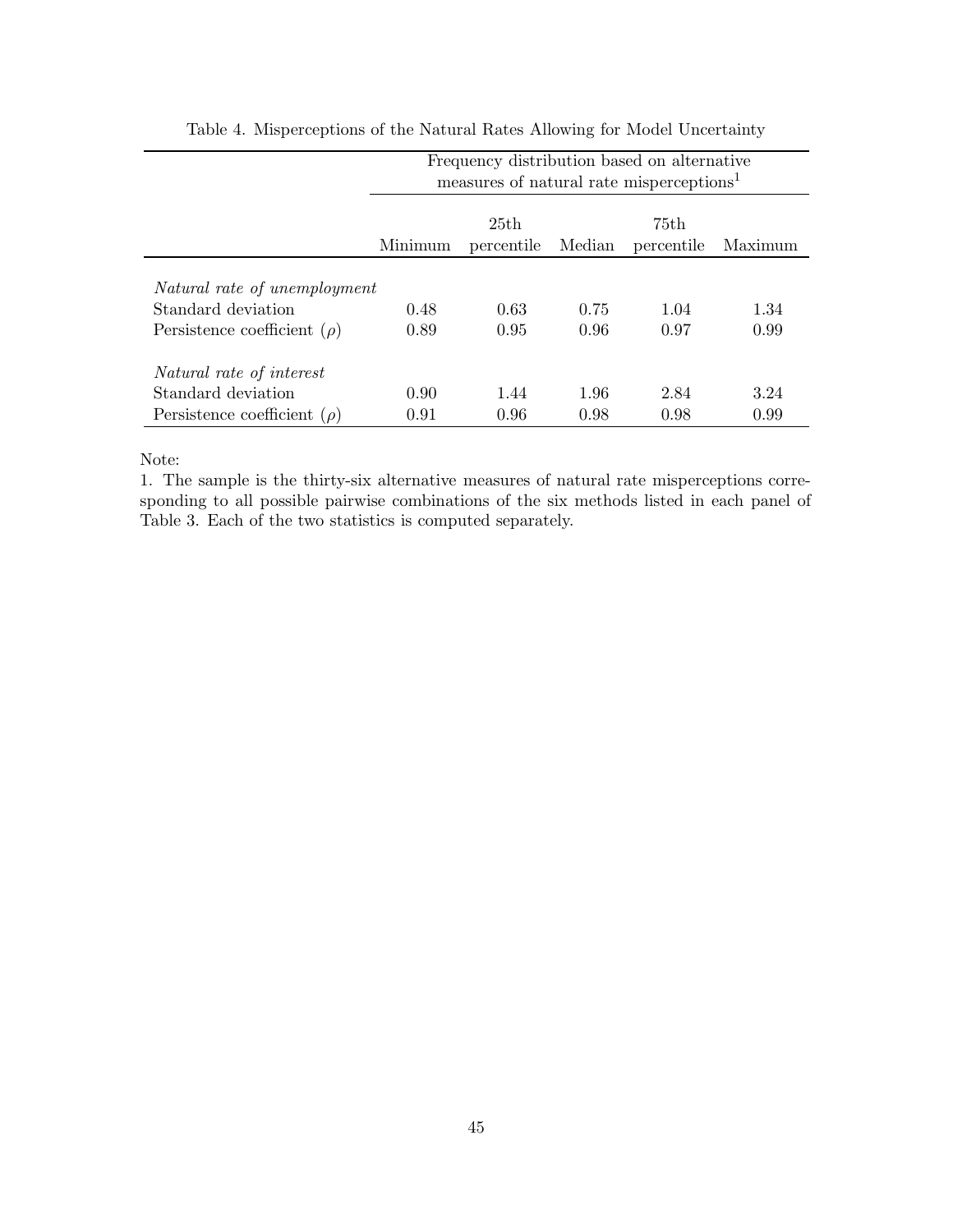|                                        | Rule parameter <sup>2</sup> |              |            | Standard deviation <sup>3</sup> |          |           | Loss       |                  |
|----------------------------------------|-----------------------------|--------------|------------|---------------------------------|----------|-----------|------------|------------------|
| Rule and                               |                             |              |            |                                 |          |           |            | $(\omega = 0.2,$ |
| misperception index <sup>1</sup>       | $\theta_f$                  | $\theta_\pi$ | $\theta_u$ | $\theta_{\Delta \underline{u}}$ | $u-u*$   | $\pi$     | $\Delta f$ | $(\psi = 0.05)$  |
| Classic Taylor rule                    |                             |              |            |                                 |          |           |            |                  |
| $s = 0$                                | 0.0                         | 0.5          | $-1.0\,$   | 0.0                             | 0.81     | 2.14      | 2.83       | 1.84             |
| $s=1$                                  | 0.0                         | 0.5          | $-1.0$     | 0.0                             | 0.88     | 3.67      | 2.88       | 3.73             |
| $s=2$                                  | 0.0                         | 0.5          | $-1.0$     | 0.0                             | 1.01     | 6.11      | $3.38\,$   | 8.85             |
| $s=3$                                  | 0.0                         | 0.5          | $-1.0\,$   | 0.0                             | 1.18     | 8.72      | 4.15       | 17.18            |
| Revised Taylor rule                    |                             |              |            |                                 |          |           |            |                  |
| $s=0$                                  | $0.0\,$                     | 0.5          | $-2.0\,$   | 0.0                             | 0.71     | $2.03\,$  | 2.89       | 1.64             |
| $s=1$                                  | $0.0\,$                     | $0.5\,$      | $-2.0\,$   | 0.0                             | 0.77     | 4.13      | $2.91\,$   | 4.32             |
| $s=2$                                  | 0.0                         | 0.5          | $-2.0\,$   | 0.0                             | 0.91     | 7.28      | 3.56       | 11.89            |
| $s=3$                                  | $0.0\,$                     | 0.5          | $-2.0\,$   | 0.0                             | $1.09\,$ | $10.57\,$ | 4.59       | $24.36\,$        |
| Taylor rule optimized for $s = 0$      |                             |              |            |                                 |          |           |            |                  |
| $s=0$                                  | 0.0                         | 0.31         | $-3.81$    | 0.0                             | 0.61     | 2.05      | 2.83       | 1.54             |
| $s=1$                                  | 0.0                         | 0.31         | $-3.81$    | 0.0                             | 0.71     | $7.15\,$  | 3.09       | 11.11            |
| $s=2$                                  | 0.0                         | 0.31         | $-3.81$    | 0.0                             | 0.94     | 13.64     | 4.54       | 38.94            |
| $s=3$                                  | 0.0                         | 0.31         | $-3.81$    | 0.0                             | 1.22     | 20.22     | 6.41       | 85.05            |
| Taylor rule optimized for $s = 1$      |                             |              |            |                                 |          |           |            |                  |
| $s = 0$                                | 0.0                         | $1.37\,$     | $-1.23$    | 0.0                             | 0.73     | 1.86      | 4.25       | 2.02             |
| $s=1$                                  | 0.0                         | 1.37         | $-1.23$    | 0.0                             | 0.79     | 2.07      | 4.90       | 2.56             |
| $s=2$                                  | $0.0\,$                     | 1.37         | $-1.23$    | 0.0                             | 0.82     | $2.50\,$  | 4.94       | 3.01             |
| $s=3$                                  | 0.0                         | 1.37         | $-1.23$    | 0.0                             | 0.86     | 3.05      | 5.11       | 3.76             |
| Generalized rule optimized for $s = 0$ |                             |              |            |                                 |          |           |            |                  |
| $s=0$                                  | 0.72                        | 0.26         | $-1.83$    | $-2.39$                         | 0.62     | 1.82      | 2.23       | 1.23             |
| $s=1$                                  | 0.72                        | 0.26         | $-1.83$    | $-2.39$                         | 0.70     | 4.49      | 2.32       | 4.71             |
| $s=2$                                  | 0.72                        | 0.26         | $-1.83$    | $-2.39$                         | 0.95     | 8.36      | $3.01\,$   | 15.16            |
| $s=3$                                  | 0.72                        | 0.26         | $-1.83$    | $-2.39$                         | $1.27\,$ | 12.35     | 4.00       | 32.58            |
| Generalized rule optimized for $s = 1$ |                             |              |            |                                 |          |           |            |                  |
| $s=0$                                  | 0.97                        | $0.39\,$     | $-0.23$    | $-5.39$                         | 0.66     | 1.94      | 2.45       | 1.40             |
| $s=1$                                  | 0.97                        | $0.39\,$     | $-0.23$    | $-5.39$                         | 0.66     | $1.95\,$  | 2.42       | 1.40             |
| $s=2$                                  | 0.97                        | $0.39\,$     | $-0.23$    | $-5.39\,$                       | $0.66\,$ | $2.08\,$  | 2.40       | 1.50             |
| $s=3$                                  | 0.97                        | 0.39         | $-0.23$    | $-5.39$                         | 0.66     | 2.32      | 2.40       | 1.71             |
| Robust difference rule                 |                             |              |            |                                 |          |           |            |                  |
| $s = \infty$                           | 1.0                         | 0.35         | 0.0        | $-5.96$                         | 0.66     | 2.01      | 2.49       | 1.46             |

Table 5. Macroeocnomic Performance under Alternative Policy Rules

Notes:

1. s indexes the magnitude of policymakers' misperception of the true natural rates.

2. Parameters measure policymakers' response to the lagged federal funds rate, the inflation gap, the unemployment gap, and the change in the unemployment rate, respectively. 3. Unconditional standard deviation of the unemployment gap, the inflation rate, and the change in the federal funds rate, respectively.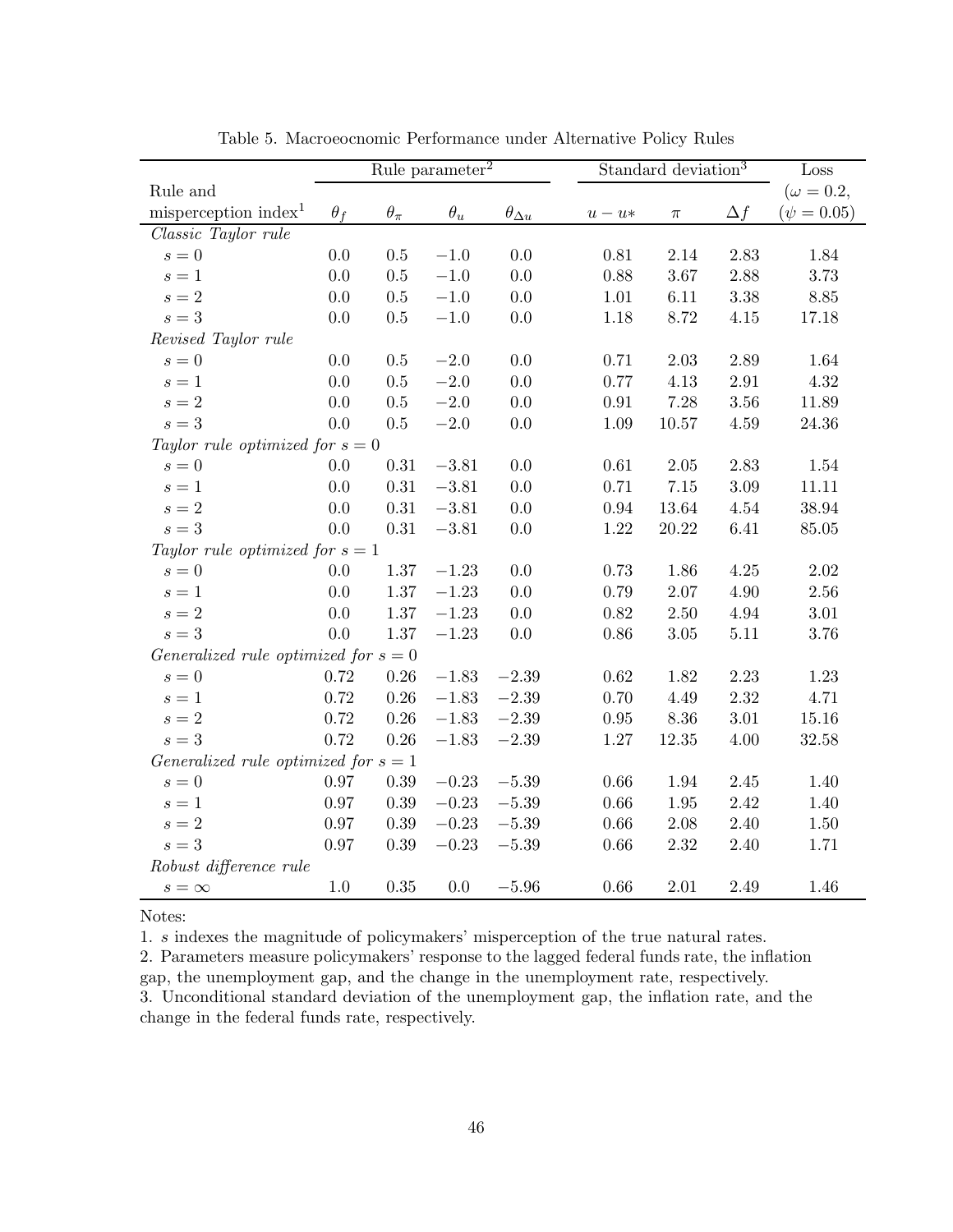| Loss parameters |        |              | Rule parameter $\overline{a}$ |  | Standard deviation |       |            |
|-----------------|--------|--------------|-------------------------------|--|--------------------|-------|------------|
| $\omega$        | $\psi$ | $\theta_\pi$ | $\theta_{\Delta u}$           |  | $u-u*$             | $\pi$ | $\Delta f$ |
| 0.5             | 0.05   | 0.57         | $-6.29$                       |  | 0.67               | 1.94  | 2.78       |
| 0.5             | 0.50   | 0.25         | $-3.56$                       |  | 0.82               | 2.22  | 1.77       |
| 0.5             | 5.00   | 0.13         | $-2.43$                       |  | 1.05               | 2.67  | 1.48       |
| 0.2             | 0.05   | 0.35         | $-5.96$                       |  | 0.66               | 2.01  | 2.49       |
| 0.2             | 0.50   | 0.17         | $-3.34$                       |  | 0.85               | 2.32  | 1.66       |
| 0.2             | 5.00   | 0.12         | $-2.34$                       |  | 1.09               | 2.76  | 1.46       |
|                 |        |              |                               |  |                    |       |            |
| 0.1             | 0.05   | 0.24         | $-5.79$                       |  | 0.65               | 2.08  | 2.36       |
| 0.1             | 0.50   | 0.14         | $-3.25$                       |  | 0.87               | 2.38  | 1.62       |
| 0.1             | 5.00   | 0.11         | $-2.30$                       |  | 1.11               | 2.80  | 1.46       |

Table 6. Robust Policy Rule Parameters under Alternative Policymaker  $\mathbf{Preferences}^1$ 

Notes:

1. See Table 5 for definitions of parameters and performance measures.

2. Parameters of the robust rule in equation (3) of the text.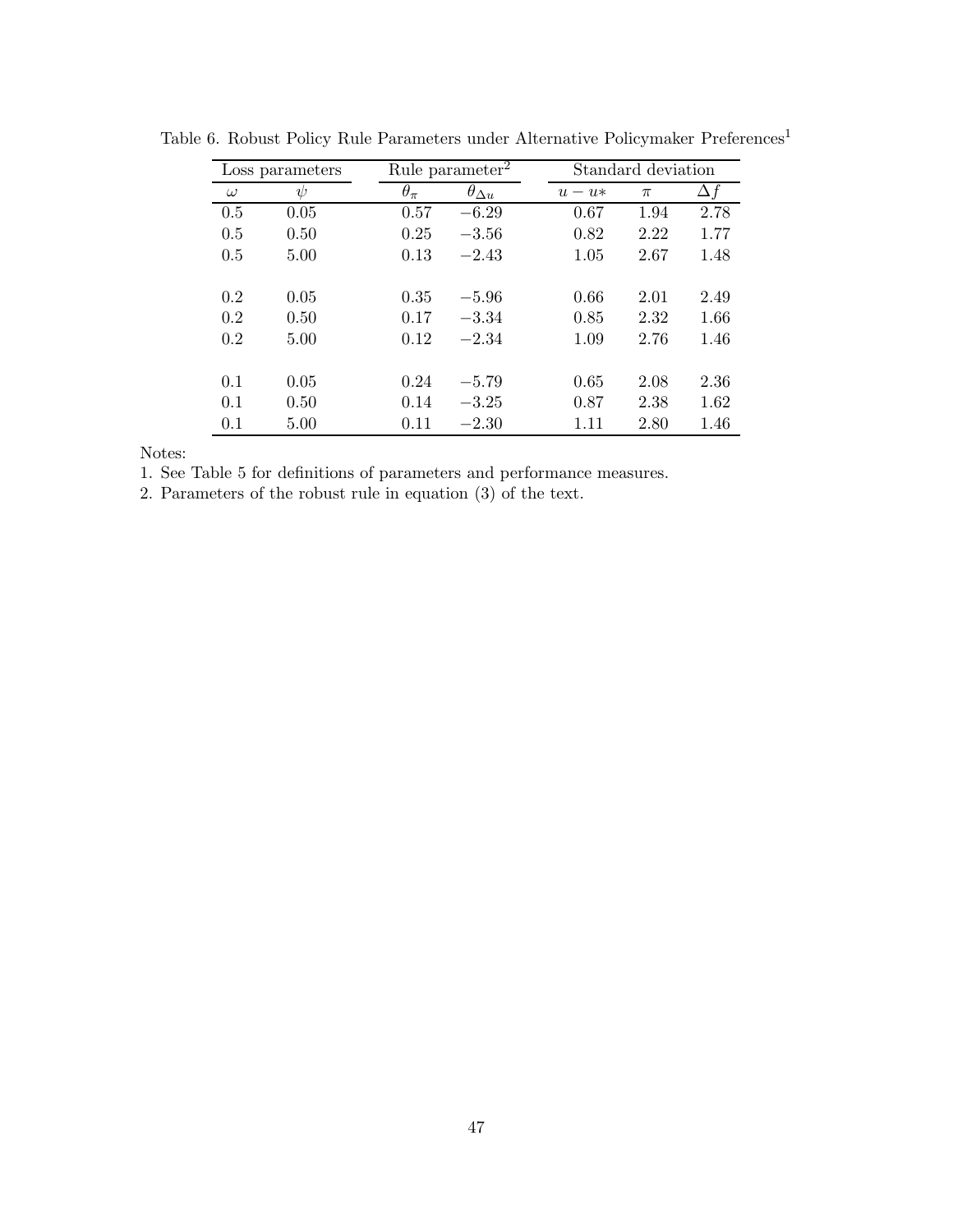|                 | Loss when policy follows <sup>1</sup> |                                               |                                                     |       |       |  |  |  |
|-----------------|---------------------------------------|-----------------------------------------------|-----------------------------------------------------|-------|-------|--|--|--|
|                 | Robust                                | Generalized Taylor rule optimized for $s = 0$ |                                                     |       |       |  |  |  |
| Model           | rule                                  |                                               | True $s = 0$ True $s = 1$ True $s = 2$ True $s = 3$ |       |       |  |  |  |
|                 |                                       |                                               |                                                     |       |       |  |  |  |
| <b>Baseline</b> | 1.46                                  | 1.23                                          | 4.71                                                | 15.16 | 32.58 |  |  |  |
| New-Synthesis   | 0.63                                  | 0.56                                          | 0.69                                                | 1.02  | 1.56  |  |  |  |
| Accelerationist | 5.13                                  | 2.19                                          | 2.53                                                | 3.54  | 5.24  |  |  |  |

Table 7. Performance under Optimized and under Robust Rules for Alternative Models

Note:

1. Loss as calculated by equation (12) in the text assuming  $\omega = 0.2, \psi = 0.05$ .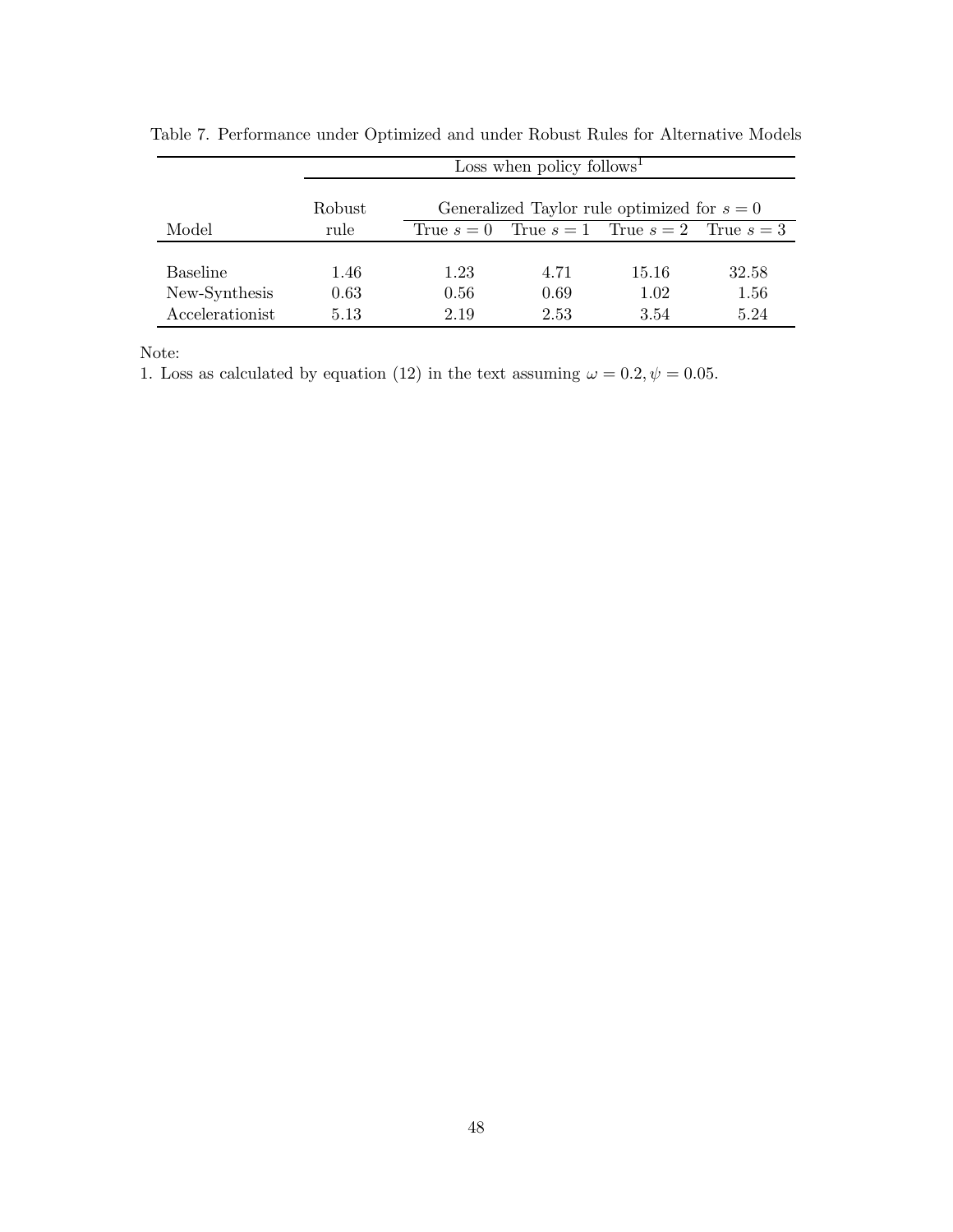|          |                 |                        | Rule                |                 | Loss when true model is: |               |  |
|----------|-----------------|------------------------|---------------------|-----------------|--------------------------|---------------|--|
|          | Loss parameters | parameter <sup>2</sup> |                     | <b>Baseline</b> | Accelerationist          | New synthesis |  |
| $\omega$ | $\psi$          | $\theta_{\pi}$         | $\theta_{\Delta u}$ | model           | model                    | model         |  |
| 0.5      | 0.05            | 1.56                   | $-7.13$             | 2.89            | 5.45                     | 1.12          |  |
| 0.5      | 0.50            | 0.84                   | $-4.23$             | 5.84            | 10.19                    | 2.20          |  |
| 0.5      | 5.00            | 0.56                   | $-3.21$             | 24.21           | 32.06                    | 9.61          |  |
|          |                 |                        |                     |                 |                          |               |  |
| 0.2      | 0.05            | 1.28                   | $-7.85$             | 1.88            | 5.27                     | 0.74          |  |
| 0.2      | 0.50            | 0.76                   | $-4.41$             | 4.60            | 9.73                     | 1.84          |  |
| 0.2      | 5.00            | 0.54                   | $-3.26$             | 22.55           | 30.72                    | 9.32          |  |
|          |                 |                        |                     |                 |                          |               |  |
| 0.1      | 0.05            | 1.15                   | $-8.19$             | 1.53            | 5.14                     | 0.60          |  |
| 0.1      | 0.50            | 0.72                   | $-4.49$             | 4.17            | 9.51                     | 1.72          |  |
| 0.1      | 5.00            | 0.53                   | $-3.28$             | 21.98           | 30.22                    | 9.23          |  |

Table 8. Robust Policy Rules across Alternative  $\sf{Models}^1$ 

Notes:

1. See Table 5 for definitions of parameters and performance measures.

2. Parameters of the robust rule (equation (3) in the text) chosen to minimize the expected loss for the indicated values of the loss parameters, when the model is unknown and each of the models is assigned equal likelihood of being the true model. Loss is calculated by equation (12) in the text.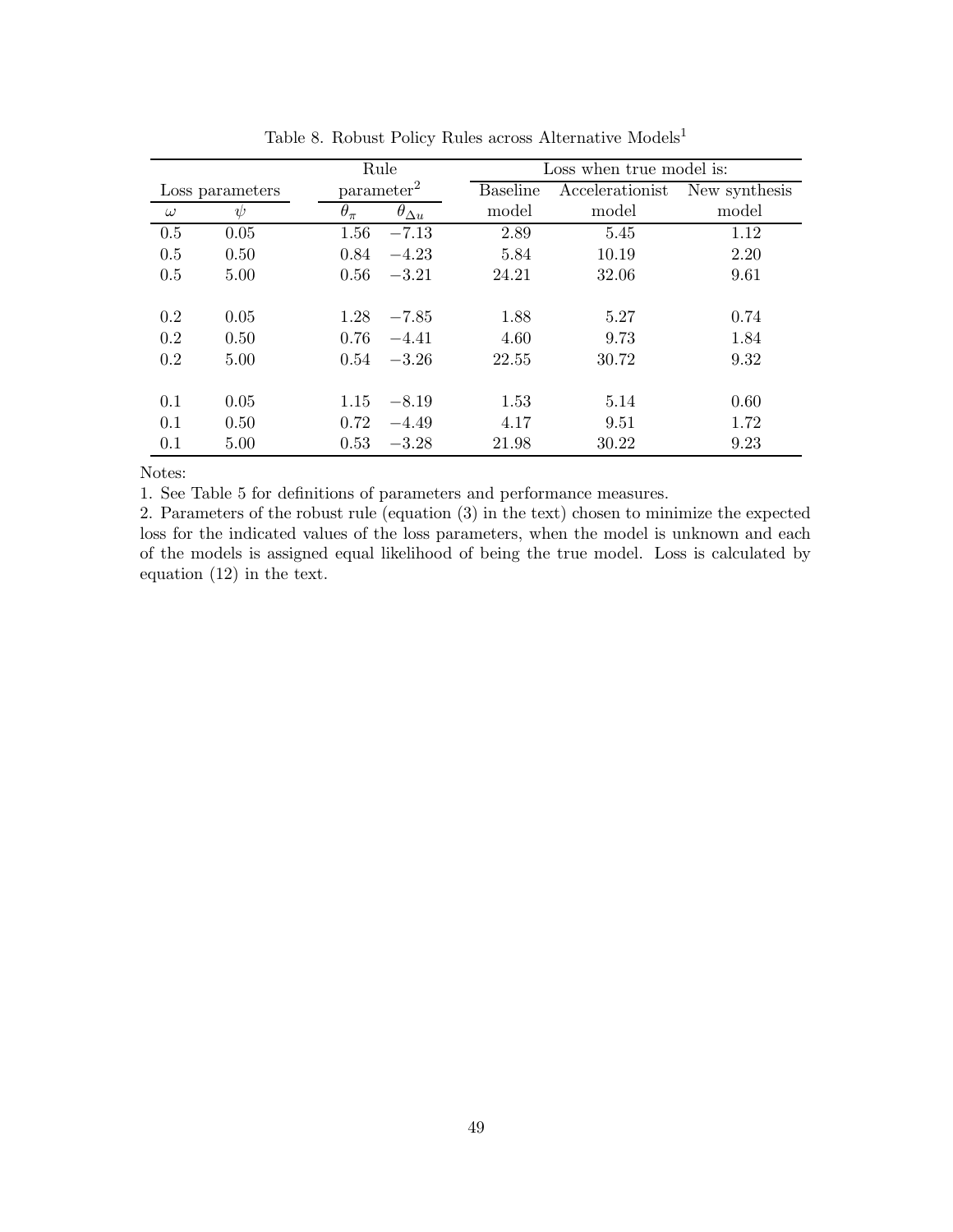|                        |                 |                                    |      |               |                            | Council of             |
|------------------------|-----------------|------------------------------------|------|---------------|----------------------------|------------------------|
| Survey of Professional |                 |                                    |      | Congressional |                            |                        |
|                        |                 | Forecasters $(\text{real-time})^1$ |      |               | <b>Budget Office</b>       | Advisers               |
| Year                   | $_{\text{Low}}$ | Median                             | High | $Real-Time2$  | Retrospective <sup>3</sup> | $(\text{real-time})^4$ |
| 1995                   |                 |                                    |      | 6.0           | 5.3                        | $5.5 - 5.8$            |
| 1996                   | 5.00            | 5.65                               | 6.00 | 5.8           | 5.2                        | 5.7                    |
| 1997                   | 4.50            | 5.25                               | 5.88 | 5.8           | 5.2                        | 5.5                    |
| 1998                   | 4.50            | 5.30                               | 5.80 | 5.8           | 5.2                        | 5.4                    |
| 1999                   | 4.13            | 5.00                               | 5.60 | 5.6           | 5.2                        | 5.3                    |
| 2000                   | 4.00            | 4.50                               | 5.00 | 5.2           | 5.2                        | 5.2                    |
| 2001                   | 3.50            | 4.88                               | 5.50 | 5.2           | 5.2                        | 5.1                    |
| 2002                   | 3.80            | 5.10                               | 5.50 | 5.2           | 5.2                        | 4.9                    |

Table 9: Estimates of the Natural Rate of Unemployment, 1995–2002

Notes:

1. Responses are those from the third-quarter in the indicated year.

2. Estimates are from the *The Budget and Economic Outlook* published in the indicated year (usually in January).

3. Estimates are from Congressional Budget Office (2002).

4. Estimates are from the *Economic Report of the President* published in the year shown (usually in February) and reflect either explicit references to a NAIRU estimate, or, when no explicit reference appears, the unemployment rate at the end of the long-term economic forecast presented in the report.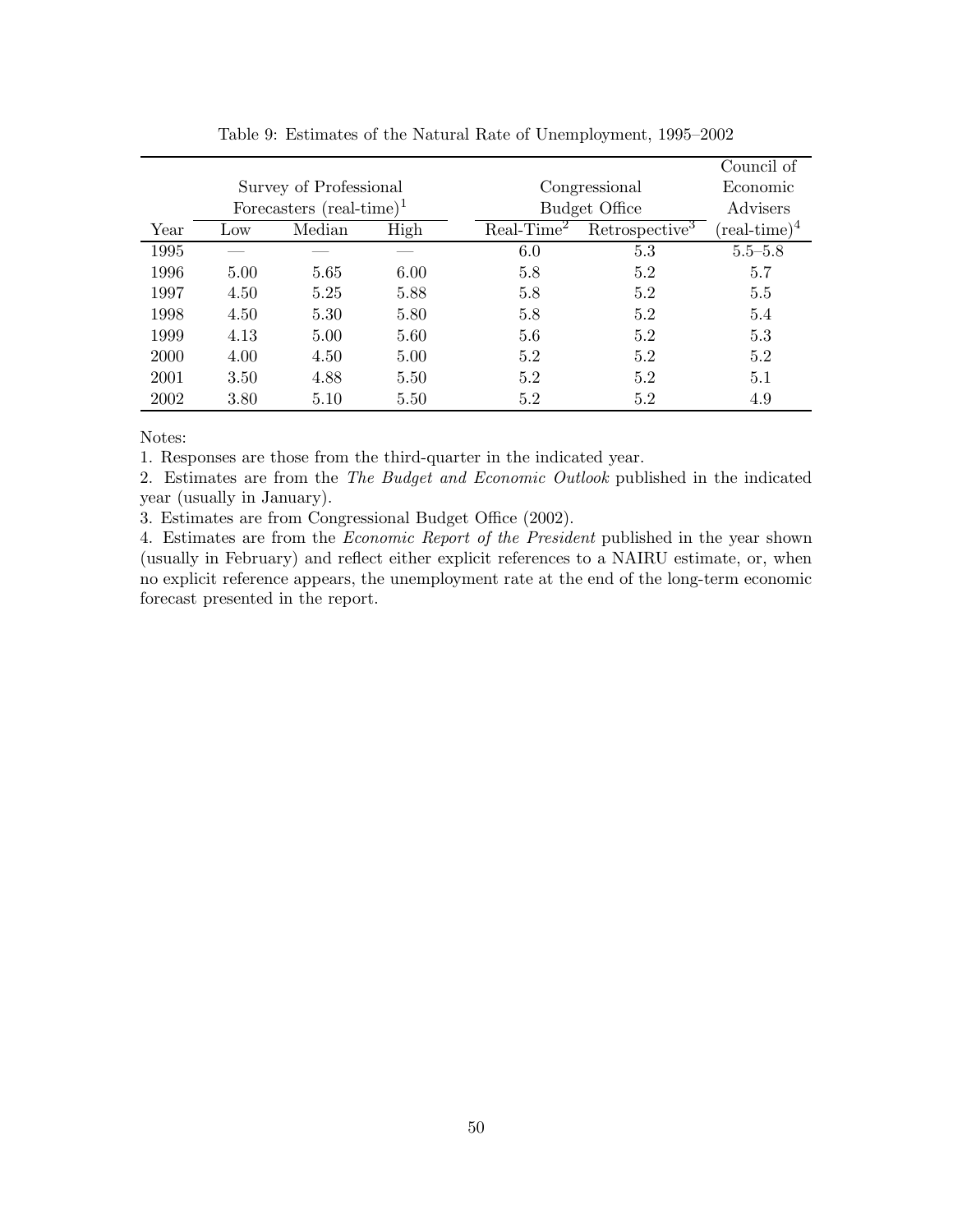



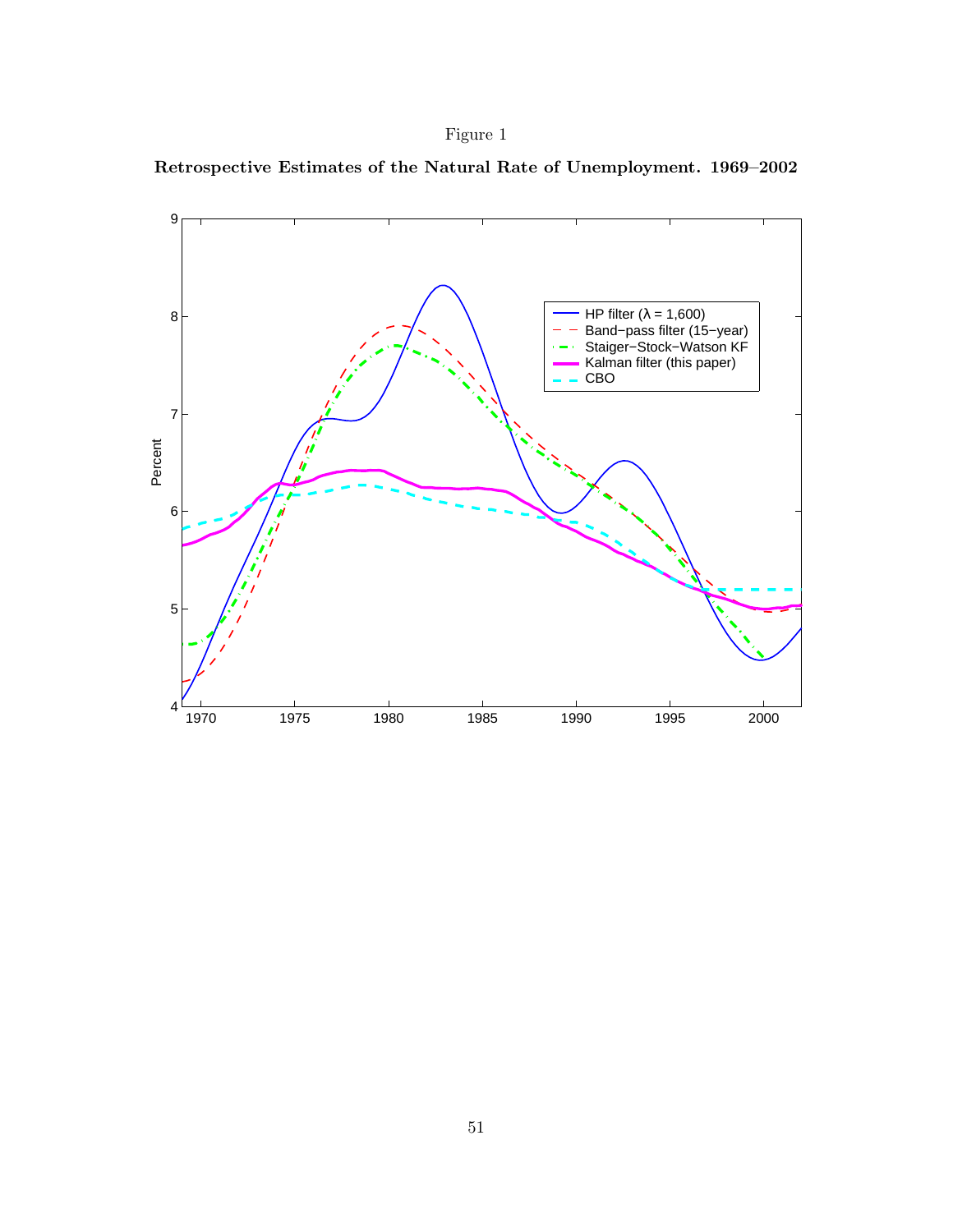

**Real-Time Estimates of the Natural Rate of Unemployment, 1969–2002**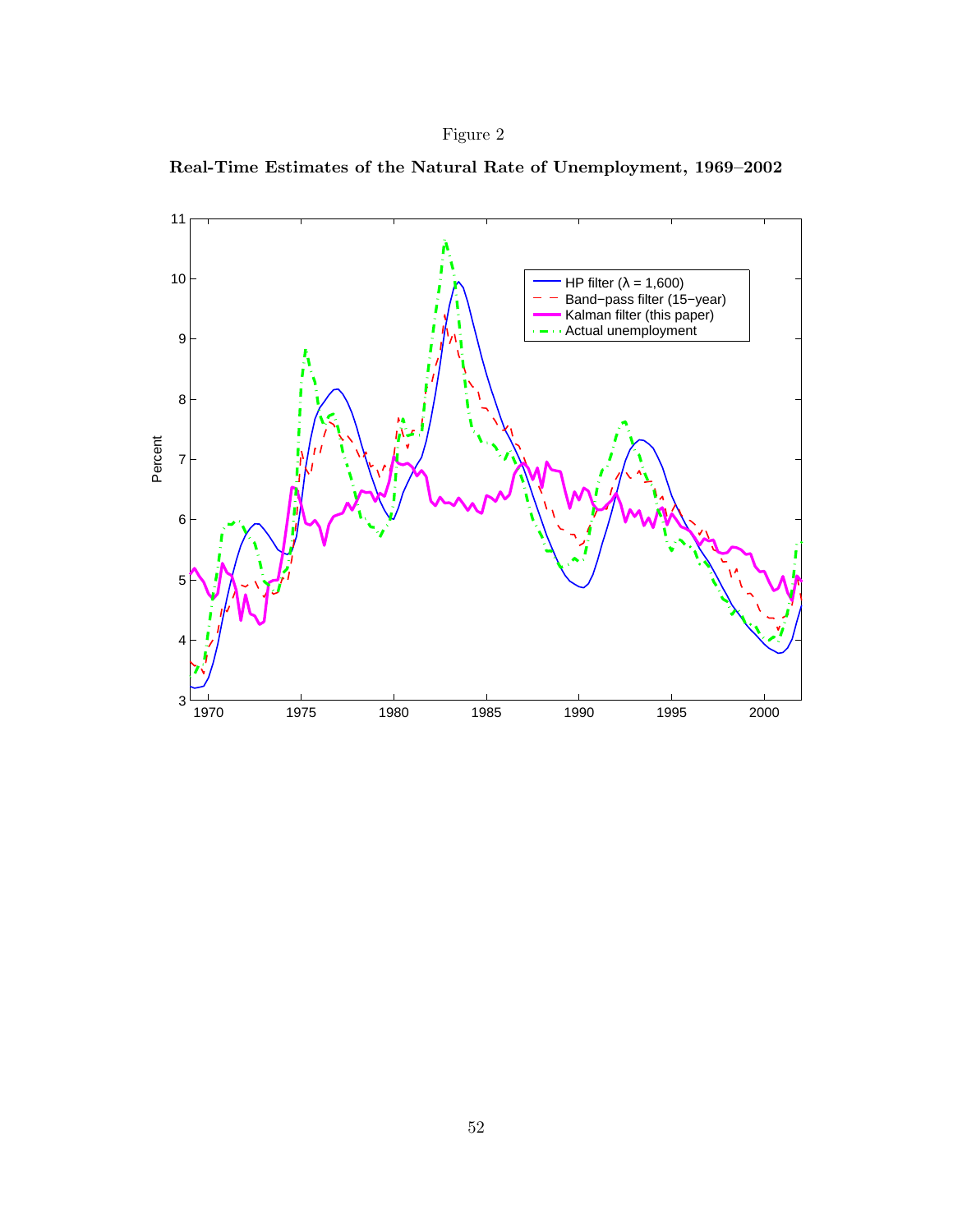



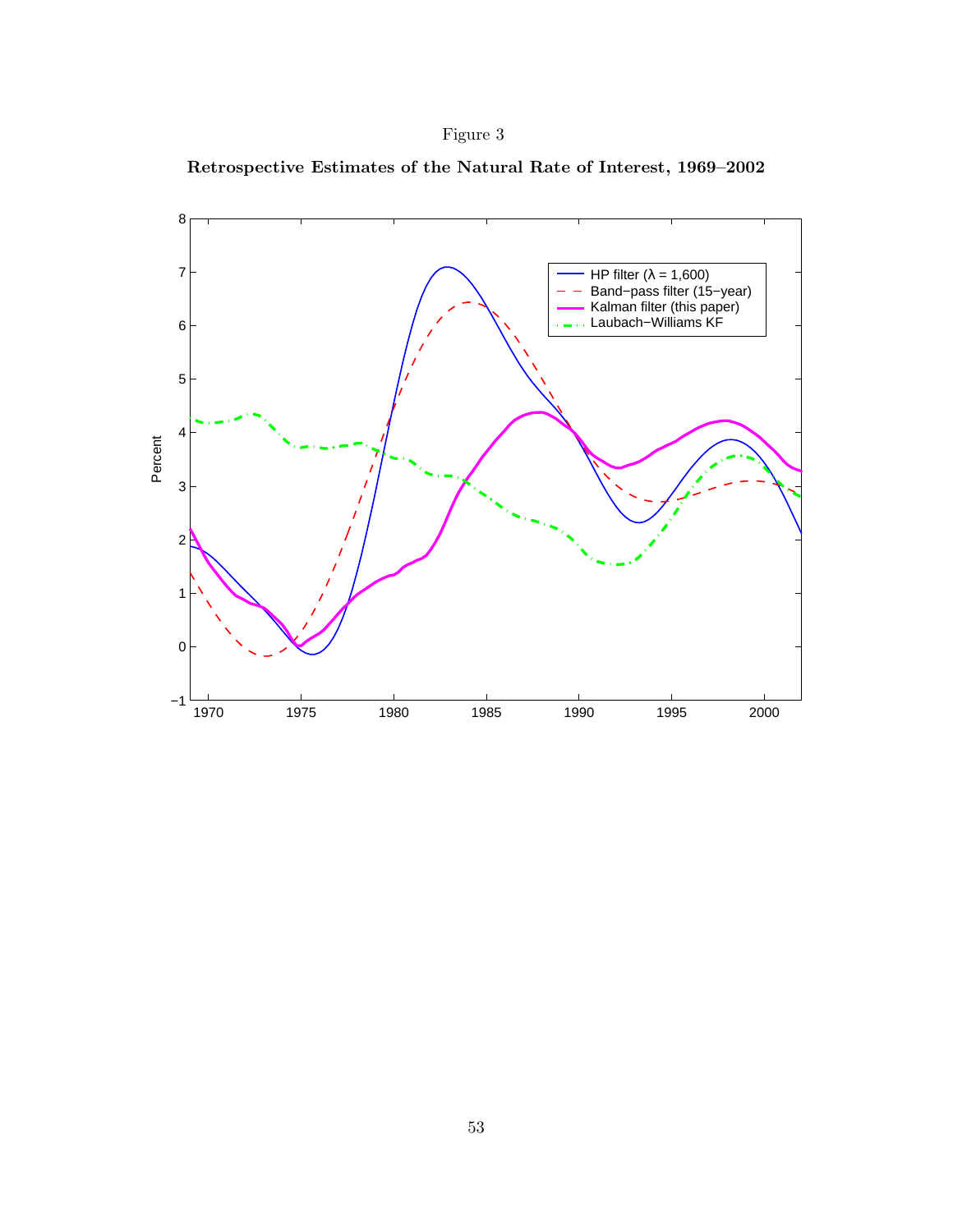



**Real-Time Estimates of the Natural Rate of Interest, 1969–2002**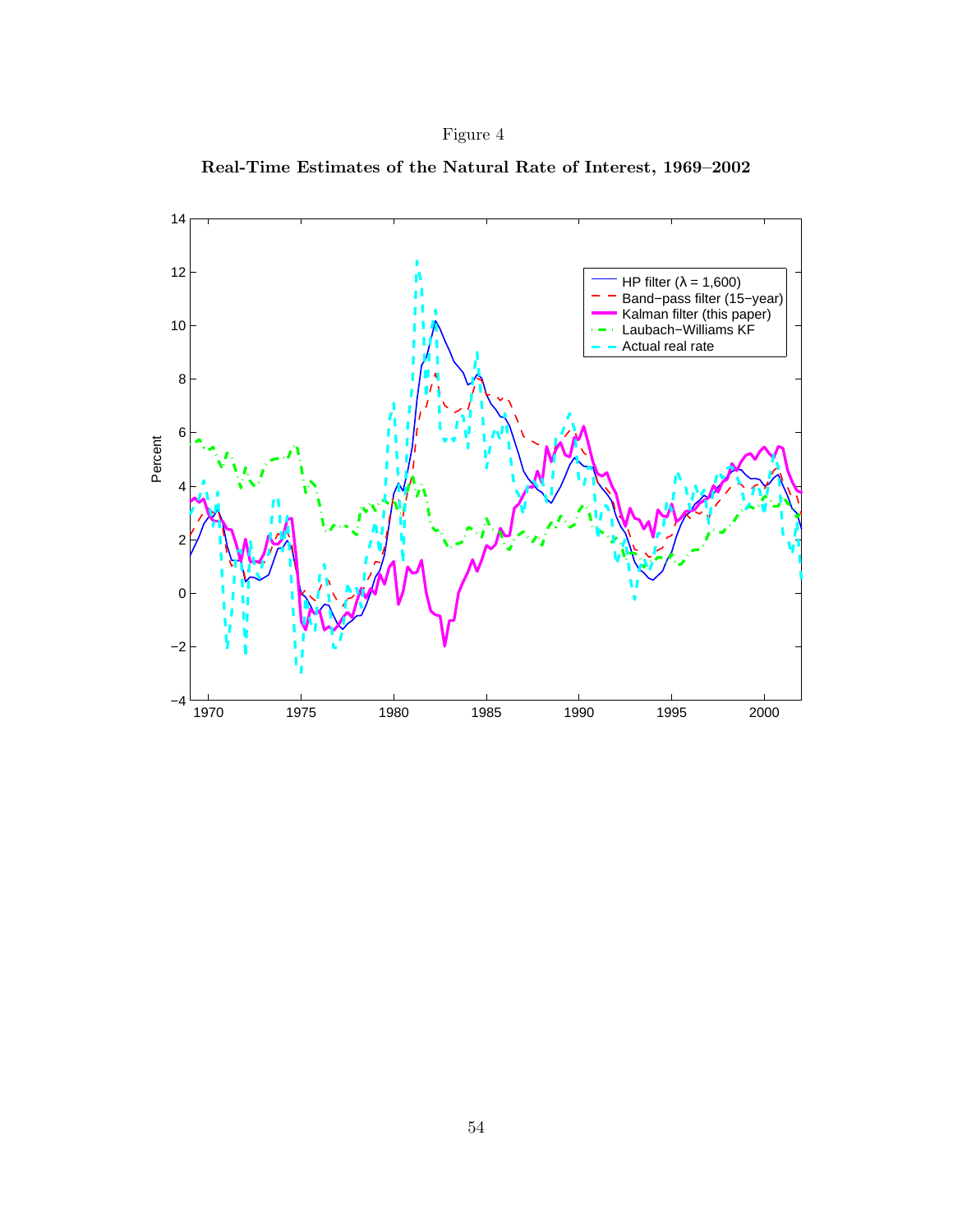## **Macroeconomic Performance of Taylor Rules for Given Degrees of Natural Rate Misperceptions**



Notes: The two panels show the asymptotic standard deviation of inflation and the unemployment gap (vertical axis, in percent) corresponding to the degree of misperceptions regarding the natural rates, s (horizontal axis) when policy follows the original and revised Taylor rules, reflected by the solid and dashed lines, respectively.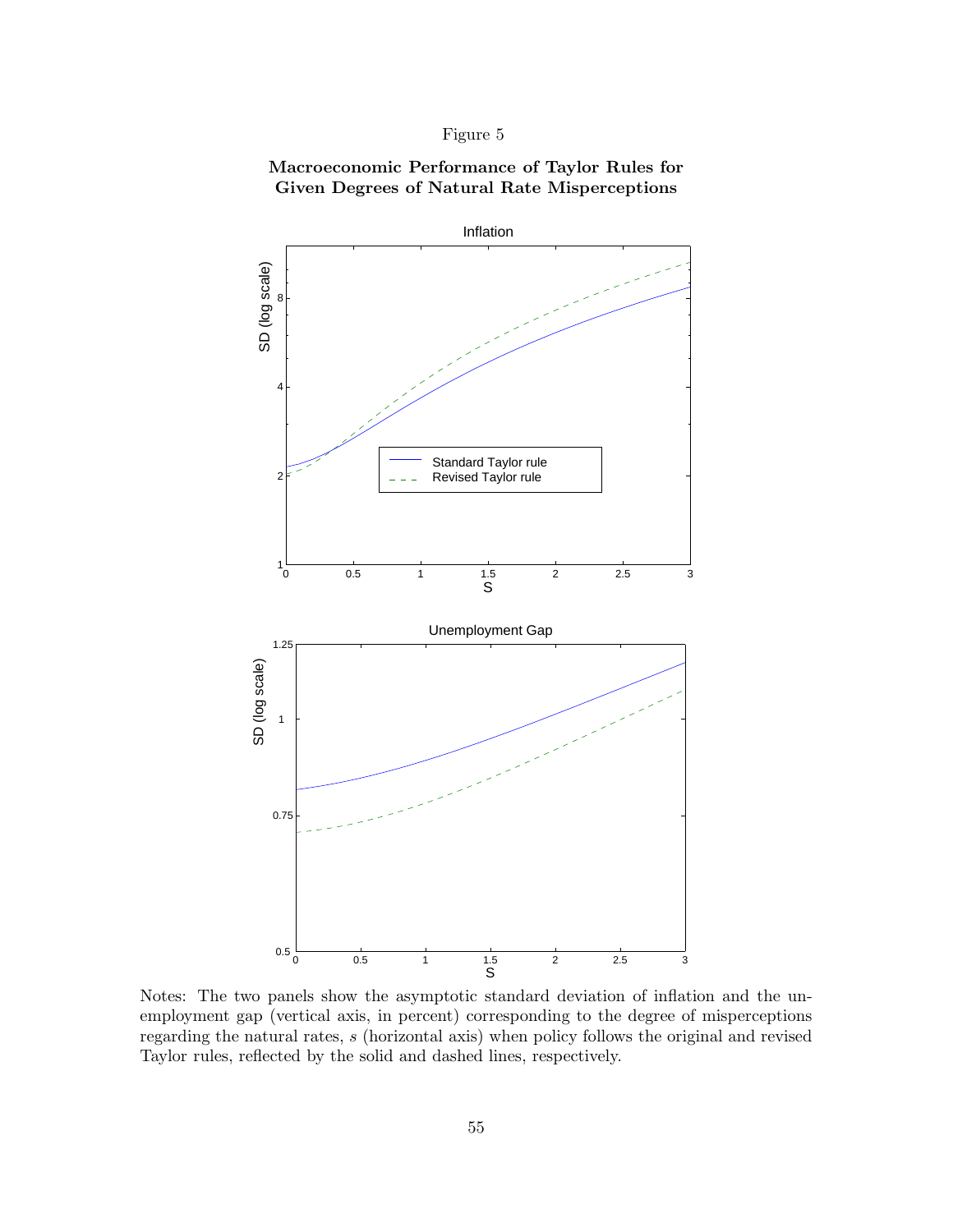



Notes: The lines indicate the optimal choices of the parameters  $\theta_{\pi}$  and  $\theta_{u}$  in the policy rule:  $f_t = r_t^* + \pi_t + \theta_\pi(\pi_t - \pi^*) + \theta_u(u_t - u_t^*)$  for different degrees of misperceptions regarding the natural rates, s.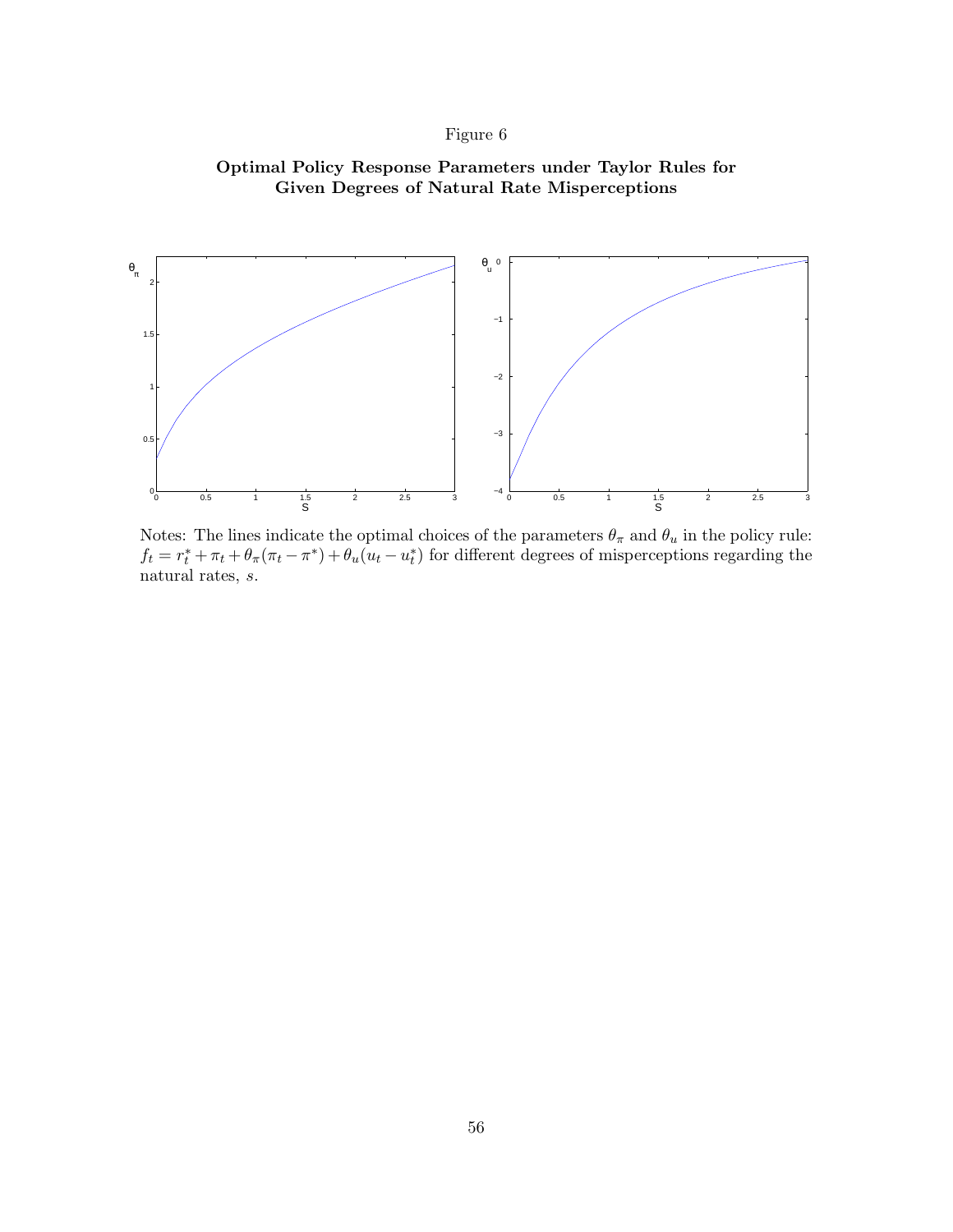

**Performance with Optimized and Robust Taylor Rules for Given Degrees of Natural Rate Misperceptions**

Notes: The three lines in each panel show the asymptotic standard deviations/loss (vertical axes) corresponding to the degree of misperceptions regarding the natural rates, s (horizontal axis) for three alternative policy rules: the Taylor rule (1) optimized with the assumption that  $s = 0$  (solid lines); the Taylor rule (1) optimized with the assumption that  $s = 1$  (dashed lines); and the robust rule (3) (dash-dot lines).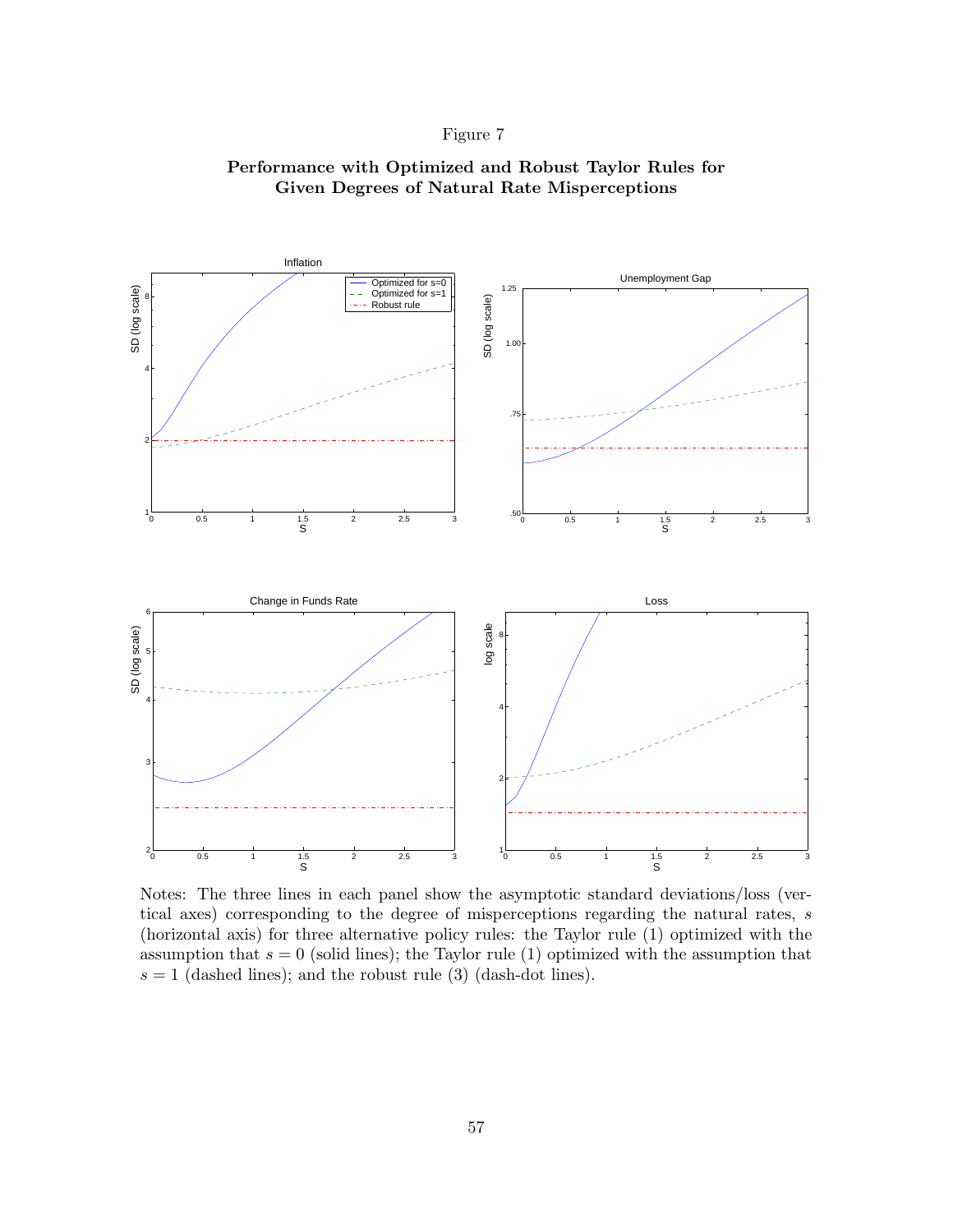



Notes: The lines indicate the optimal choices of the parameters  $\theta_f$ ,  $\theta_{\pi}$ ,  $\theta_u$  and  $\theta_{\Delta u}$  in the policy rule:  $f_t = \theta_f f_{t-1} + (1 - \theta_f)(r_t^* + \pi_t) + \theta_\pi(\pi_t - \pi^*) + \theta_u(u_t - u_t^*) + \theta_{\Delta u}(u_t - u_{t-1})$  for different degrees of misperceptions regarding the natural rates, s.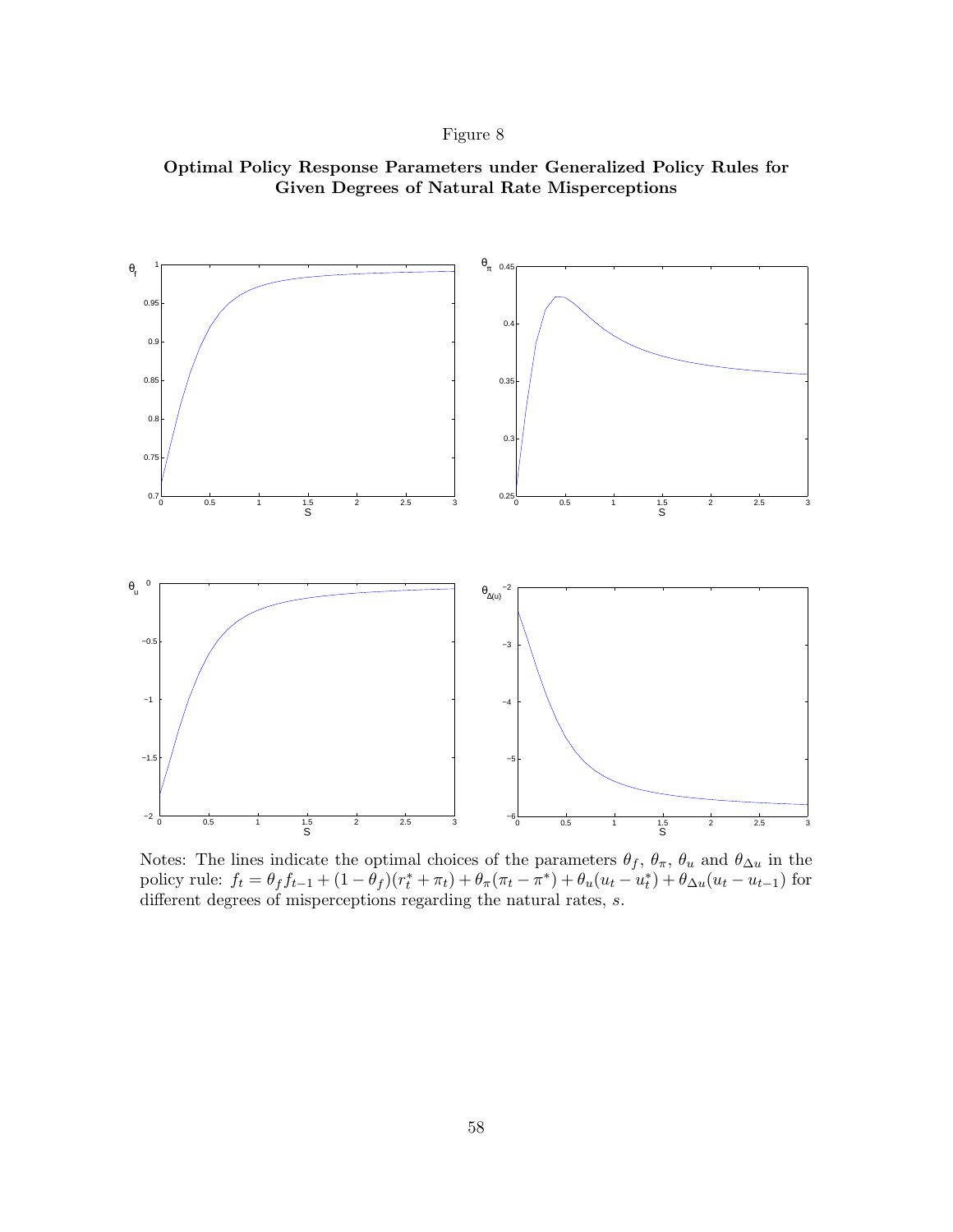

## **Performance with Robust and Generalized Taylor Rules for Given Degrees of Natural Rate Misperceptions**

Notes: The three lines in each panel show the asymptotic standard deviations/loss (vertical axes) corresponding to the degree of misperceptions regarding the natural rates, s (horizontal axis) for three alternative policy rules: the generalized rule (2) optimized with the assumption that  $s = 0$ , (solid lines); the generalized rule (2) optimized with the assumption that  $s = 1$  (dashed lines); and the robust rule (3) (dash-dot lines).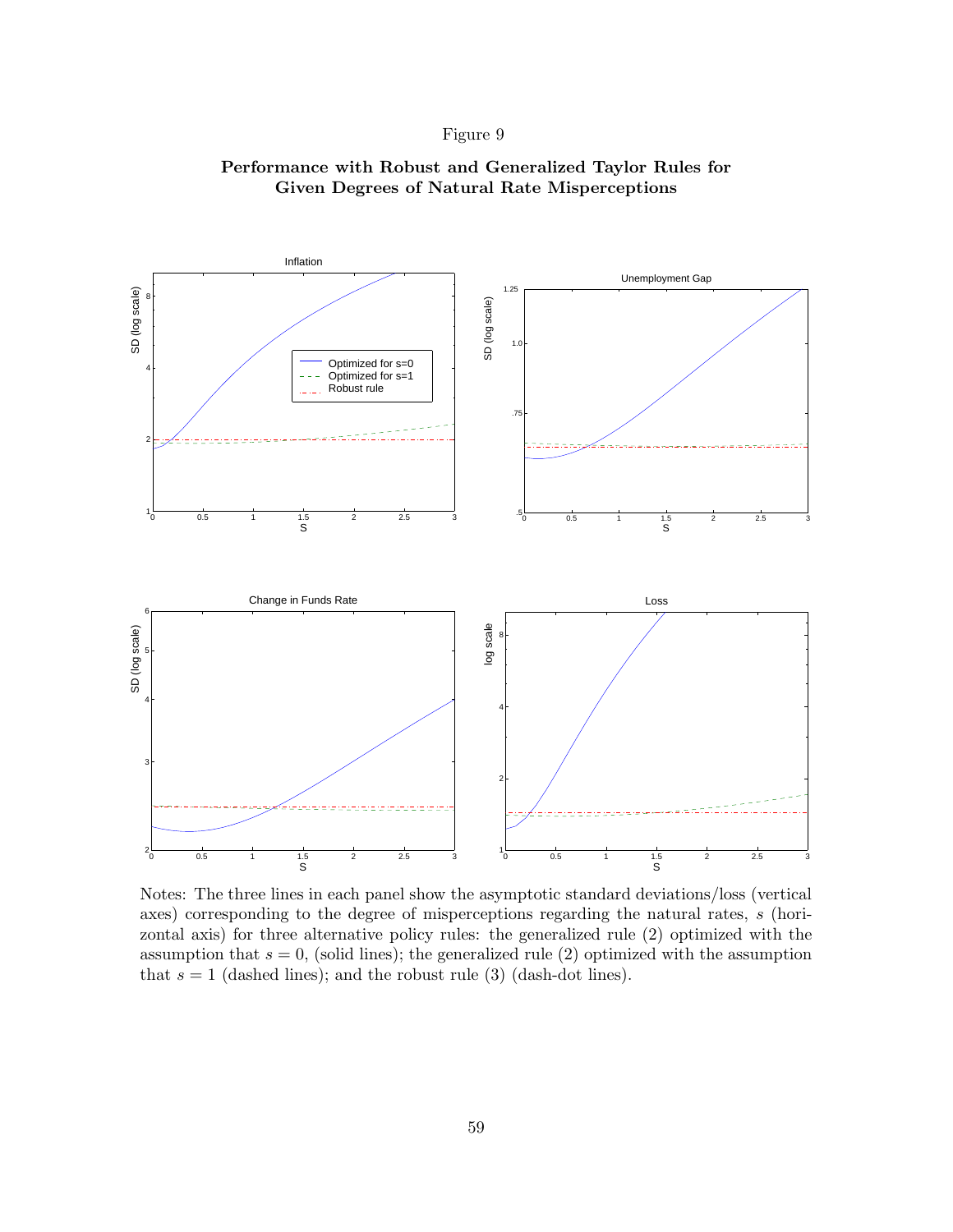



Notes: The solid line traces the pairs of optimal choices of the parameters  $\theta_f$  (horizontal axis) and  $\theta_u$  (vertical axis) for different known degrees of misperceptions shown in Figure 10. Movements along the line in the northeast direction correspond to higher values of s and the pairs corresponding to  $s = 0, 1, 2$  are marked with an x. "Bayesian" indicates the optimal choices when the policymakers has a uniform prior about  $s$  on the  $[0,2]$  range. "Robust" indicates our simple difference rule.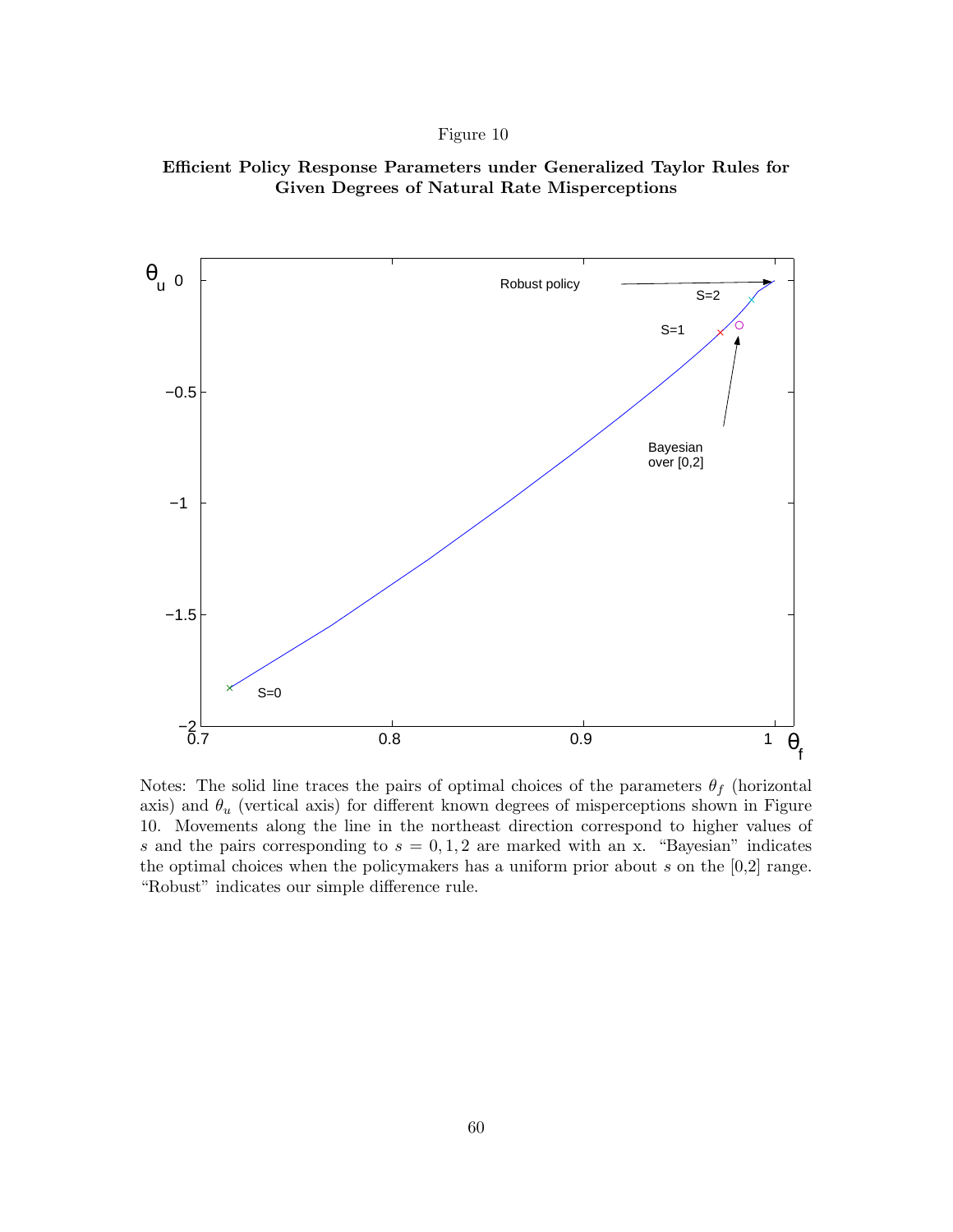





Notes: The lines indicate the optimal choices of the parameters  $\theta_f$ ,  $\theta_{\pi}$ ,  $\theta_u$  and  $\theta_{\Delta u}$  in the New-Synthesis model when policy follows the rule:  $f_t = \theta_f f_{t-1} + (1 - \theta_f)(r_t^* + \pi_t) + \theta_\pi(\pi_t (\pi^*) + \theta_u(u_t - u_t^*) + \theta_{\Delta u}(u_t - u_{t-1})$  for different degrees of misperceptions regarding the natural rates, s.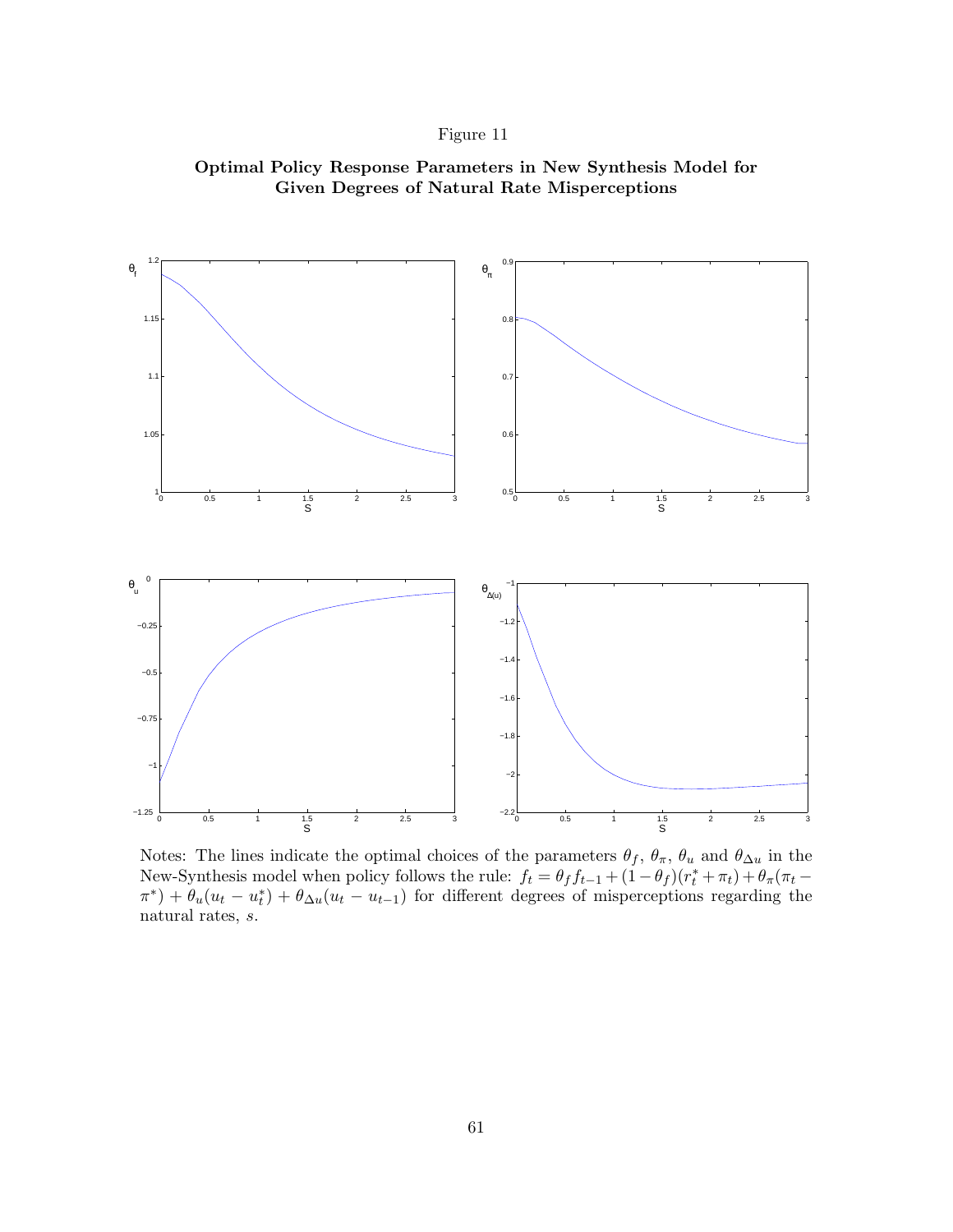





Notes: The lines indicate the optimal choices of the parameters  $\theta_f$ ,  $\theta_{\pi}$ ,  $\theta_u$  and  $\theta_{\Delta u}$  in the accelerationist model when policy follows the rule:  $f_t = \theta_f f_{t-1} + (1 - \theta_f)(r_t^* + \pi_t) + \theta_\pi(\pi_t (\pi^*) + \theta_u(u_t - u_t^*) + \theta_{\Delta u}(u_t - u_{t-1})$  for different degrees of misperceptions regarding the natural rates, s.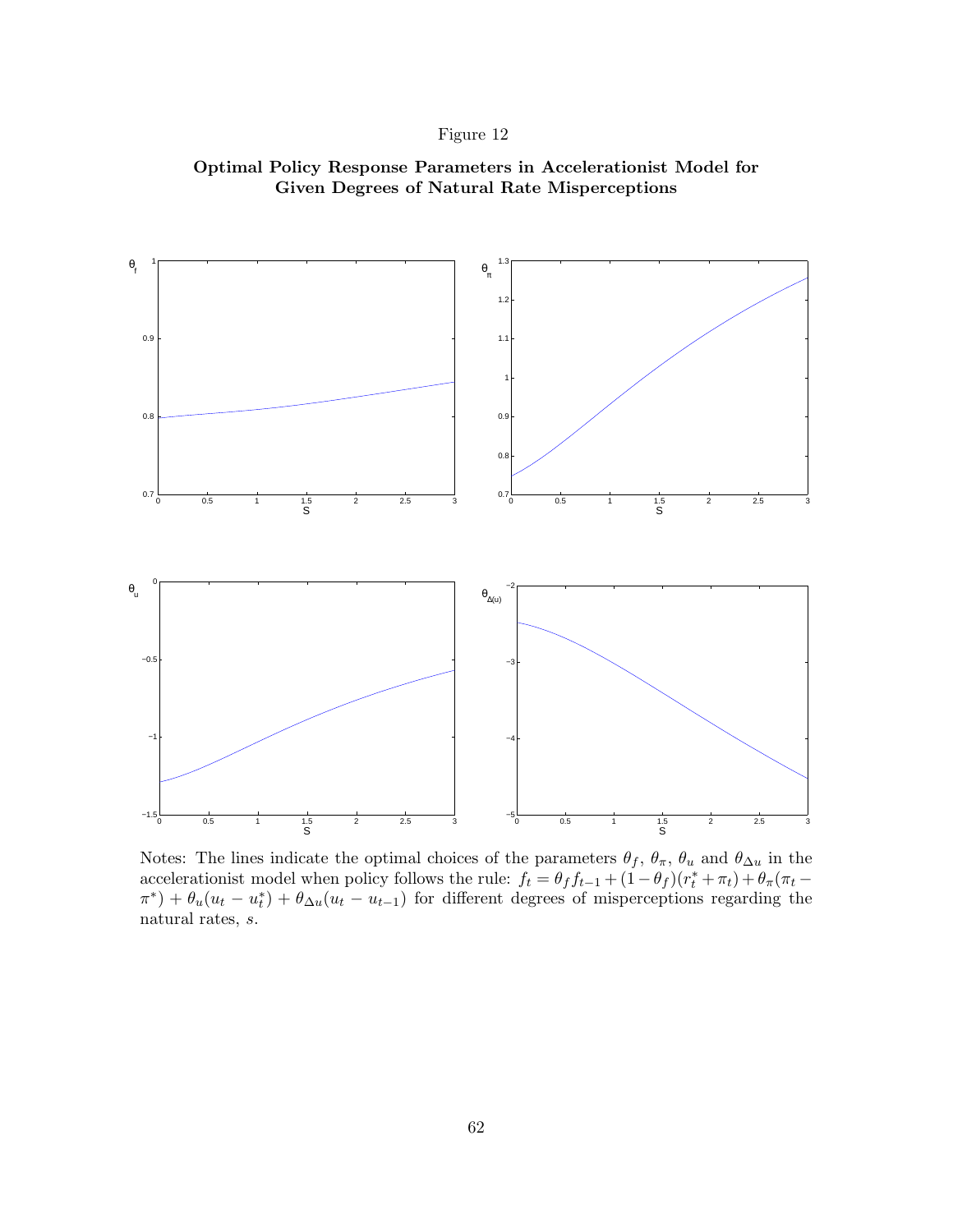



**Misperceptions of Natural Rates Following an Unexpected Increase**

Notes: The top panels indicate the evolution of the true and perceived natural rate of interest (left) and unemployment (right) over time, following a series of unanticipated increases in the natural rates which cumulate to 1.5 percentage points over a period of 10 quarters (2 1/2 years). The bottom panels trace the resulting evolution of misperceptions about the natural rates over time. In all panels, we plot deviations from steady state values, in percent.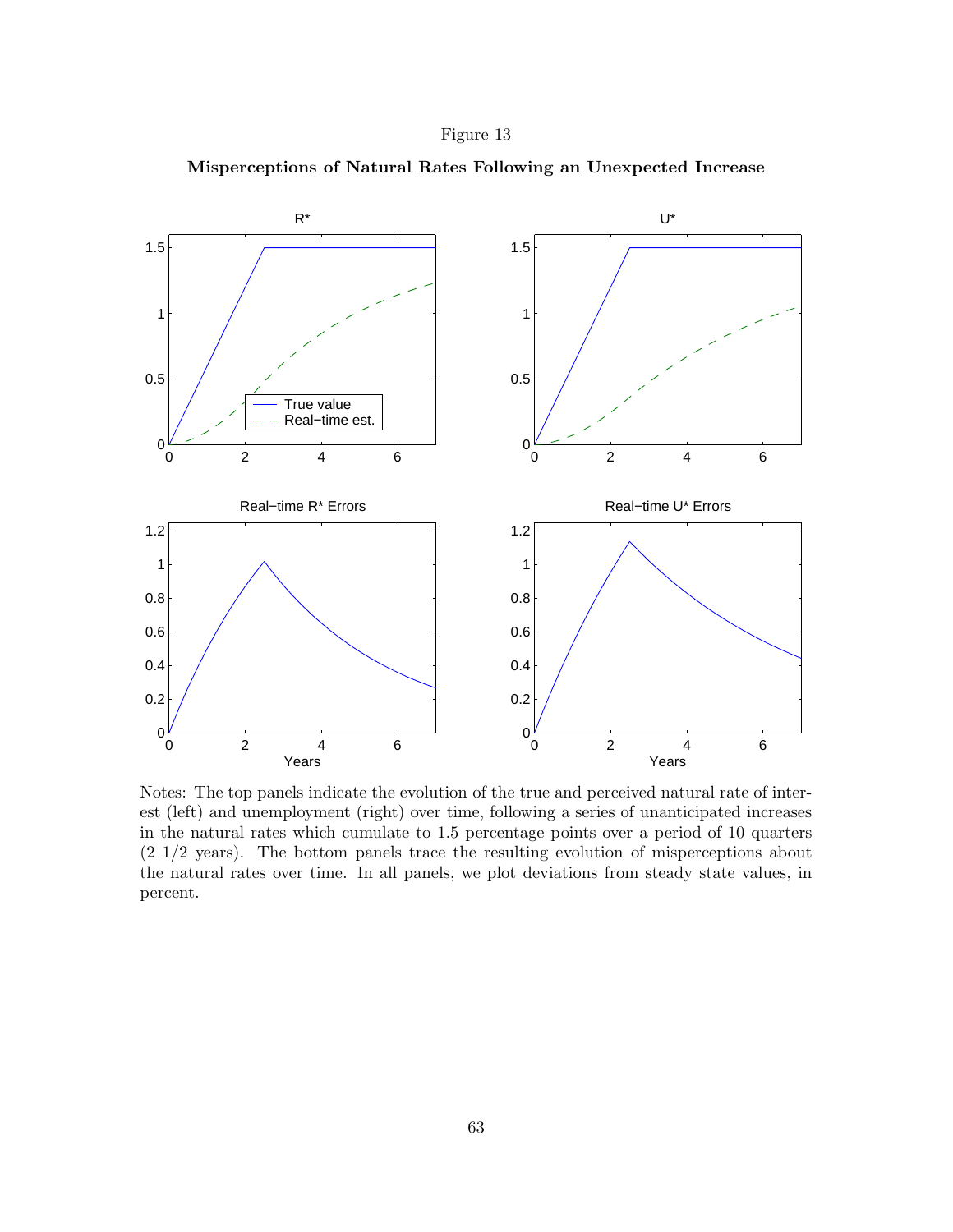## **Performance under Taylor Rules Following a Misperceived Increase in Natural Rates**



Notes: The two panels trace the evolution of inflation and unemployment (deviations from steady state values, in percentage points) in an economy subjected to the unexpected increases in the natural rates of interest and unemployment shown in Figure 13 for the classic and revised versions of the Taylor rule.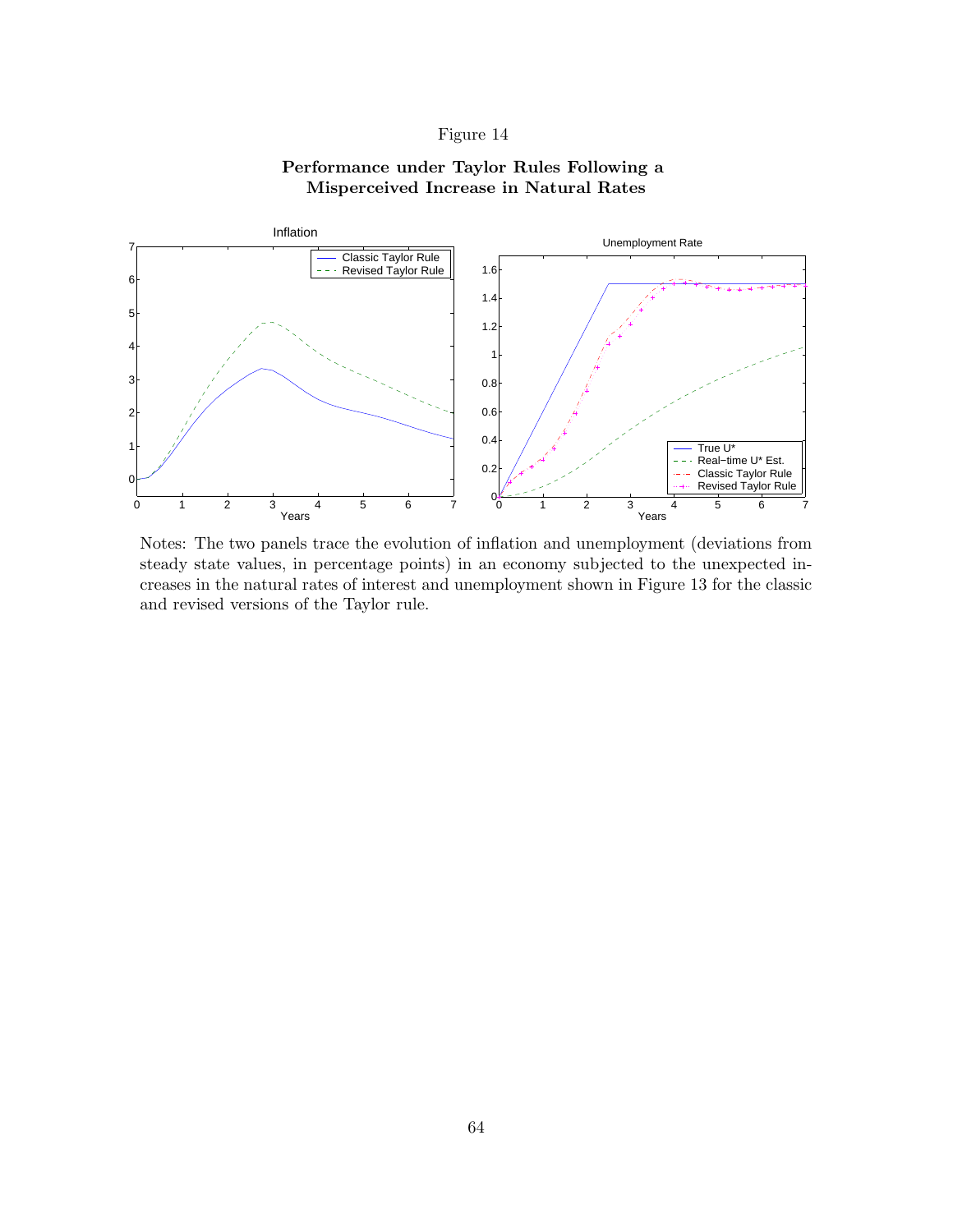## **Performance under Optimized Generalized and Robust Rules Following a Misperceived Increase in Natural Rates**



**Optimized generalized rule**

Notes: The top and bottom panels trace the evolution of inflation and unemployment in an economy subjected to the unexpected increases in the natural rates of interest and unemployment shown in Figure 13 for two alternative policies: The optimized generalized rule for  $s = 0$  (row 17 in Table 2) shown in the top panels, and the robust rule (row 25 in Table 2) in the bottom panels. In all panels, we plot deviations from steady state values, in percent.